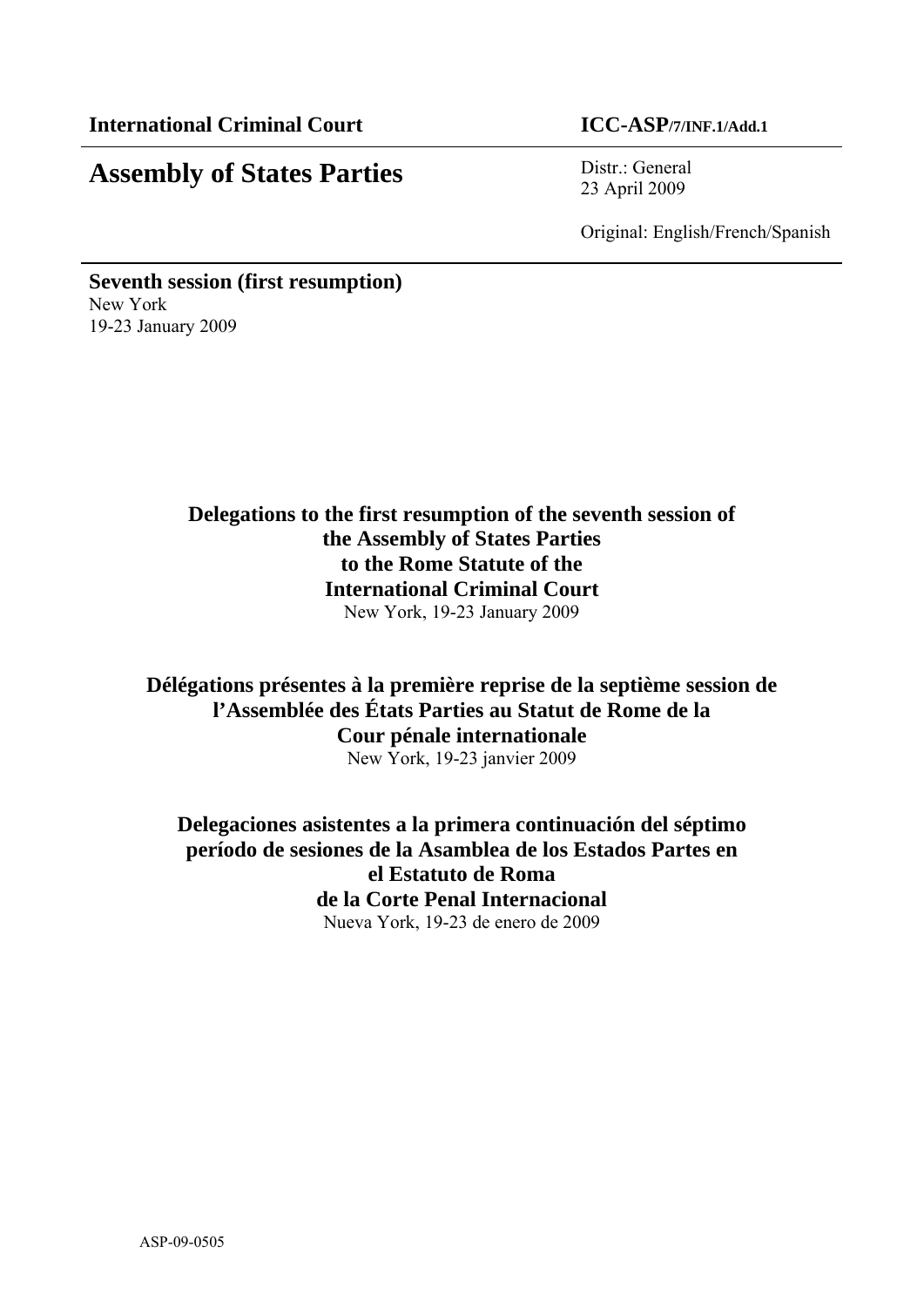## **Contents/ Table des matières/ Índice**

|      |                                                                         | Page |
|------|-------------------------------------------------------------------------|------|
| I.   | States Parties to the Rome Statute of the International Criminal Court/ | 3    |
|      | États Parties au Statut de Rome de la Cour pénale internationale/       |      |
|      | Estados Partes en el Estatuto de Roma de la Corte Penal Internacional   |      |
| II.  | Observer States/                                                        | 43   |
|      | États observateurs/                                                     |      |
|      | Estados observadores                                                    |      |
| III. | States invited to be present during the work of the Assembly/           | 51   |
|      | Les États invités à se faire représenter aux travaux de l'Assemblée/    |      |
|      | Los Estados invitados a que asistieran a los trabajos de la Asamblea    |      |
| IV.  | Entities, intergovernmental organizations and other entities/           | 53   |
|      | Entités, organisations intergouvernementales et autres entités/         |      |
|      | Entidades, organizaciones intergubernamentales y otras entidades        |      |
| V.   | Non-governmental organizations/                                         | 54   |
|      | Organisations non gouvernementales/                                     |      |
|      | Organizaciones no gubernamentales                                       |      |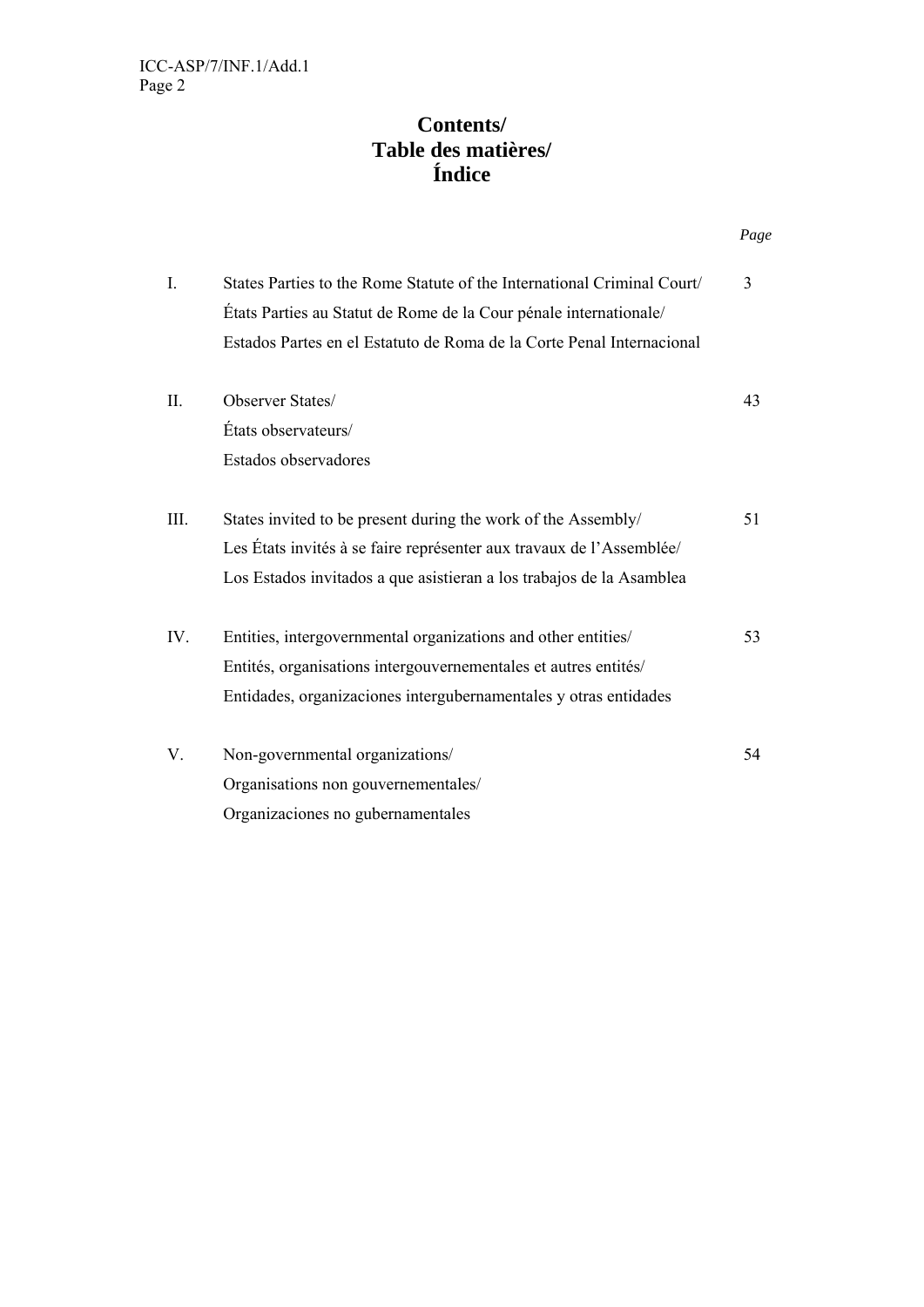### **I. States Parties to the Rome Statute of the International Criminal Court/ États Parties au Statut de Rome de la Cour pénale internationale/ Estados Partes en el Estatuto de Roma de la Corte Penal Internacional**

### **AFGHANISTAN**

Representatives H.E. Mr. Zahir Tanin *Ambassador, Permanent Representative to the United Nations*

Mr. Mohammad Erfani Ayoob *Minister Counsellor, Permanent Mission to the United Nations*

Alternate Mr. Naseer Ahmad Faiq *Third Secretary, Permanent Mission to the United Nations* 

### **ALBANIA**

Representative H.E. Mr. Adrian Neritani *Ambassador, Permanent Representative to the United Nations* 

Alternate Mr. Andris Stastoli *Second Secretary, Permanent Mission to the United Nations* 

### **ANDORRA**

Représentant S.E. M. Carles Font-Rossell *Ambassadeur, Représentant Permanent auprès des Nations Unies* 

Suppléants M. Andreu Jordi Tomàs *Premier secrétaire, Représentant Permanent Adjoint auprès des Nations Unies* 

M. Eduard Tomàs Salvans *Stagiaire, Mission permanente auprès des Nations Unies* 

### **ANTIGUA AND BARBUDA**

Representative H.E. Mr. John W. Ashe *Ambassador, Permanent Representative to the United Nations*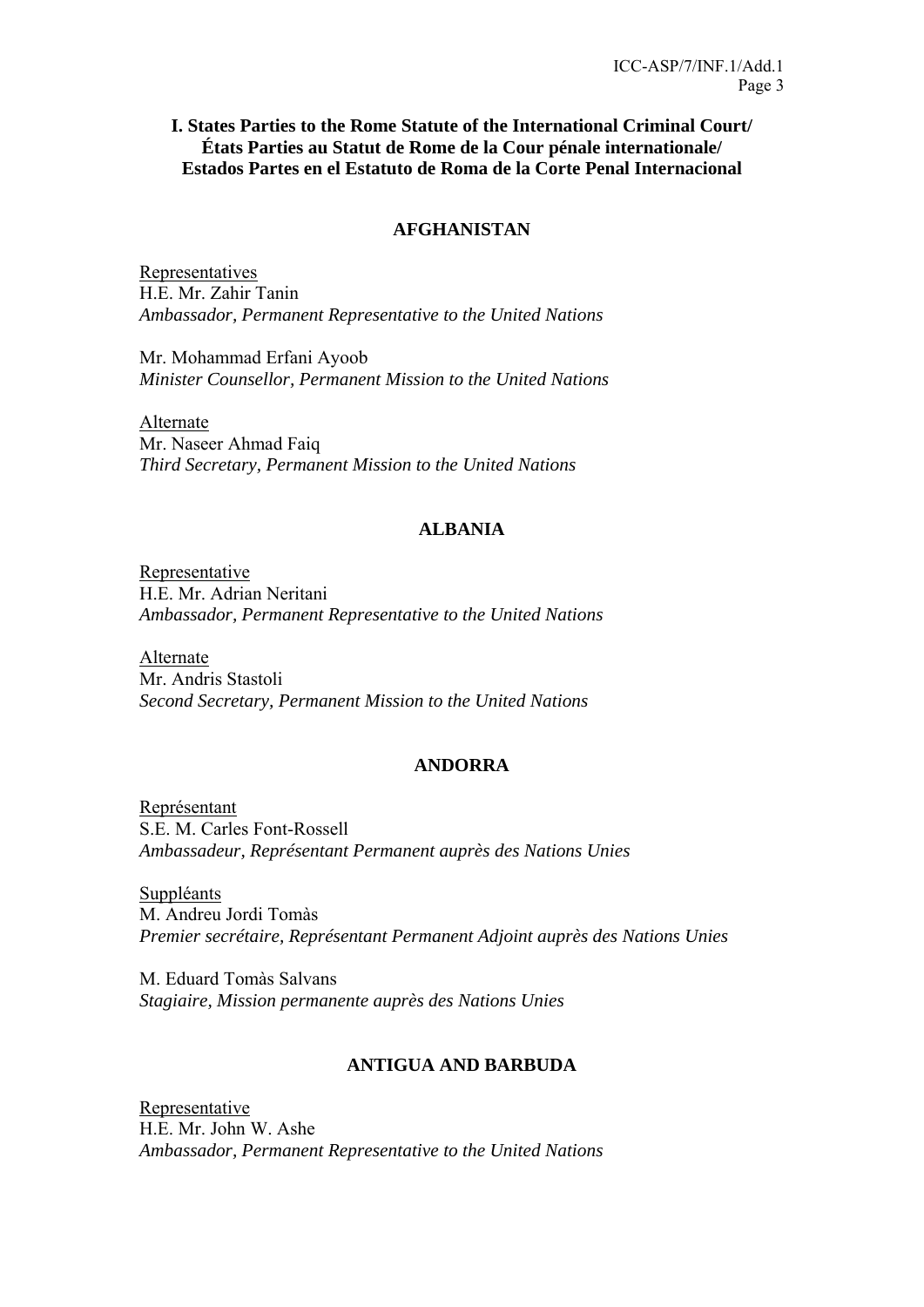Alternate Ms. Gillian Joseph *First Secretary, Permanent Mission to the United Nations* 

### **ARGENTINA**

Representante S.E. Sr. Jorge Argüello *Embajador, Representante Permanente ante las Naciones Unidas* 

Suplente Sr. Diego Limeres *Ministro, Representante Permanente Alterno ante las Naciones Unidas* 

Consejeros Sr. Martin García Moritán *Ministro, Misión Permanente ante las Naciones Unidas* 

Sra. Fernanda Millicay *Consejera, Misión Permanente ante las Naciones Unidas* 

Sra. Claudia Corti *Primera Secretaria, Misión Permanente ante las Naciones Unidas* 

Sr. Gerardo Díaz Bartolomé *Primero Secretario, Misión Permanente ante las Naciones Unidas*

### **AUSTRALIA**

Representative H.E. Mr. Robert Murray Hill *Ambassador, Permanent Representative to the United Nations* 

Alternates H.E. Mr. Andrew John Lech Goledzinowski *Ambassador, Deputy Permanent Representative to the United Nations* 

Mr. Andrew John Rose *Counsellor, Permanent Mission to the United Nations* 

Advisers Ms. Zoe Elise Brewer *Second Secretary, Permanent Mission to the United Nations* 

Ms. Sally May Weston *Adviser, Permanent Mission to the United Nations*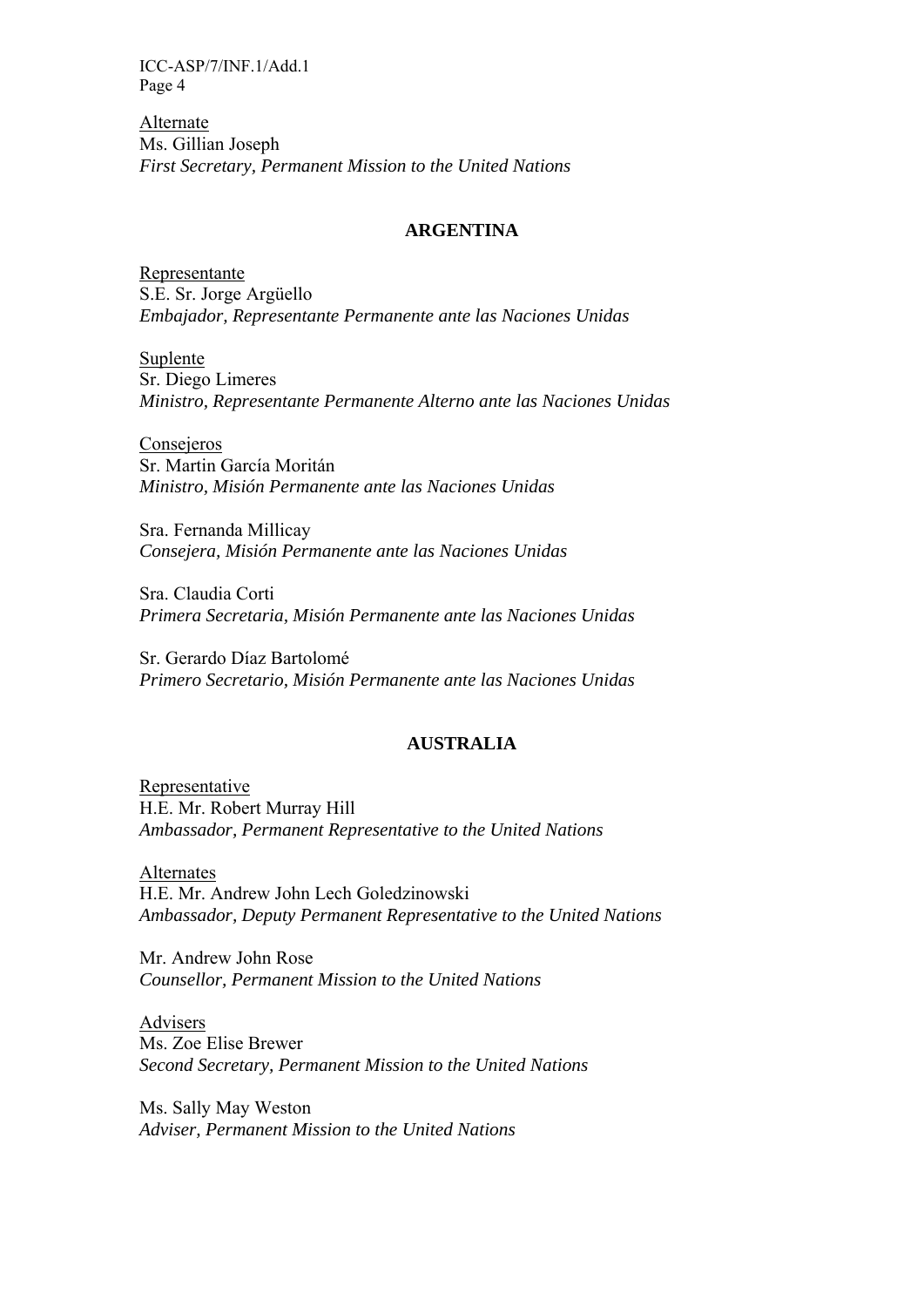#### **AUSTRIA**

Representative H.E. Mr. Thomas Mayr-Harting *Ambassador, Permanent Representative to the United Nations* 

Alternates Mr. Thomas Michael Baier *Director, Multilateral International Law Issues, Federal Ministry for European and International Affairs* 

Mr. Christian Ebner *Minister, Deputy Permanent Representative to the United Nations* 

Advisers Mr. Konrad Bühler *Counsellor, Permanent Mission to the United Nations* 

Ms. Gabriele Juen *First Secretary, Permanent Mission to the United Nations* 

Ms. Ulrike Köhler *First Secretary, Permanent Mission to the United Nations* 

Ms. Valerie Kyrle *Second Secretary, Permanent Mission to the United Nations* 

### **BARBADOS**

**Representative** H.E. Mr. Christopher Hackett *Ambassador, Permanent Representative to the United Nations*

Advisers Mr. Charles Clifton Leacock, Q.C. *Director of Public Prosecutions, Office of the Attorney-General*

Mrs. Gayle Francis-Vaughan *Minister Counsellor, Deputy Permanent Representative to the United Nations* 

Mr. Selwin Hart *First Secretary, Permanent Mission to the United Nations* 

Mr. Mohammed Degia *First Secretary, Permanent Mission to the United Nations*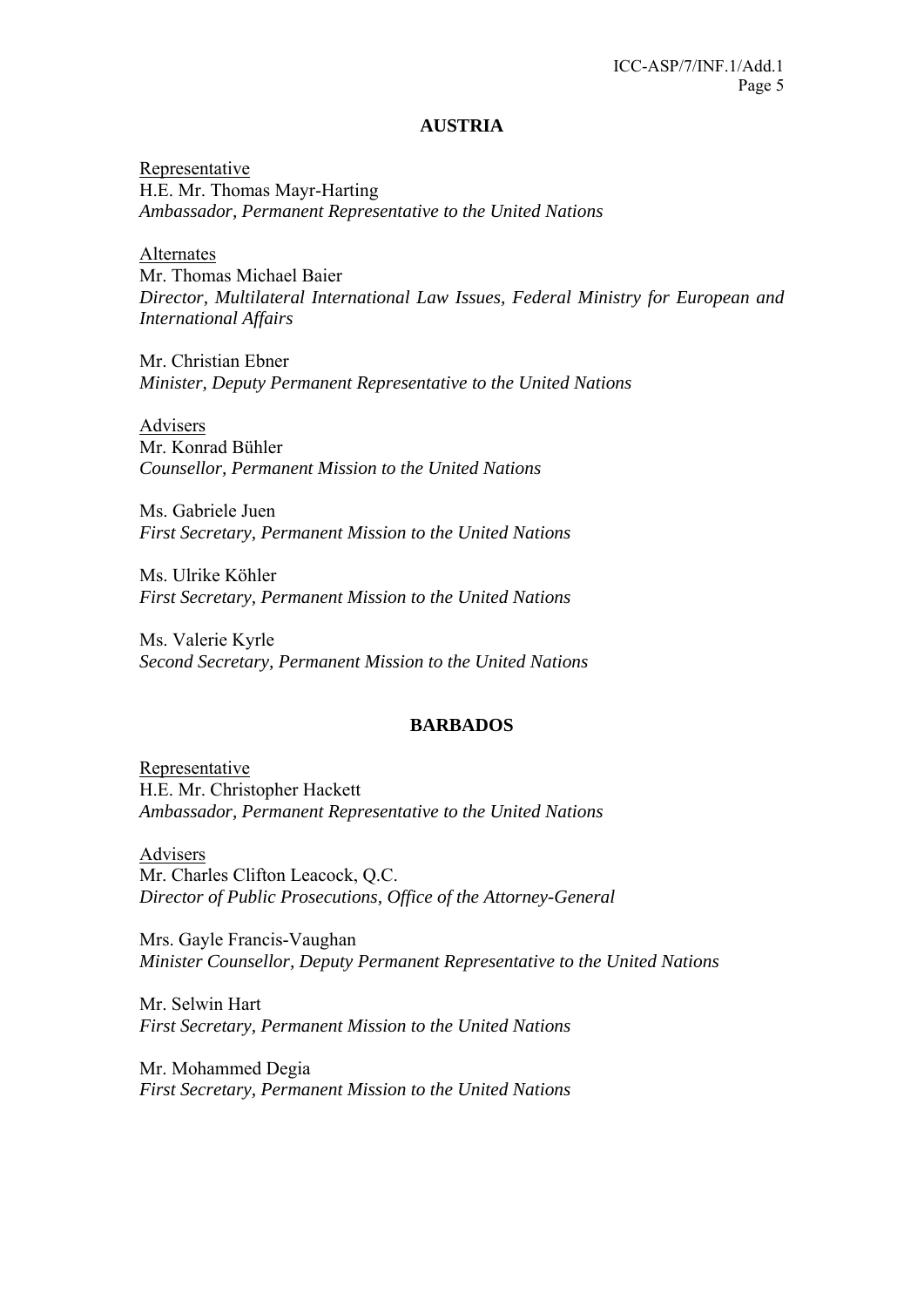### **BELGIUM**

Représentant S.E. M. Jan Grauls *Ambassadeur, Représentant Permanent auprès des Nations Unies* 

Suppléants M. Alfons Borginon *Directeur Adjoint, Cabinet du Ministre des Affaires étrangères* 

M. Gérard Dive *Conseiller, Service public federal Justice, Coordinateur de la Belgian Task Force*

M. Pierre Cartuyvels *Premier secrétaire, Mission permanente auprès des Nations Unies* 

Mme Valérie Delcroix *Attaché, Service public fédéral Affaires étrangères, Commerce extérieur et Coopération au Développement* 

Mme Isabelle Bardijn *Chargée des élections, Mission permanente auprès des Nations Unies* 

### **BELIZE**

Representative H.E. Mrs. Janine Coye Felson *Ambassador, Chargé d'Affaires a.i, Permanent Mission to the United Nations* 

Adviser Ms. Paulette Elrington *Counsellor, Permanent Mission to the United Nations* 

#### **BENIN**

Représentant S.E. M. Victor Prudent Topanou *Garde des Sceaux, Ministre de la Justice, de la Législation et des Droits de l'Homme* 

Suppléants S.E. M. Jean-Francis Régis Zinsou *Ministre Conseiller, Chargé d'Affaires a.i., Mission permanente auprès des Nations Unies* 

M. Bertin Babadoudou *Ministre Conseiller, Chargé d'Affaires a.i., Mission permanente auprès des Nations Unies*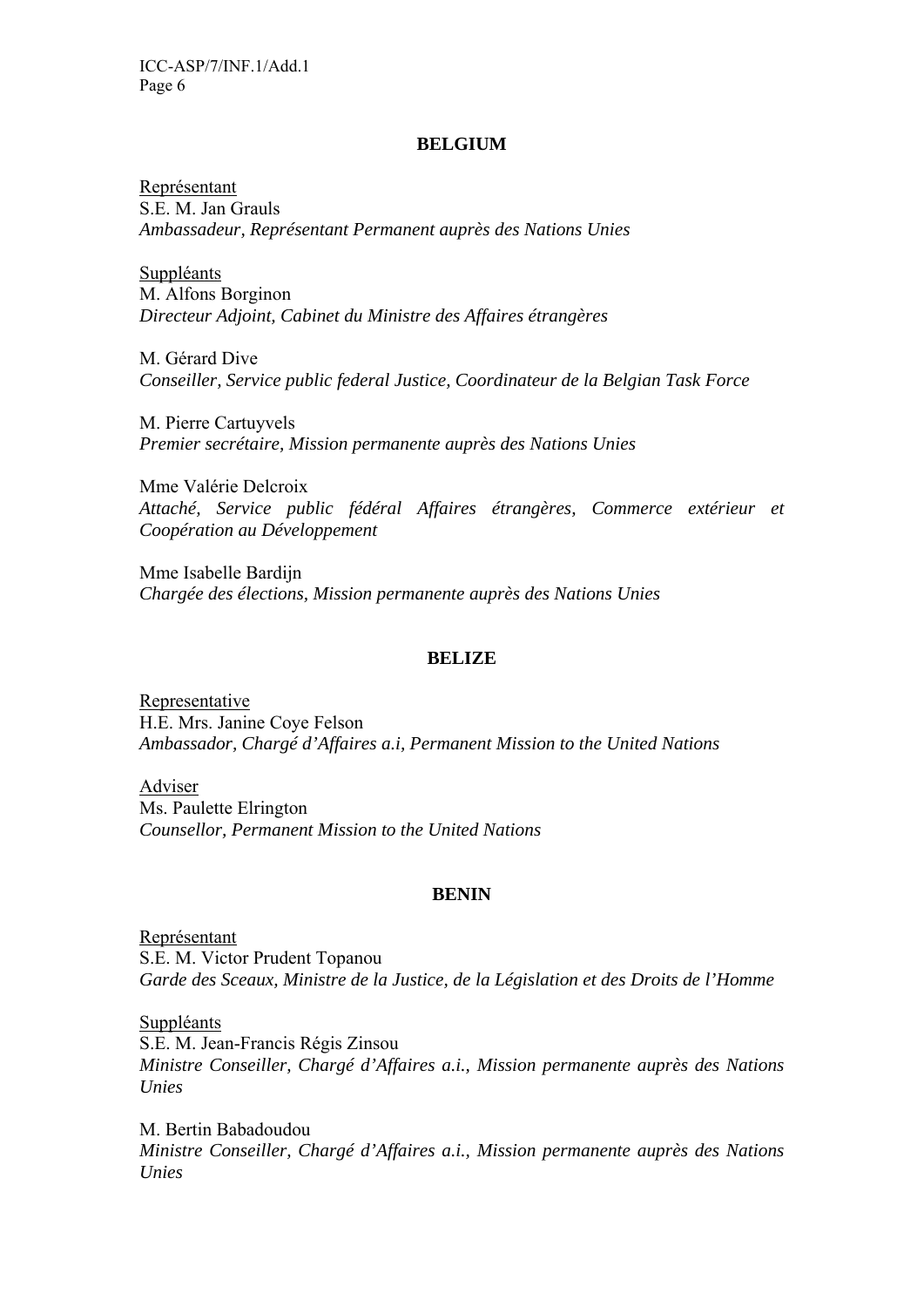M. Eric Saïzonou *Deuxième conseiller, Mission permanente auprès des Nations Unies*

### **BOLIVIA**

Representante S.E. Sr. Wilfredo Chávez Serrano *Viceministro de Justicia y Derechos Humanos* 

Consejera Sra. Anna De la Vega Alcoreza *Segunda Secretaria, Misión Permanente ante las Naciones Unidas* 

### **BOSNIA AND HERZEGOVINA**

Representative H.E. Mr. Ivan Barbalić *Ambassador, Permanent Representative to the United Nations* 

Advisers Ms. Mirsada Čolaković *Minister Counsellor, Permanent Mission to the United Nations* 

Mr. Mihajlo Sužnjević *Minister Counsellor, Permanent Mission to the United Nations* 

Mrs. Ines Sužnjević *First Secretary, Permanent Mission to the United Nations* 

Ms. Šejla Durbuzović *Second Secretary, Permanent Mission to the United Nations* 

### **BOTSWANA**

Representative H.E. Mr. Charles T. Ntwaagae *Ambassador, Permanent Representative to the United Nations* 

Alternate Ms. Tapiwa S. Mongwa *Minister Counsellor, Deputy Permanent Representative to the United Nations* 

Adviser Ms. Tebatso F. Baleseng *First Secretary, Permanent Mission to the United Nations*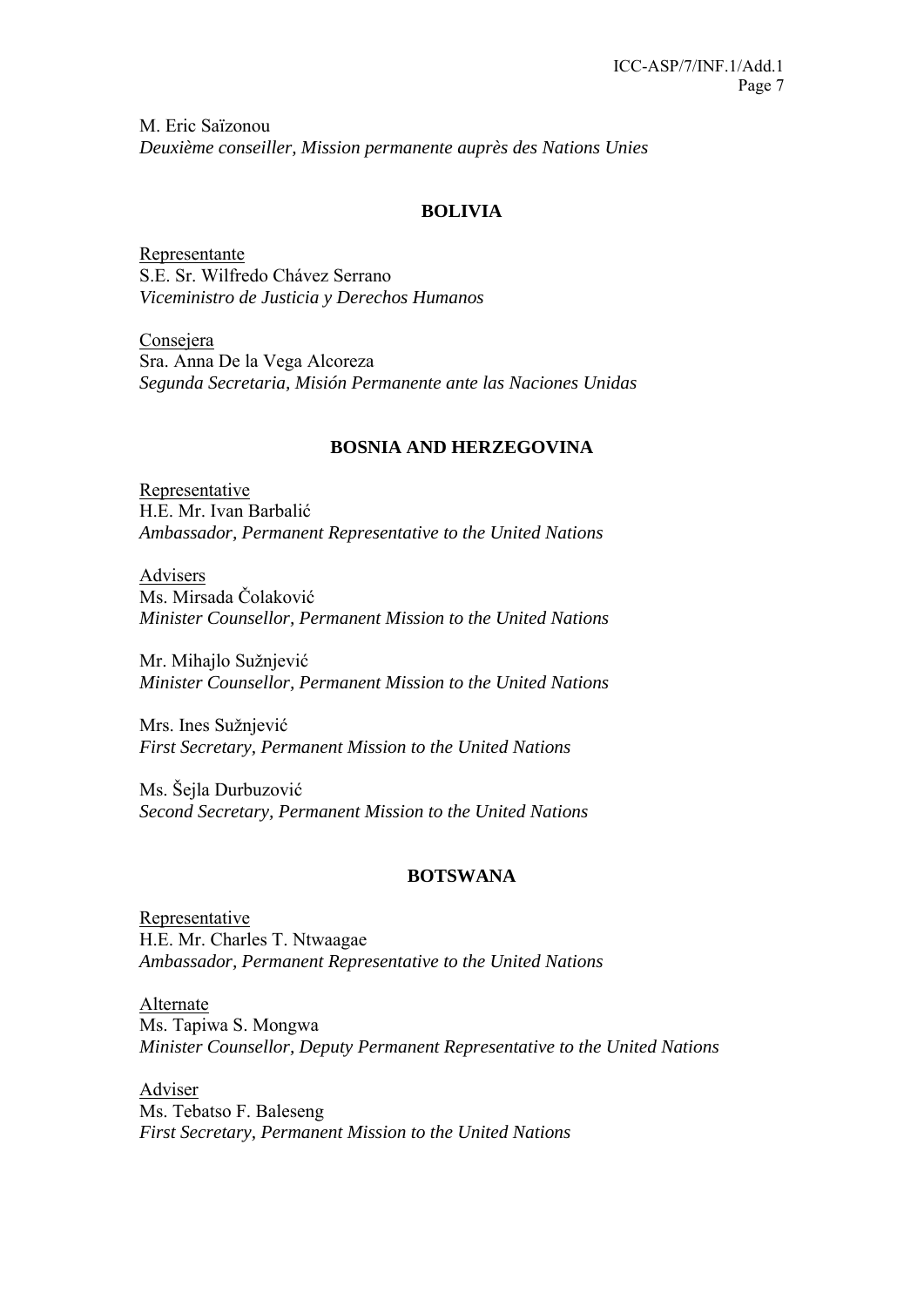#### **BRAZIL**

Representative H.E. Mr. Piragibe dos Santos Tarragô *Ambassador, Deputy Permanent Representative to the United Nations* 

Alternate Mrs. Maria Teresa Mesquita Pessôa *Minister, Permanent Mission to the United Nations* 

Advisers Mr. Christiano Sávio Barros Figuerôa *First Secretary, Permanent Mission to the United Nations* 

Mr. Marcelo Böhlke *Second Secretary, Permanent Mission to the United Nations* 

### **BULGARIA**

Representative H.E. Mr. Rayko Raytchev *Ambassador, Permanent Representative to the United Nations* 

Alternates Mr. Branimir Zaimov *Minister, Deputy Permanent Representative to the United Nations* 

Mrs. Emilena Popova *First Secretary, Permanent Mission to the United Nations* 

### **BURKINA FASO**

Représentant S.E. M. Zakalia Kote *Ministre de la Justice, Garde des Sceaux* 

Suppléants S.E. M. Michel Kafando *Ambassadeur, Représentant Permanent auprès des Nations Unies* 

S.E. M. Kadré Désiré Ouedraogo *Ambassadeur, Ambassade, Bruxelles* 

Conseillers M. Eric Y. Tiaré *Directeur Général des Affaires juridiques et consulaires, Ministère des Affaires étrangères et de la Coopération Régionale*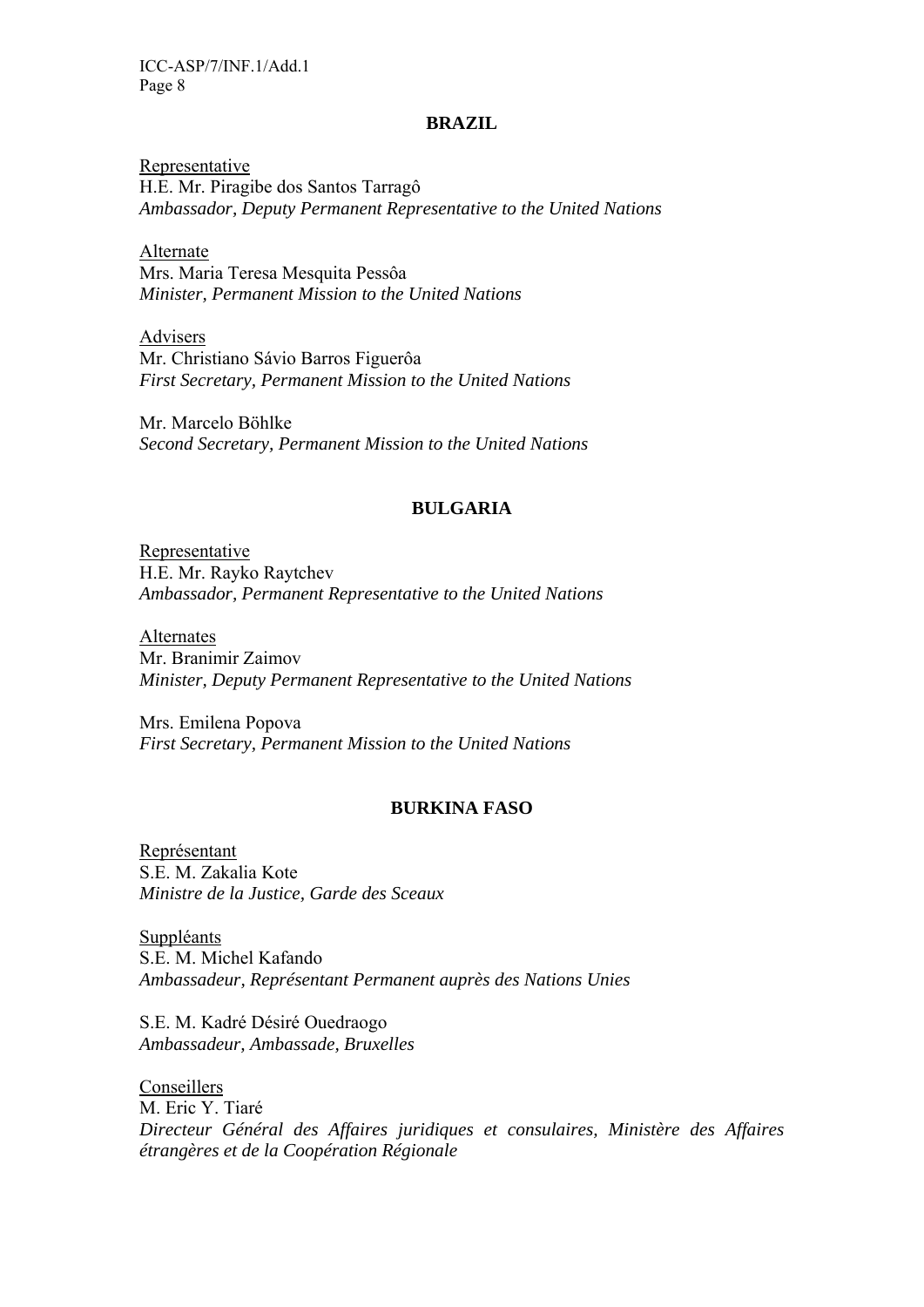M. Ibsen Koné *Deuxième conseiller, Mission permanente auprès des Nations Unies* 

Mme Lucile Bonkoungou *Attachée, Mission permanente auprès des Nations Unies* 

Mme Wendyam Zare/Kaboré *Directrice de la législation et de la documentation, Ministère de la Justice* 

M. Pascal Gouba *Directeur de suivi des accords internationaux, Ministère des Droits humains* 

M. Gustave Gberdao Kam *Juge, candidat à l'élection des Juges de la Cour pénale internationale* 

## **BURUNDI**

Représentant S.E. M. Augustin Nsanze *Ambassadeur, Représentant Permanent auprès des Nations Unies*

Conseillers M. Herménegilde Nkurabagaya *Premier conseiller, Mission permanente auprès des Nations Unies* 

M. Albert Shingiro *Deuxième conseiller, Mission permanente auprès des Nations Unies* 

## **CAMBODIA**

Representative H.E. Mr. Kosal Sea *Ambassador, Permanent Representative to the United Nations* 

## **CANADA**

Représentant M. Alan Kessel *Jurisconsulte, Ministère des Affaires étrangères et du Commerce international* 

Suppléants S.E. M. John McNee *Ambassadeur, Représentant Permanent auprès des Nations Unies* 

S.E. M. Jim Wall *Ambassadeur, Ambassade, La Haye*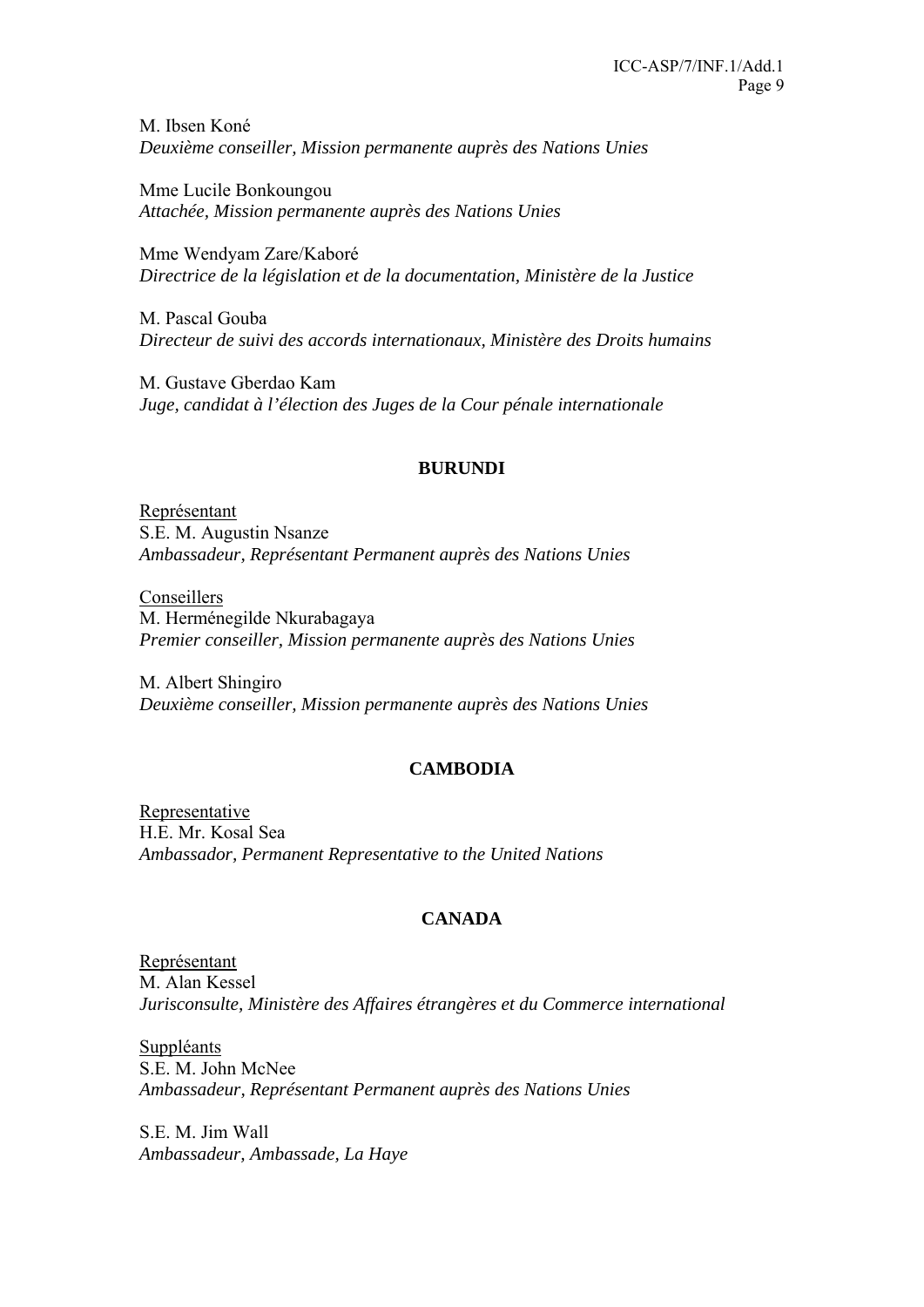Conseillers M. Masud Husain *Conseiller, Ambassade, La Haye* 

M. Keith Morrill *Conseiller, Mission permanente auprès des Nations Unies* 

Mme Elizabeth Williams *Agente juridique, Ministère des Affaires étrangères et du Commerce international* 

Mme Esther Van Nes *Deuxieme secrétaire, Ambassade, La Haye* 

Mme Alison Mitchell *Agente juridique, Ministère des Affaires étrangères et du Commerce international* 

Mme Sabine Nölke *Directrice, Division du Droit économique et des Droits de l'homme* 

### **CENTRAL AFRICAN REPUBLIC**

Représentant S.E. M. Fernand Poukré-Kono *Ambassadeur, Représentant Permanent auprès des Nations Unies* 

### **CHAD**

Représentant M. Nourene Abderman Mahamat *Attaché, Mission permanente auprès des Nations Unies*

### **COLOMBIA**

Representante S.E. Sra. Claudia Blum de Barberi *Embajadora, Representante Permanente ante las Naciones Unidas* 

Suplente S.E. Sr. Jairo Montoya *Embajador, Representante Permanente Alterno ante las Naciones Unidas* 

Consejeros Sra. Margarita Rey Anaya *Directora, Derechos Humanos y Derecho Internacional Humanitario, Ministerio de Relaciones Exteriores*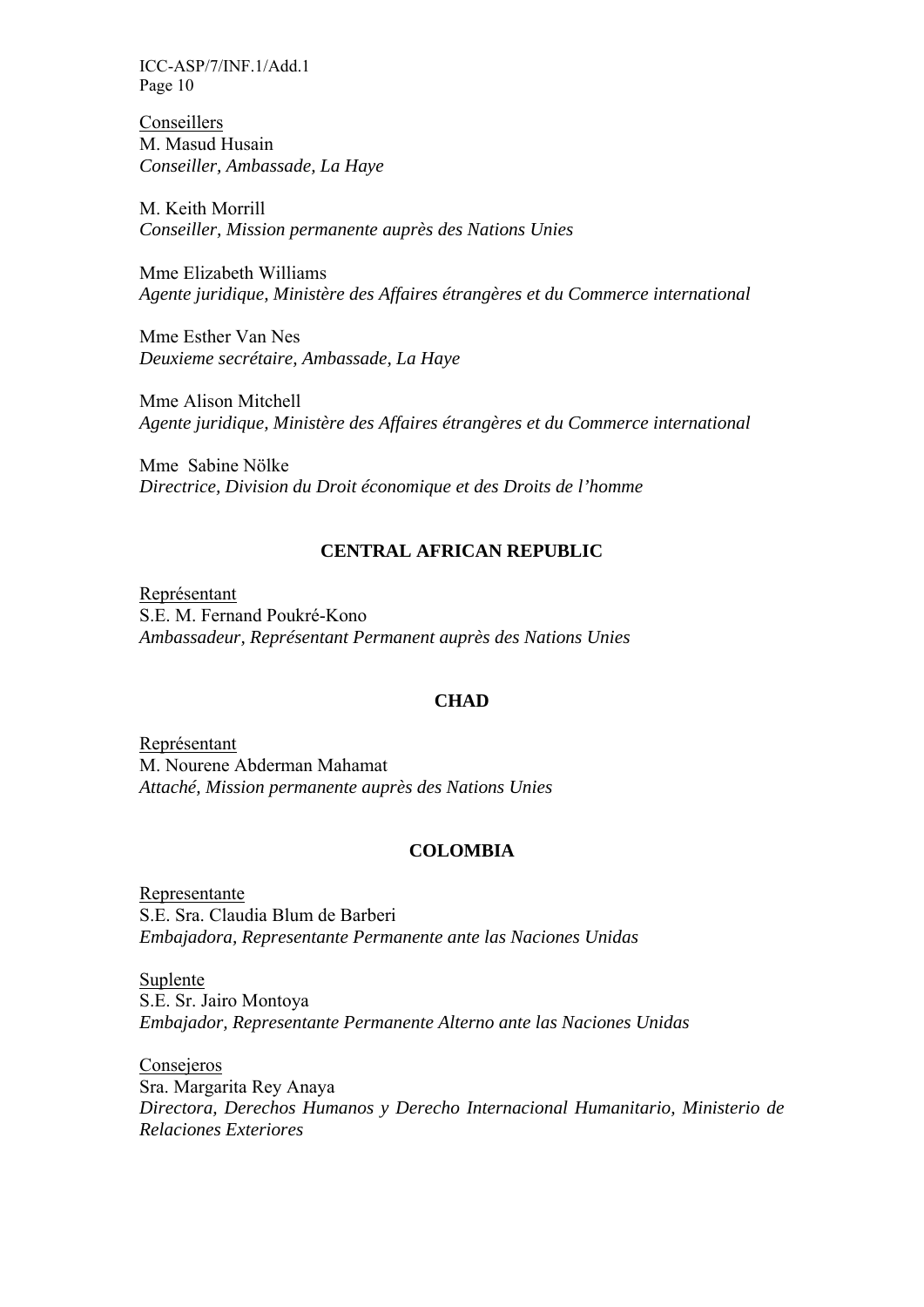Sra. Rosa Zuluaga *Ministra, Misión Permanente ante las Naciones Unidas* 

Sra. Diana Patricia Ávila Rubiano *Asesora por contrato, Dirección de Derechos Humanos y Derecho Internacional Humanitario, Ministerio de Relaciones Exteriores* 

Sra. Solangel Ortíz *Primera Secretaria, Embajada, La Haya* 

Sr. Jorge Torres *Primer Secretario, Misión Permanente ante las Naciones Unidas* 

## **COMOROS**

Représentants M. Said Mohamed Oussein *Ministre Conseiller, Mission permanente auprès des Nations Unies* 

M. Mahmoud Aboud *Ministre Conseiller, Mission permanente auprès des Nations Unies* 

## **CONGO**

Représentant S.E. M. Serge Raymond Balé *Ambassadeur, Représentant Permanent auprès des Nations Unies* 

Suppléants M. Émile Ange Milo Mbou-Mylondo *Premier conseiller, Mission permanente auprès des Nations Unies* 

M. Raphael Dieudonné Maboundou *Premier conseiller, Mission permanente auprès des Nations Unies* 

Mme Chantal Maryse Itoua-Apoyolo *Première conseillère, Mission permanente auprès des Nations Unies* 

## **COOK ISLANDS**

Advisers Mr. Kerry Davis *First Secretary, Permanent Mission of New Zealand to the United Nations* 

Ms. Nicola Hill *First Secretary, Permanent Mission of New Zealand to the United Nations*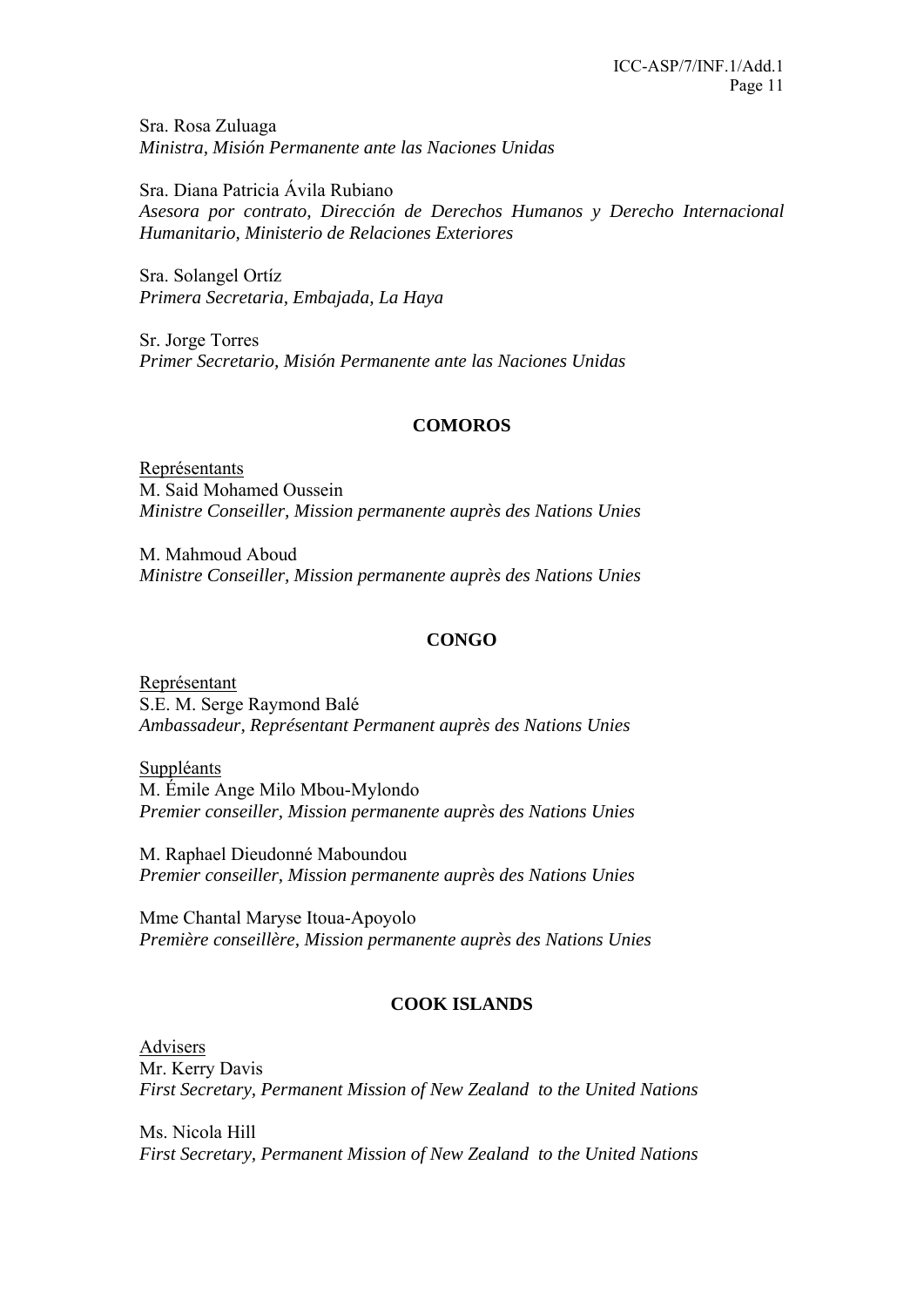Mr. Tony Fautua *First Secretary, Permanent Mission of New Zealand to the United Nations* 

Mr. Philip Taula *First Secretary, Permanent Mission of New Zealand to the United Nations* 

Ms. Gabriele Emery *Adviser, Permanent Mission of New Zealand to the United Nations* 

Mr. Ben Steele *Adviser, Permanent Mission of New Zealand to the United Nations* 

### **COSTA RICA**

Representante S.E. Sr. Jorge Urbina Ortega *Embajador, Representante Permanente ante las Naciones Unidas* 

Suplente S.E. Sr. Saul Weisleder Weisleder *Embajador, Representante Permanente Alterno ante las Naciones Unidas* 

Consejeros Sr. Christian Guillermet Fernández *Ministro Consejero, Misión Permanente ante las Naciones Unidas* 

Sr. Jorge Ballestero Quesada *Ministro Consejero, Misión Permanente ante las Naciones Unidas* 

Sra. Marcela Calderón Garbanzo *Ministra Consejera, Misión Permanente ante las Naciones Unidas* 

Sra. Alejandra Solano Cabalceta *Ministra Consejera, Misión Permanente ante las Naciones Unidas* 

### **CROATIA**

Representative H.E. Mr. Gordan Markotic *Assistant Minister, Ministry of Justice* 

Alternates H.E. Mr. Neven Jurica *Ambassador, Permanent Representative to the United Nations* 

Mr. Ivan Mutavdžiç *Third Secretary, Permanent Mission to the United Nations*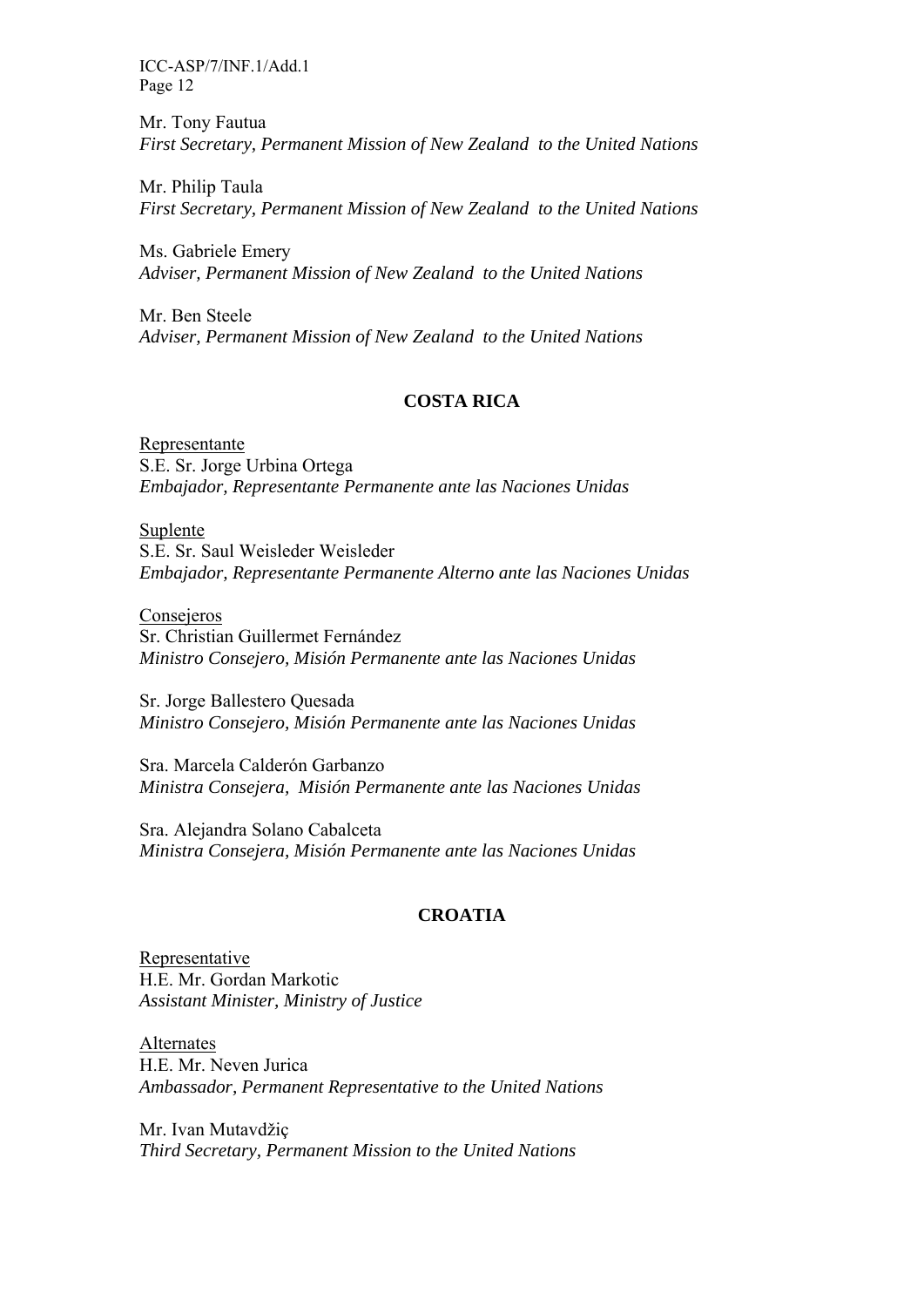Adviser Ms. Jana Špero *Legal Officer, Department for cooperation with the International Criminal Court, Ministry of Justice*

### **CYPRUS**

**Representative** H.E. Mr. Minas A. Hadjimichael *Ambassador, Permanent Representative to the United Nations* 

Alternate Ms. Polly Ioannou *Second Secretary, Permanent Mission to the United Nations* 

### **DEMOCRATIC REPUBLIC OF THE CONGO**

Représentants S.E. M. Luzolo Bambi Lessa *Ministre de la Justice* 

S.E. M. Atoki Ileka *Ambassadeur, Représentant Permanent auprès des Nations Unies* 

Conseillers M. Kakhozi Bin Bulongo *Directeur Chef de service, Direction des Affaires juridiques et Contentieux, Ministère des Affaires étrangères* 

Mme Nduku Booto *Ministre Conseillère, Mission permanente auprès des Nations Unies* 

M. Mabaya Masengela *Conseiller juridique* 

M. Zénon Mukongo Ngay *Premier conseiller, Conseiller juridique, Mission permanente auprès des Nations Unies* 

M. Julien Lontange Bongima *Coordonnateur, Direction des Affaires juridiques et Contentieux, Ministère des Affaires étrangères* 

Mme Angélique Sita-Akele Muila *Experte, Ministère des Affaires Étrangères Juge, candidate à l'élection des Juges de la Cour pénale internationale*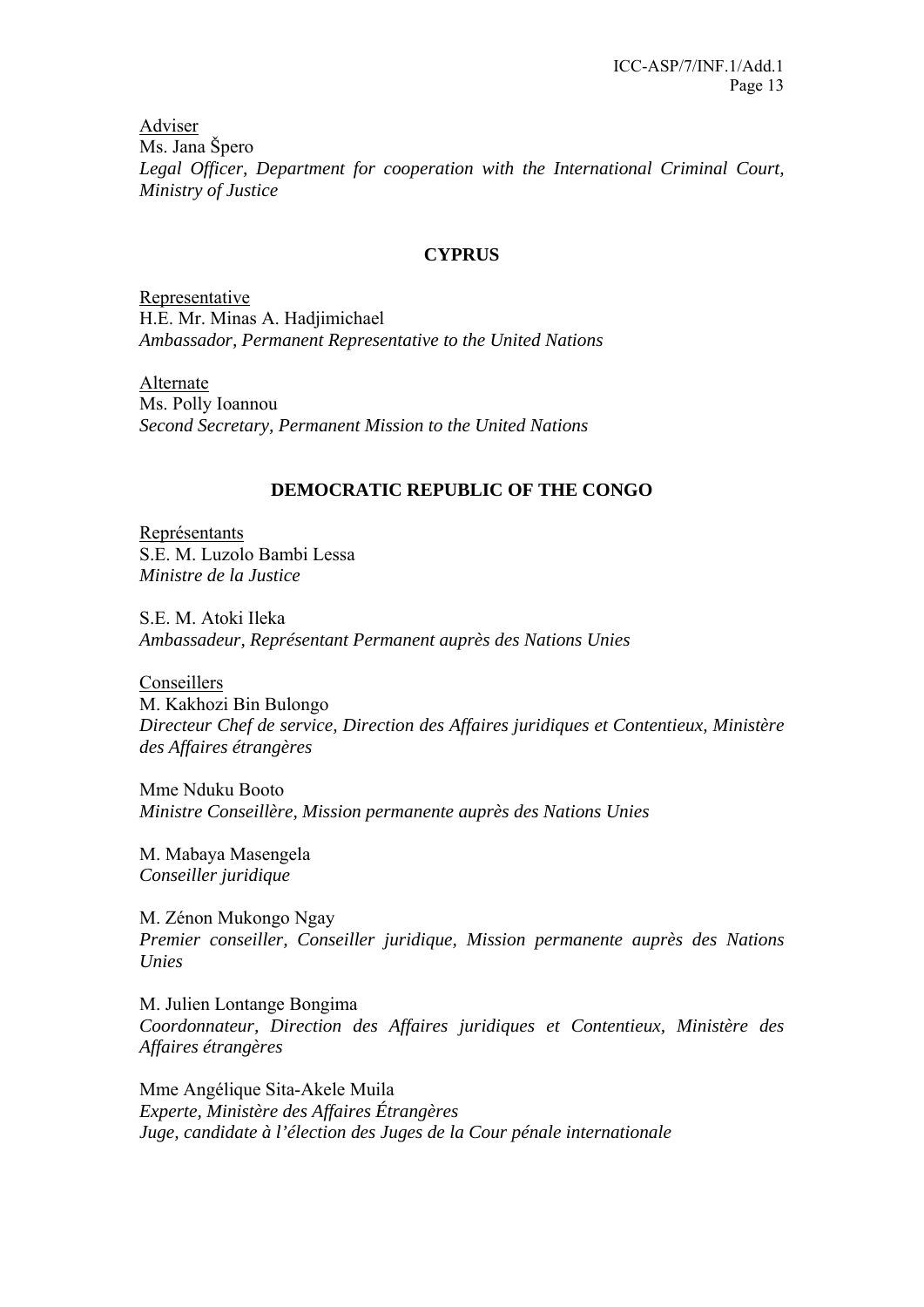M. Hemedi Bayolo Christian *Expert chargé des Organisations non gouvernementales, Ministère de la Justice* 

Mme Mwando Buyamba *Chargée de mission, Ministère de la Justice* 

Mme Bazoladio Florence *Chargée d'études, Cabinet du Ministre de la Justice* 

Mlle Maisha Nyota Bibi *Secrétaire, Point focal de la Cour pénale internationale en République démocratique du Congo* 

Mme Fidélie Kalala Kasanji *Deuxième secrétaire, Direction des organisations internationales, Ministère des Affaires étrangères* 

M. Pierre Akele Adau *Conseiller juridique du Ministre de la Justice* 

### **DENMARK**

Representative Ms. Eva Raabyemagle *Counsellor, Permanent Mission to the United Nations* 

Alternates H.E. Mr. Thomas Winkler *Ambassador, Under-Secretary for Legal Affairs, Ministry of Foreign Affairs* 

Mr. Erik Høeg *First Secretary, Permanent Mission to the United Nations* 

Mr. David M. Kendal *Special Adviser, Ministry of Foreign Affairs* 

### **DJIBOUTI**

Représentant S.E. M. Robleh Olhaye *Ambassadeur, Représentant Permanent auprès des Nations Unies* 

Conseillers Mlle Kadra Ahmed Hassan *Première secrétaire, Mission permanente auprès des Nations Unies* 

Mme Saada Daher Hassan *Deuxième secrétaire, Mission permanente auprès des Nations Unies*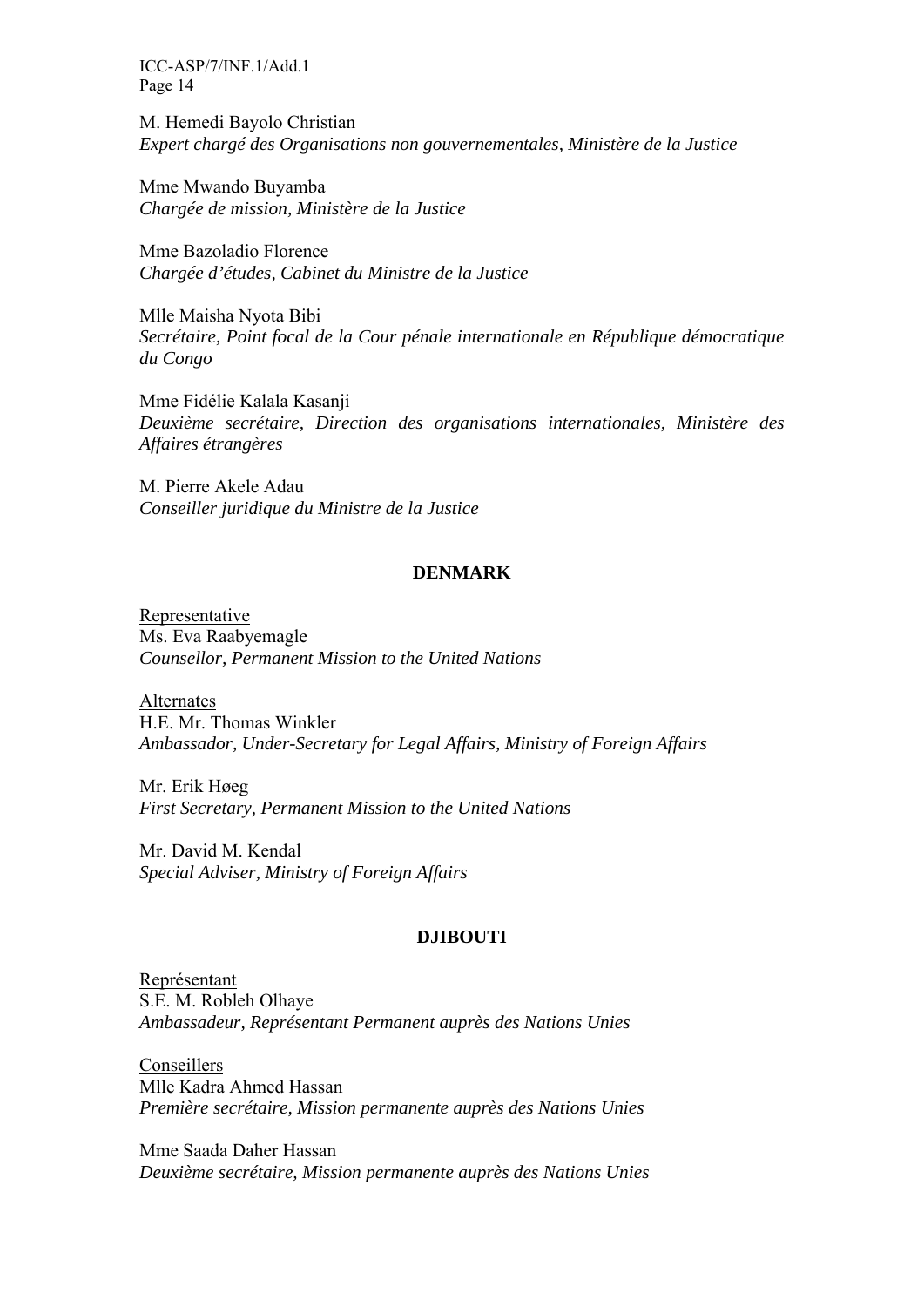M. Adou Mohamed Ali *Deuxième secrétaire, Mission permanente auprès des Nations Unies* 

M. Moussa Djama Ali *Troisième secrétaire, Mission permanente auprès des Nations Unies* 

## **DOMINICA**

Representative H.E. Mr. Crispin S. Grégoire *Ambassador, Permanent Representative to the United Nations* 

Alternate Ms. Barbara Dailey *Consul-General, Attaché, Permanent Mission to the United Nations* 

## **DOMINICAN REPUBLIC**

Representante S.E. Sr. Enriquillo A. Del Rosario Ceballos *Embajador Alterno, Encargado de Negocios a.i., Misión Permanente ante las Naciones Unidas* 

Suplente S.E. Sr. Francisco Caraballo *Embajador, Misión Permanente ante las Naciones Unidas* 

**Consejeros** Sr. Francisco Tovar Morillo *Ministro Consejero, Encargado de Elecciones, Misión Permanente ante las Naciones Unidas* 

Sra. María de Jesús Díaz *Ministra Consejera, Encargada de la Plenaria y Subencargada de Elecciones, Misión Permanente ante las Naciones Unidas* 

Sr. Wilmon Francis Martinez *Primer Secretario, Misión Permanente ante las Naciones Unidas* 

## **ECUADOR**

Representante S.E. Sra. María Fernanda Espinosa *Embajadora, Representante Permanente ante las Naciones Unidas*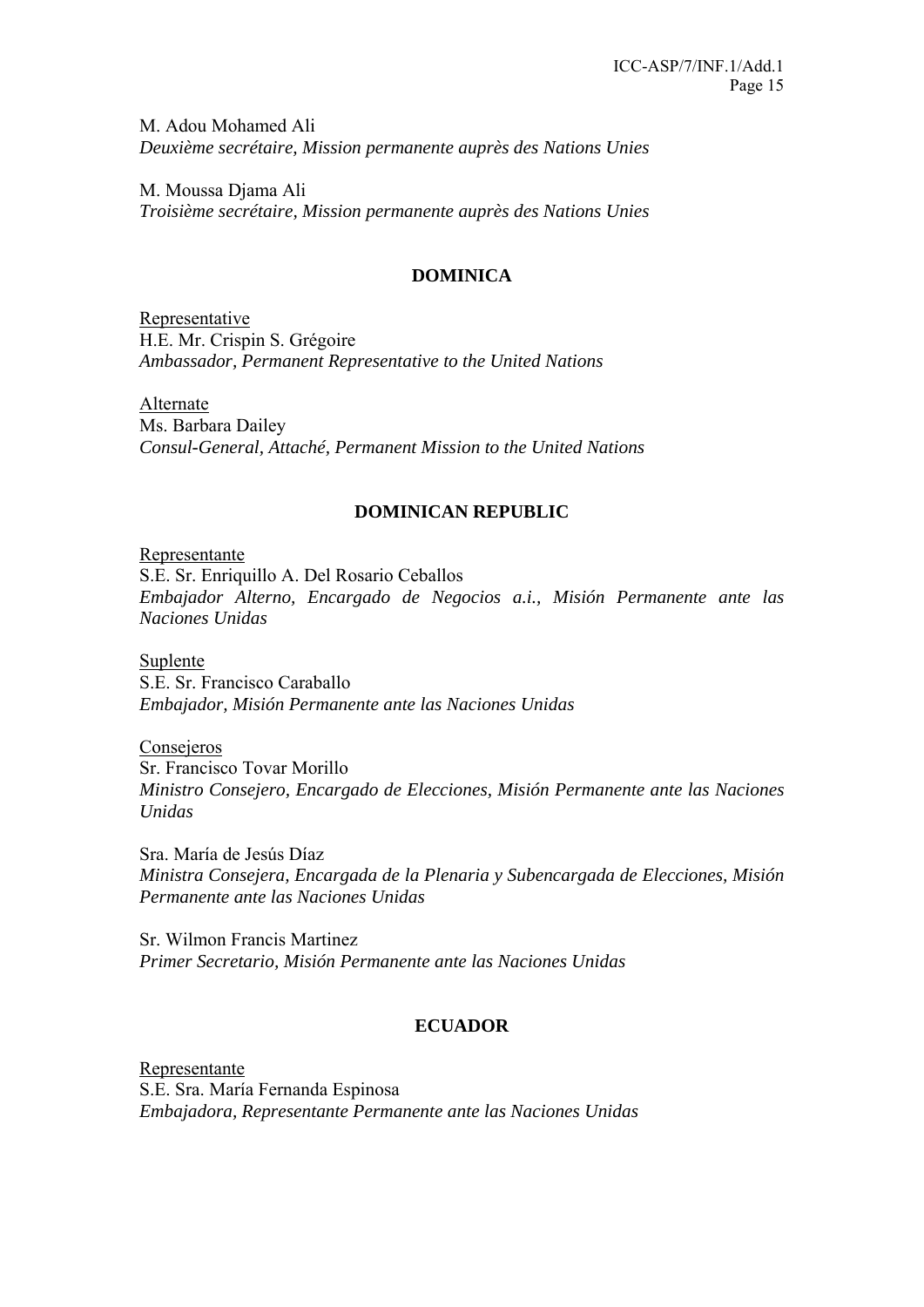Consejeros S.E. Sr. Diego Morejón Pazmiño *Embajador, Representante Permanente Alterno ante las Naciones Unidas* 

Sra. Jenny Lalama Fernández *Consejera, Misión Permanente ante las Naciones Unidas* 

Sr. Walter Schuldt *Tercer Secretario, Misión Permanente ante las Naciones Unidas* 

### **ESTONIA**

Representative H.E. Mrs. Tiina Intelmann *Ambassador, Permanent Representative to the United Nations* 

Adviser Ms. Minna-Liina Lind *Third Secretary, Permanent Mission to the United Nations* 

### **FIJI**

Representative H.E. Mr. Berenado Vunibobo *Ambassador, Permanent Representative to the United Nations* 

Advisers Mr. Mason Smith *Counsellor, Deputy Permanent Representative to the United Nations* 

Mr. Esala Nayasi *Second Secretary, Permanent Mission to the United Nations* 

### **FINLAND**

Representative H.E. Ms. Kirsti Lintonen *Ambassador, Permanent Representative to the United Nations* 

Alternates Ms. Marja Lehto *Director, Ministry for Foreign Affairs* 

Ms. Sari Mäkelä *Legal Counsellor, Ministry for Foreign Affairs*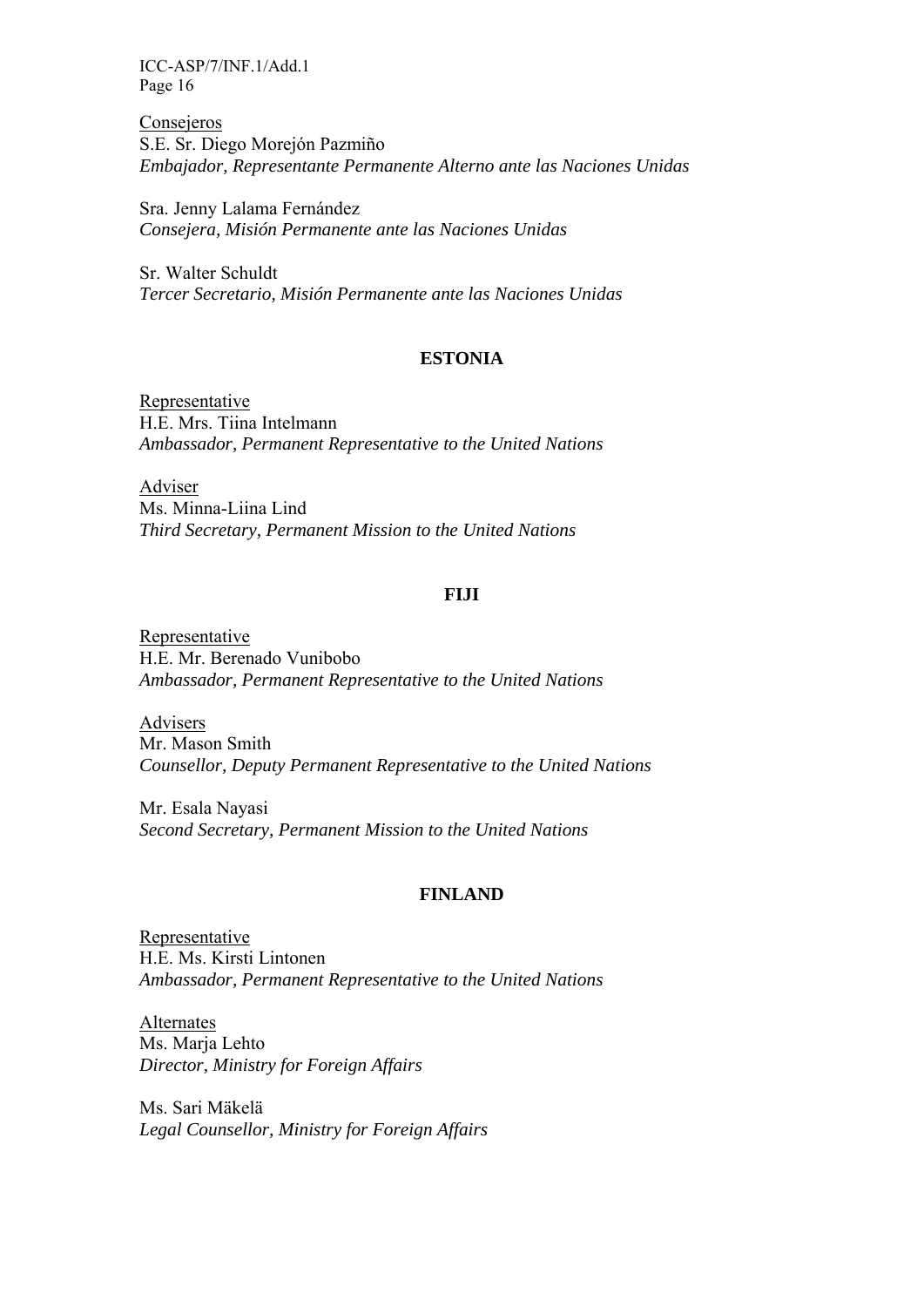Mr. Arto Haapea *First Secretary, Permanent Mission to the United Nations* 

Adviser Ms. Sole Abrahamsen *Adviser and Election Officer, Permanent Mission to the United Nations* 

### **FRANCE**

Répresentant S.E. M. Jean-Maurice Ripert *Ambassadeur, Représentant Permanent auprès des Nations Unies* 

Suppléant M. Hubert Renié *Conseiller juridique, Mission permanente auprès des Nations Unies* 

Conseillers M. Christian Bernier *Chargé de mission auprès du Directeur des Nations Unies et des Organisations internationales, Ministère des Affaires étrangères et européennes* 

Mme Patrizianna Sparacino-Thiellay *Chargée de mission auprès du Directeur des Affaires juridiques, Ministère des Affaires étrangères et européennes*

M. Phillipe Sutter *Premier secrétaire, Mission permanente auprès des Nations Unies* 

M. Fabrice Leggeri *Sous-directeur du droit international et du droit européen, Ministère de la Défense* 

M. Francis Stoliaroff *Magistrat, Direction des Affaires criminelles et des grâces, Ministère de la Justice* 

## **GABON**

Représentant S.E. M. Emmanuel Issozet-Ngondet *Ambassadeur, Représentant Permanent auprès des Nations Unies* 

Conseillers M. Michel Régis Onanga Ndiaye *Premier conseiller, Mission permanente auprès des Nations Unies* 

Mme Annette Andrée Onanga *Conseillère juridique, Mission permanente auprès des Nations Unies*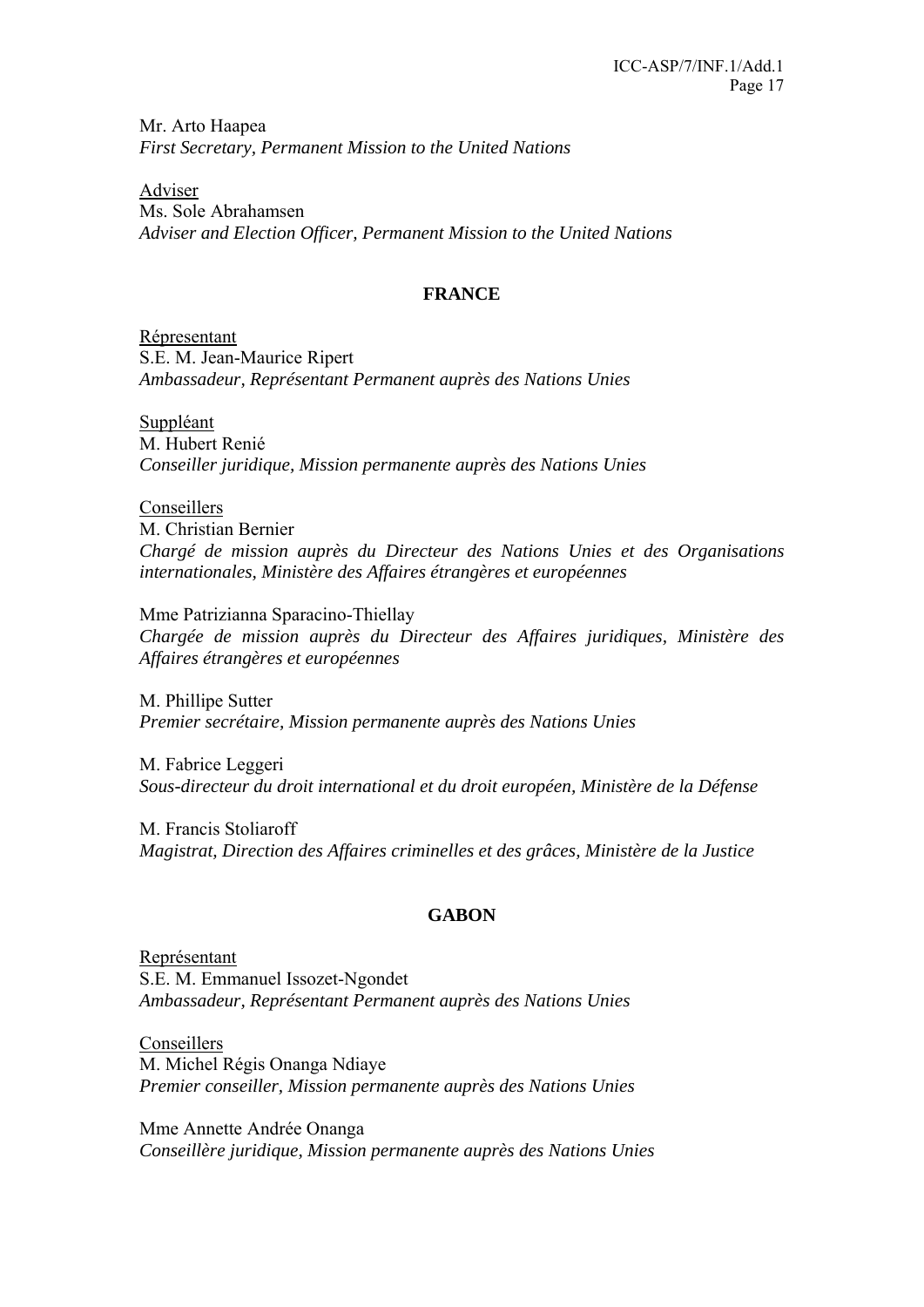#### **GAMBIA**

Representatives H.E. Mrs. Marie Saine-Firdaus *Attorney-General and Secretary of State*

H.E. Mrs. Susan Waffa-Ogoo *Ambassador, Permanent Representative to the United Nations* 

H.E. Mr. Mamour A. Jagne *Ambassador to the European Communities* 

Mr. Lamin Faati *Counsellor and Head of Chancery, Permanent Mission to the United Nations* 

Mr. Lamin Touray *Principal State Council, Department of State for Justice* 

Mr. Sulayman Omar Njie *Senior Assistant Secretary and Desk Officer for the United Nations Department of State for Foreign Affairs* 

#### **GEORGIA**

Representatives Mr. Irakli Chikovani *Minister, Deputy Permanent Representative to the United Nations* 

Ms. Maia Shanidze *Senior Counsellor, Permanent Mission to the United Nations* 

### **GERMANY**

**Representative** Mr. Christoph Retzlaff *Counsellor, Permanent Mission to the United Nations* 

Alternate Mrs. Claudia Graeter-Nejad *Third Secretary, Permanent Mission to the United Nations* 

## **GHANA**

Representative H.E. Mr. Leslie Kojo Christian *Ambassador, Permanent Representative to the United Nations*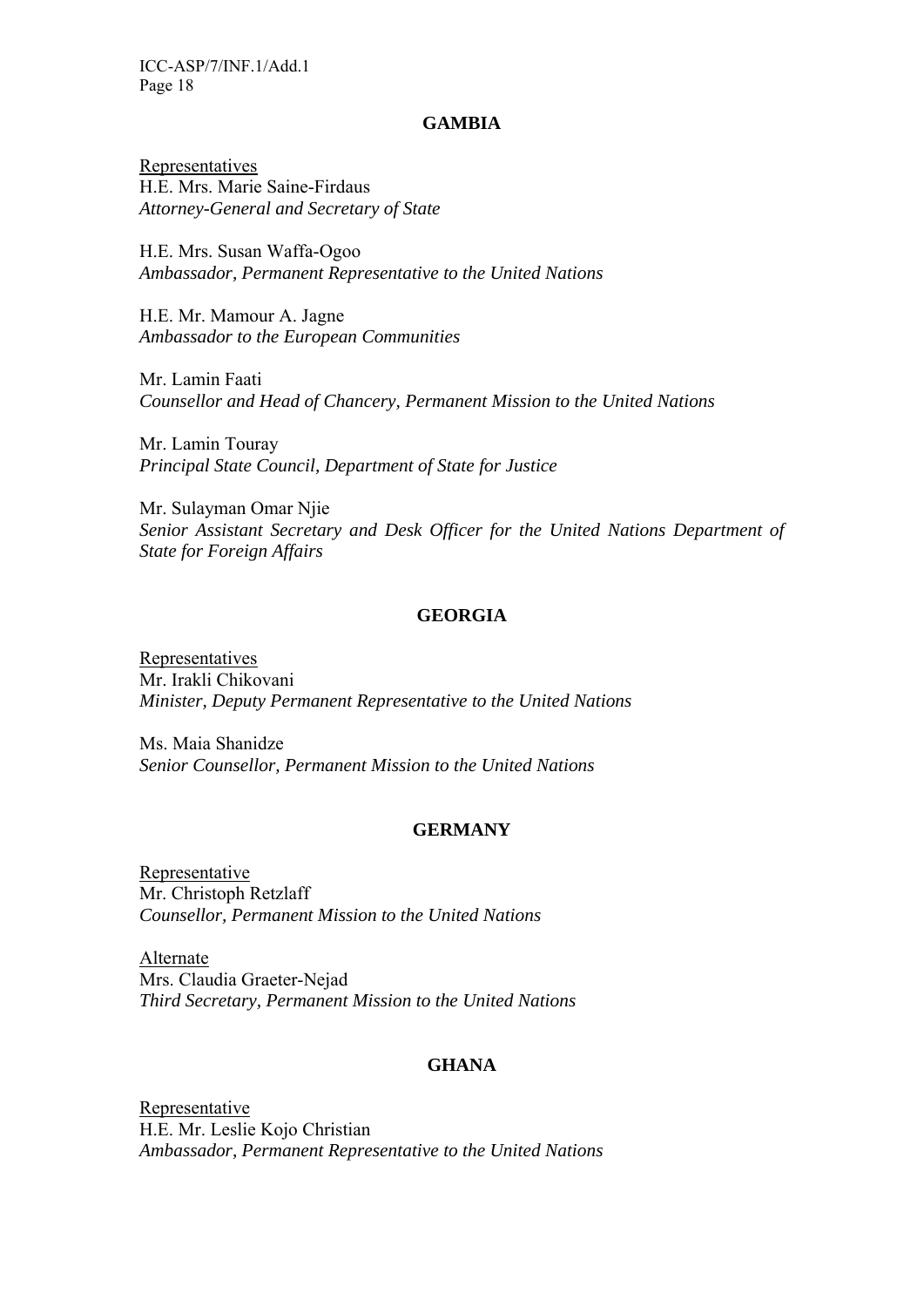Alternates Mrs. Genevieve D. Tsegah *Minister, Deputy Permanent Representative to the United Nations* 

Mr. Ebenezer Appreku *Minister Counsellor/Legal Adviser, Permanent Mission to the United Nations* 

Adviser Ms. Divina Adjoa Seanadzu *Counsellor, Permanent Mission to the United Nations*

## **GREECE**

Representative H.E. Mr. John Mourikis *Ambassador, Permanent Representative to the United Nations* 

Alternates H.E. Mr. Dimitri Alexandrakis *Ambassador, Deputy Permanent Representative to the United Nations* 

Ms. Phani Daskalopoulou-Livada Legal Adviser, Head of Section of Public International Law, Legal Department, *Ministry of Foreign Affairs* 

Mr. Aristides Androulakis *Counsellor, Permanent Mission to the United Nations* 

Ms. Martha Papadopoulou *Deputy Legal Adviser, Legal Department, Ministry of Foreign Affairs* 

Mr. Symeon Tegos *Second Secretary, Permanent Mission to the United Nations* 

## **GUINEA**

Représentant S.E. M. Alpha Ibrahima Sow *Ambassadeur, Représentant Permanent auprès des Nations Unies* 

Conseillers M. Paul Goa Zoumanigui *Ministre Conseiller, Mission permanente auprès des Nations Unies* 

M. Cyrille Condé *Conseiller, Mission permanente auprès des Nations Unies*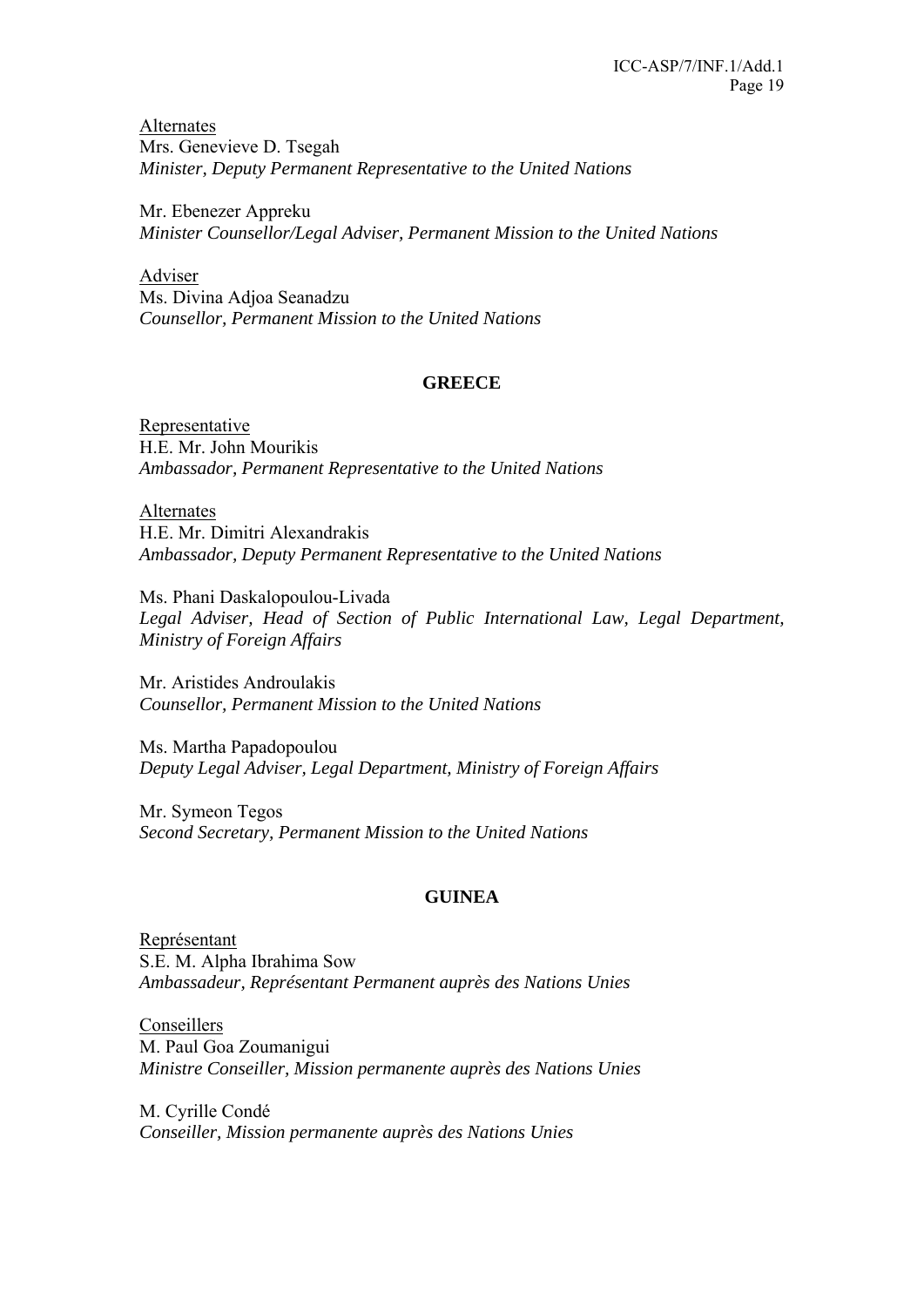#### **GUYANA**

Representative Mr. George Talbot *Chargé d'Affaires a.i., Permanent Mission to the United Nations* 

Adviser Ms. Donnette Critchlow *Second Secretary, Permanent Mission to the United Nations* 

### **HONDURAS**

Representante S.E. Sr. Jorge Arturo Reina *Embajador, Representante Permanente ante las Naciones Unidas* 

Consejeros S.E. Sr. Marco Suazo *Embajador, Representante Permanente Adjunto ante las Naciones Unidas* 

Sra. Dessy Reyes *Agregada* 

### **HUNGARY**

Representative H.E. Mr. Gábor Bródi *Ambassador, Permanent Representative to the United Nations* 

Advisers Mr. István Gerelyes *Deputy Head of Department, Ministry of Foreign Affairs* 

Mr. Tamás Csaba *Third Secretary, Permanent Mission to the United Nations* 

### **ICELAND**

Representatives Mr. Emil Breki Hreggvidsson *Counsellor, Deputy Permanent Representative to the United Nations* 

Ms. Maria Mjoll Jonsdottir *Second Secretary, Permanent Mission to the United Nations*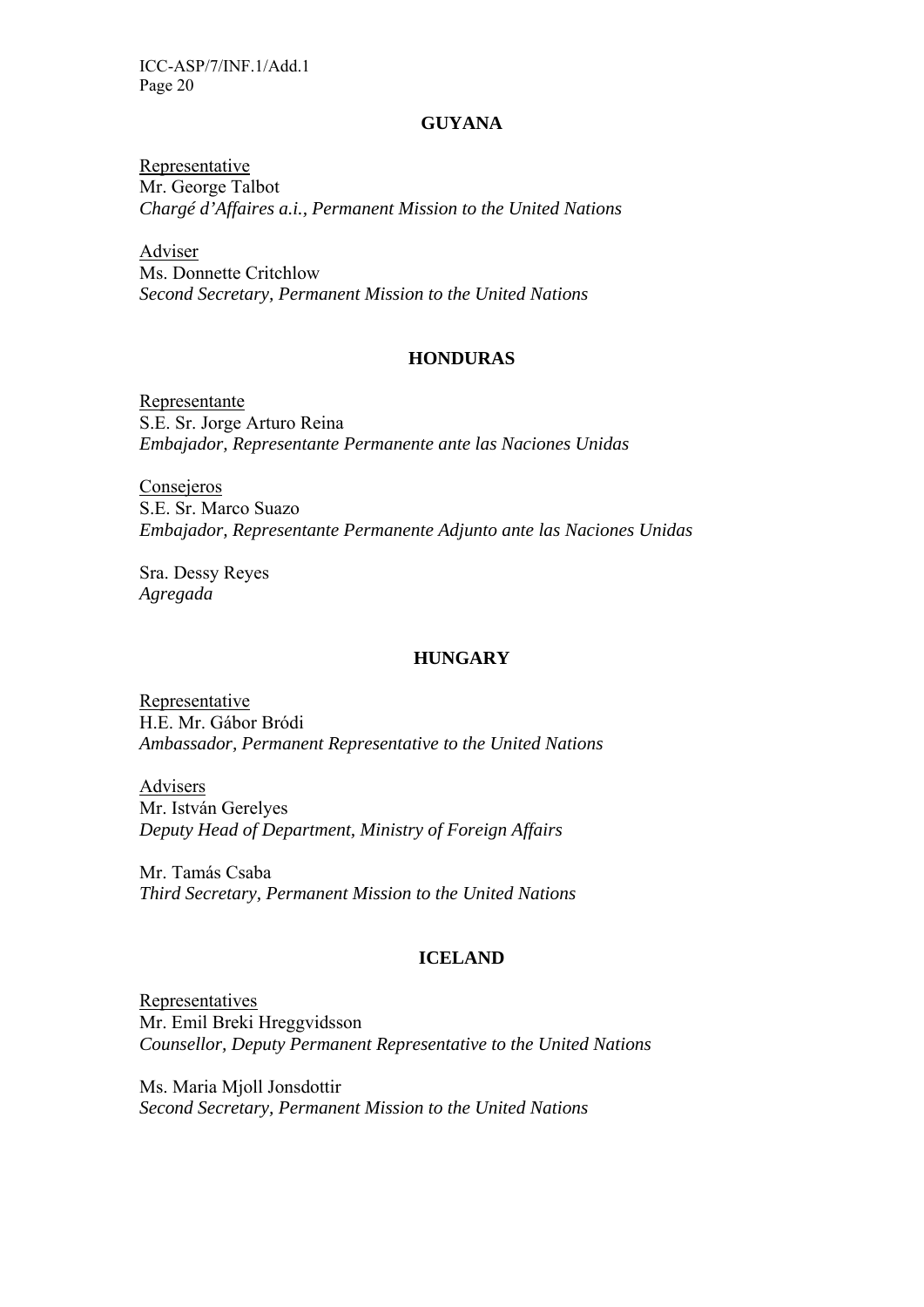#### **IRELAND**

Representative H.E. Mr. John Paul Kavanagh *Ambassador, Permanent Representative to the United Nations* 

Alternates Mr. Jim Kelly *Counsellor, Deputy Permanent Representative to the United Nations* 

Mr. Kevin Dowling *Counsellor, Permanent Mission to the United Nations* 

Ms. Orla McBreen *First Secretary, Permanent Mission to the United Nations* 

Mr. Brian Cahalane *First Secretary, Permanent Mission to the United Nations* 

Mr. Trevor Redmond *Assistant Legal Adviser* 

Ms. Nicole Mannion *Third Secretary, Permanent Mission to the United Nations* 

### **ITALY**

Representative H.E. Mr. Giulio Terzi Di Sant'Agata *Ambassador, Permanent Representative to the United Nations* 

Alternate H.E. Mr. Gian Lorenzo Cornado *Ambassador, Deputy Permanent Representative to the United Nations* 

Advisers Mr. Giovanni Pugliese *First Counsellor, Permanent Mission to the United Nations* 

Mr. Giuseppe Nesi *Legal Adviser, Permanent Mission to the United Nations* 

Mr. Stefano Mogini *Judge* 

Mr. Roberto Bellelli *Legal Adviser, Embassy, The Hague*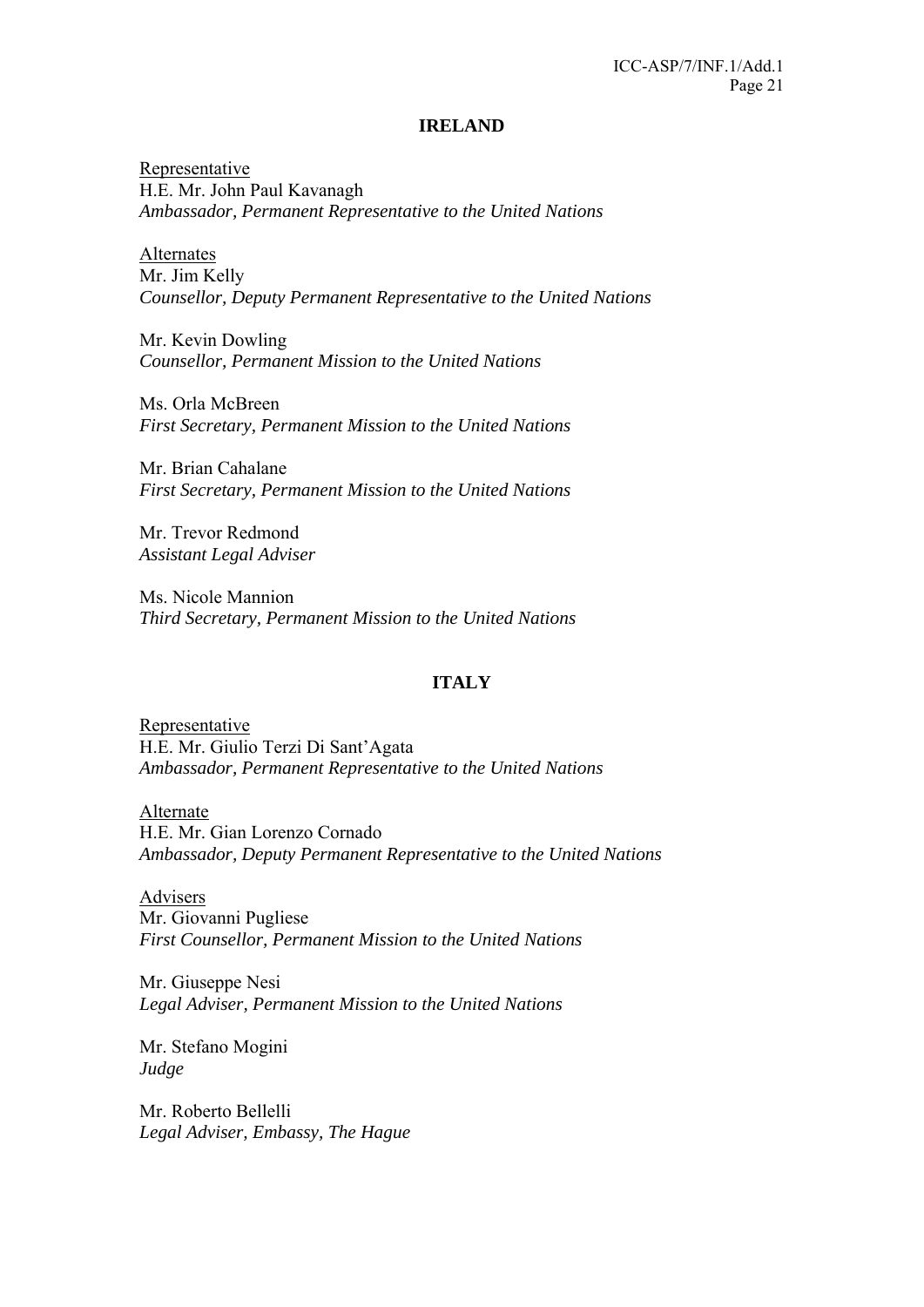Ms. Daniela Cardamone *Judge* 

Mr. Salvatore Zappalà *Legal Adviser* 

## **JAPAN**

Representative H.E. Mr. Yukio Takasu *Ambassador, Permanent Representative to the United Nations* 

Alternates H.E. Mr. Norihiro Okuda *Ambassador, Deputy Permanent Representative to the United Nations* 

Mr. Masataka Okano *Director, International Affairs Bureau, Ministry of Foreign Affairs* 

Mr. Toshikatsu Aoyama *Counsel for International Legal Affairs, International Legal Affairs Bureau, Ministry of Foreign Affairs* 

Mr. Tomohiro Mikanagi *Counsellor, Permanent Mission to the United Nations* 

Mr. Jun Hasebe *Deputy Director, International Legal Affairs Bureau, Ministry of Foreign Affairs* 

Adviser Mr. Naobumi Yokota *Researcher/Adviser, Permanent Mission to the United Nations* 

### **JORDAN**

Representative H.R.H. Prince Zeid Ra'ad Zeid Al-Hussein *Ambassador, Embassy, Washington D.C.* 

Advisers H.E. Mr. Mohammed Al-Allaf *Ambassador, Permanent Representative to the United Nations* 

Mr. Basheer F. Zoubi *Minister, Deputy Permanent Representative to the United Nations* 

Mr. Mahmoud Hmoud *Director, Legal Department, Ministry of Foreign Affairs*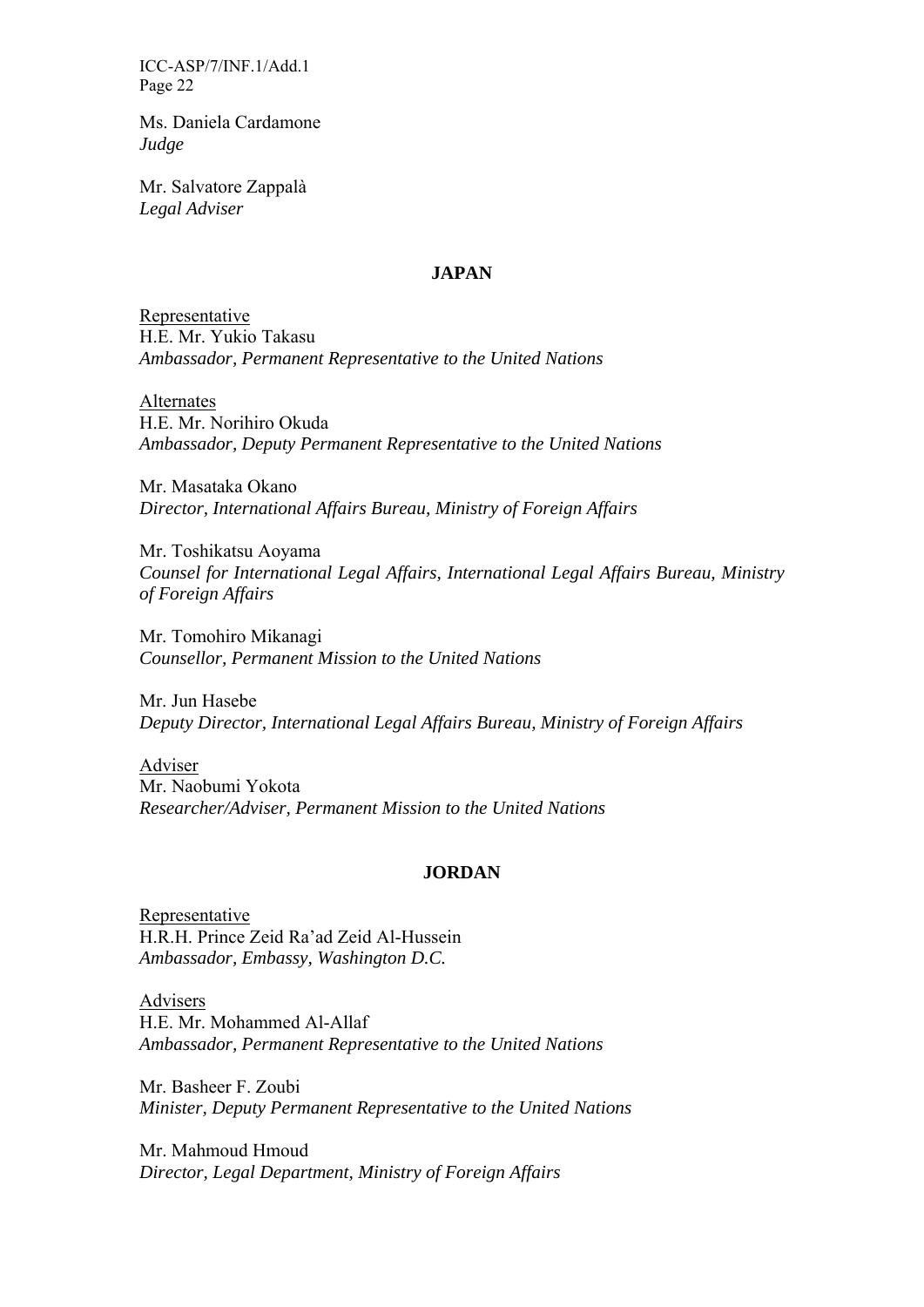Mr. Eihab Omaish *First Secretary, Permanent Mission to the United Nations* 

Mr. Akram Harahsheh *Third Secretary, Embassy, The Hague* 

## **KENYA**

Representative H.E. Mr. Zachary Muburi-Muita *Ambassador, Permanent Representative to the United Nations Vice-President of the Assembly of States Parties* 

Advisers

Ms. Jackline Yonga *Director, International Jobs and Diaspora, Ministry of Foreign Affairs* 

Mrs. Grace W. Cerere *Second Counsellor, Permanent Mission to the United Nations* 

Mrs. Stella K. Orina *First Secretary, Permanent Mission to the United Nations* 

Ms. Jacqueline Moseti *Third Secretary, Permanent Mission to the United Nations* 

Ms. Shali Ngali *Third Secretary, Ministry of Foreign Affairs* 

Mr. John Mosoti *Technical Adviser, Permanent Mission to the United Nations* 

## **LATVIA**

Representatives H.E. Mr. Normans Penke *Ambassador, Permanent Representative to the United Nations* 

Ms. Kristine Malinovska *Counsellor, Permanent Mission to the United Nations* 

Mr. Zigmārs Zilgalvis *Third Secretary, Permanent Mission to the United Nations*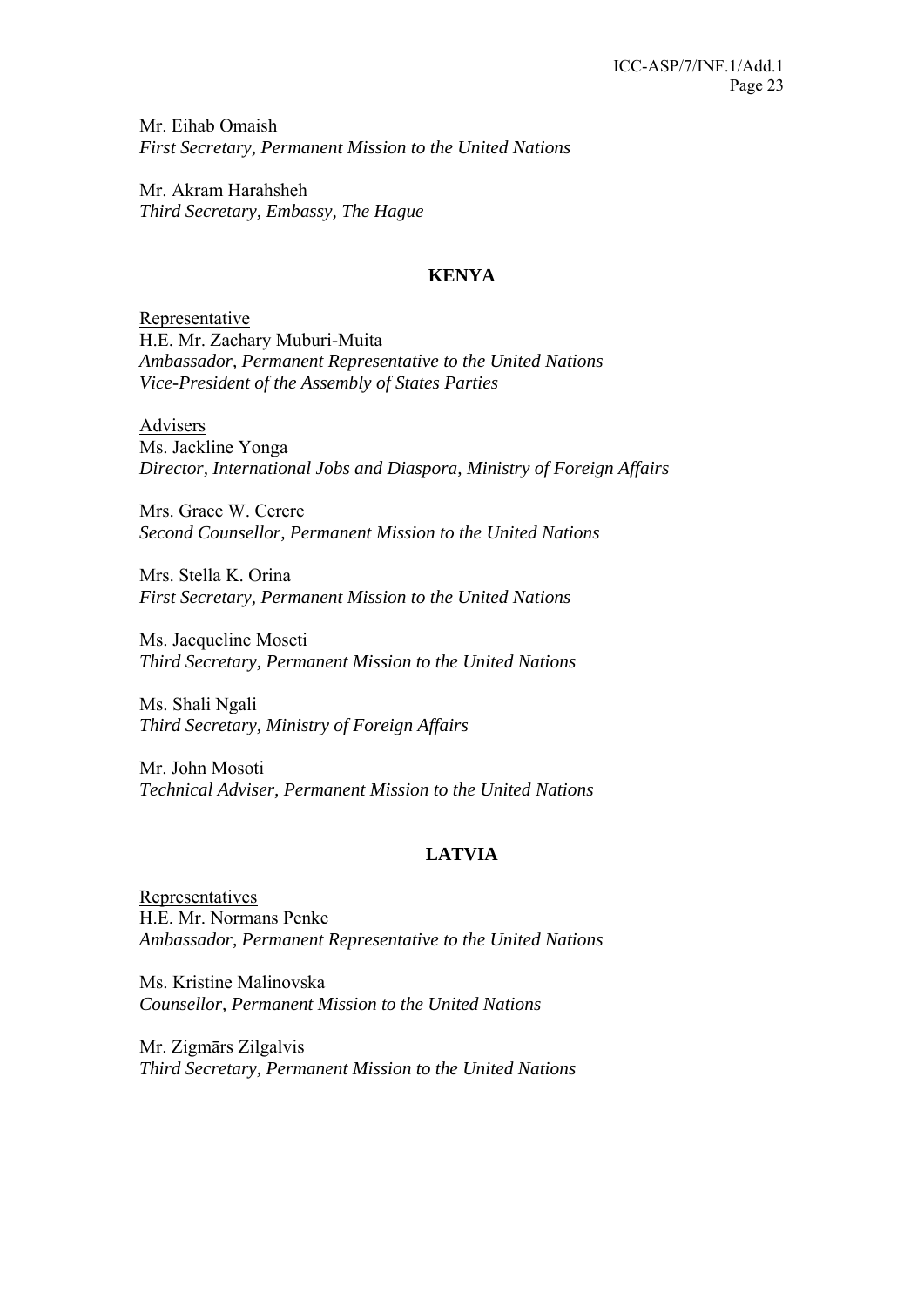### **LESOTHO**

Representative H.E. Mr. Lebohang Fine Maema *Ambassador, Permanent Representative to the United Nations* 

Advisers Mr. Mafiroane Motanyane *Counsellor, Permanent Mission to the United Nations* 

Mr. Kautu Moeletsi *Counsellor, Permanent Mission to the United Nations* 

### **LIBERIA**

Representative Mrs. Famatta Rose Osode *Minister, Chargé d'Affaires a.i., Permanent Mission to the United Nations* 

### **LIECHTENSTEIN**

Representative H.E. Mr. Christian Wenaweser *Ambassador, Permanent Representative to the United Nations President of the Assembly of States Parties* 

Alternate Mr. Stefan Barriga *Counsellor/Legal Adviser, Permanent Mission to the United Nations* 

Advisers Mr. Wolfgang Danspeckgruber *Adviser* 

Ms. Isabel Frommelt *Adviser, Ministry of Foreign Affairs* 

Ms. Leena Grover *Adviser* 

## **LITHUANIA**

Representative H.E. Mr. Dalius Čekuolis *Ambassador, Permanent Representative to the United Nations*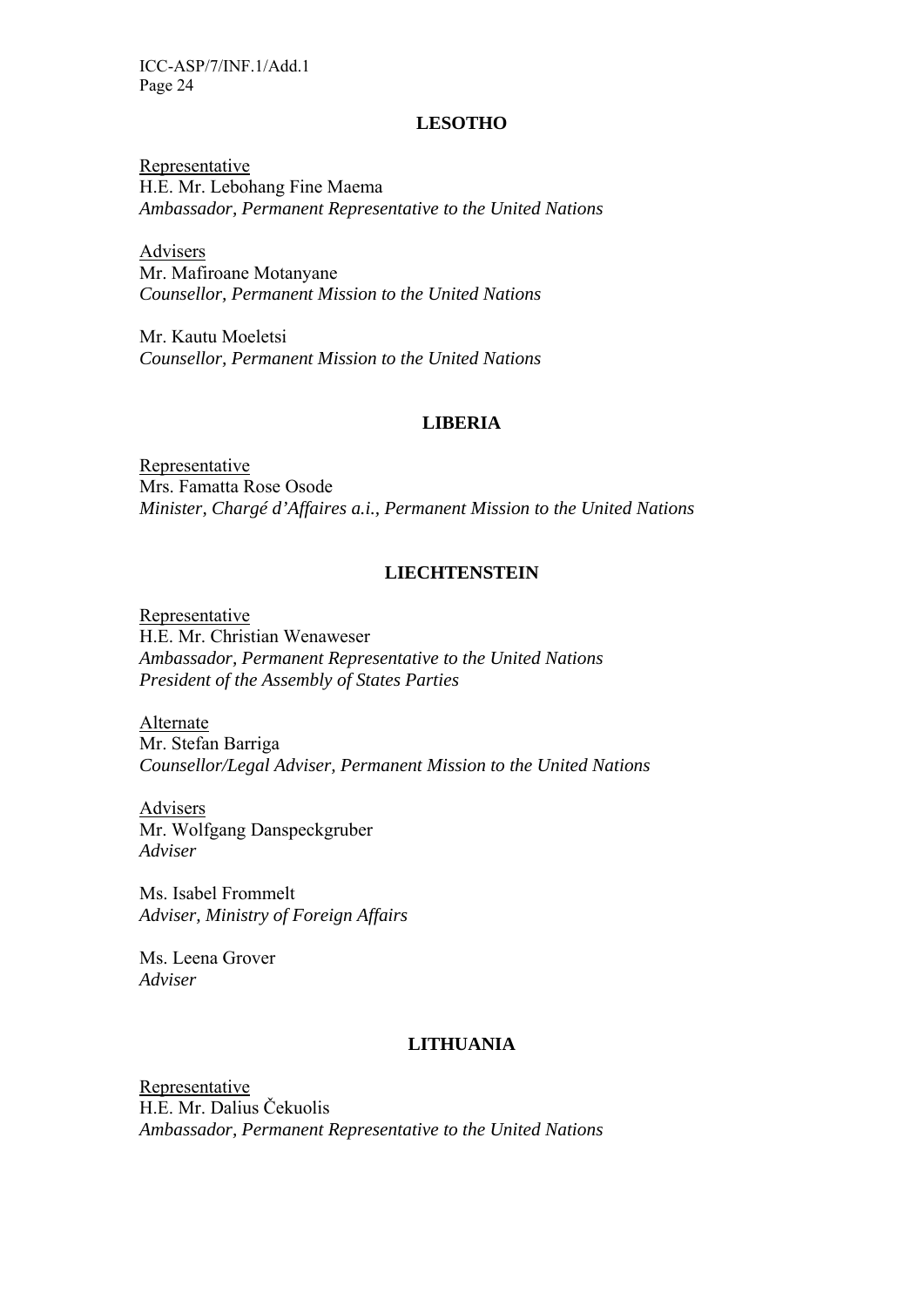Alternate Mr. Ridas Petkus *Minister Counsellor, Deputy Permanent Representative to the United Nations* 

Adviser Ms. Sandra Paunksnienė *First Secretary, Permanent Mission to the United Nations* 

## **LUXEMBOURG**

Représentant S.E. Mme Sylvie Lucas *Ambassadeur, Représentante Permanente auprès des Nations Unies* 

Suppléant M. Jean Olinger *Conseiller, Représentant Permanent Adjoint auprès des Nations Unies* 

Conseiller M. Philippe Donckel *Premier secrétaire, Mission permanente auprès des Nations Unies* 

## **MADAGASCAR**

Représentant S.E. M. Zina Andrianarivelo-Razafy *Ambassadeur, Représentant Permanent auprès des Nations Unies* 

Conseiller Mme Lydia Randrianarivony *Conseillère, Représentante Permanente Adjointe auprès des Nations Unies* 

## **MALAWI**

Representative H.E. Mr. Steve D. Matenje, SC *Ambassador, Permanent Representative to the United Nations*

Advisers Ms. Jane Asani-Ndelemani *Counsellor, Permanent Mission to the United Nations*

Mr. John Kachenjera *Second Secretary, Permanent Mission to the United Nations*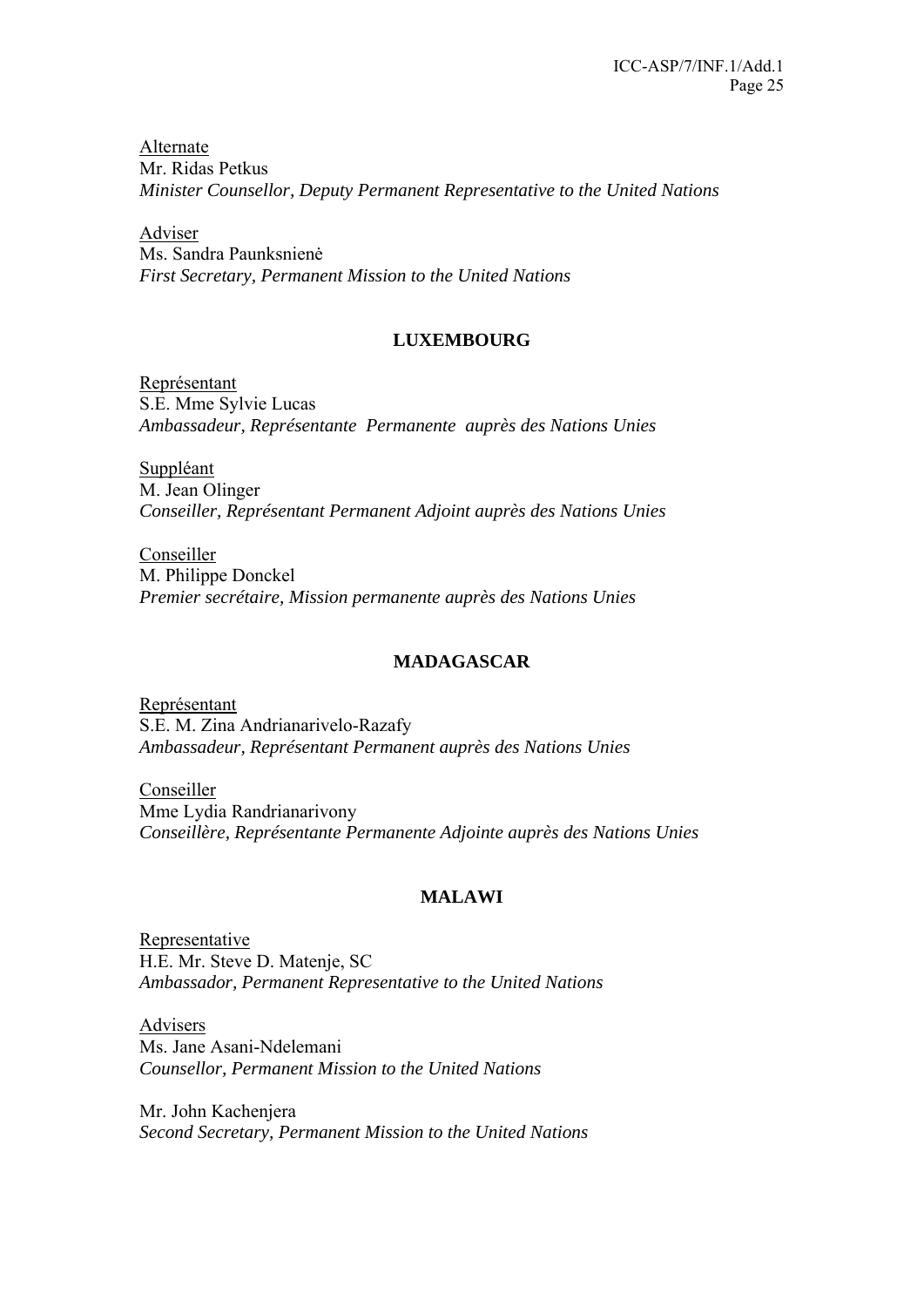### **MALI**

Représentant S.E. M. Oumar Daou *Ambassadeur, Représentant Permanent auprès des Nations Unies* 

Conseiller M. Elhadj Alhousseyni Traore *Troisième conseiller, Mission permanente auprès des Nations Unies* 

### **MALTA**

Representative H.E. Mr. Saviour Borg *Ambassador, Permanent Representative to the United Nations* 

Alternate Mr. Hector Bonavia *Counsellor, Deputy Permanent Representative to the United Nations* 

Advisers Mr. Walter Mallia *First Secretary and Consul, Permanent Mission to the United Nations* 

Mr. Claude Bonello *First Secretary, Permanent Mission to the United Nations*

### **MARSHALL ISLANDS**

Representative H.E. Mr. Phillip Muller *Ambassador, Permanent Representative to the United Nations* 

Alternate Ms. Rina M. Tareo *Counsellor, Deputy Permanent Representative to the United Nations* 

Adviser Mr. Caleb W. Christopher *Legal Adviser, Permanent Mission to the United Nations* 

### **MAURITIUS**

Representative H.E. Mr. Somduth Soborun *Ambassador, Permanent Representative to the United Nations*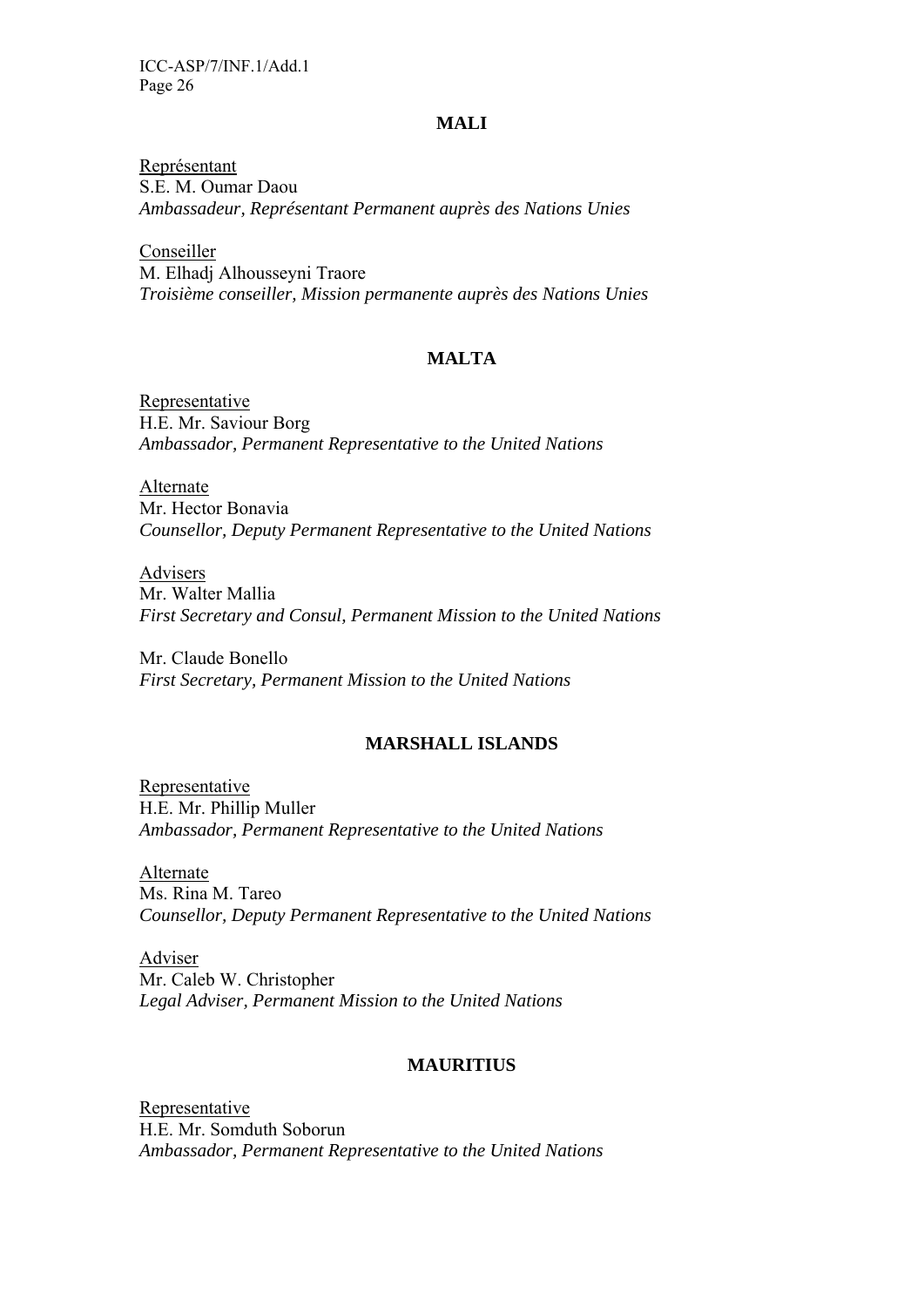Alternates Mr. Israhyananda Dhalladoo *Minister Counsellor, Deputy Permanent Representative to the United Nations* 

Mr. Yousouf Mohamed Ramjanally *Second Secretary, Permanent Mission to the United Nations* 

## **MEXICO**

Representante S.E. Sr. Claude Heller Rouassant *Embajador, Representante Permanente ante las Naciones Unidas* 

Suplentes S.E. Sra. Socorro Rovirosa Priego *Embajadora, Representante Permanente Alterna ante las Naciones Unidas* 

Sra. María Guadalupe Sánchez Salazar *Consejera, Misión Permanente ante las Naciones Unidas* 

Sr. Alejandro Alday González *Segundo Secretario, Misión Permanente ante las Naciones Unidas* 

## **MONGOLIA**

Representative H.E. Mrs. Enkhtsetseg Ochir *Ambassador, Permanent Representative to the United Nations* 

Advisers Mr. Sukhbold Sukhee *Second Secretary, Permanent Mission to the United Nations* 

Mr. Amarsanaa Adiya *Second Secretary, Permanent Mission to the United Nations* 

### **MONTENEGRO**

Representatives H.E. Mr. Nebojša Kaludjerović *Ambassador, Permanent Representative to the United Nations* 

Alternate Mr. Gojko Čelebić *Minister Counsellor, Deputy Permanent Representative to the United Nations*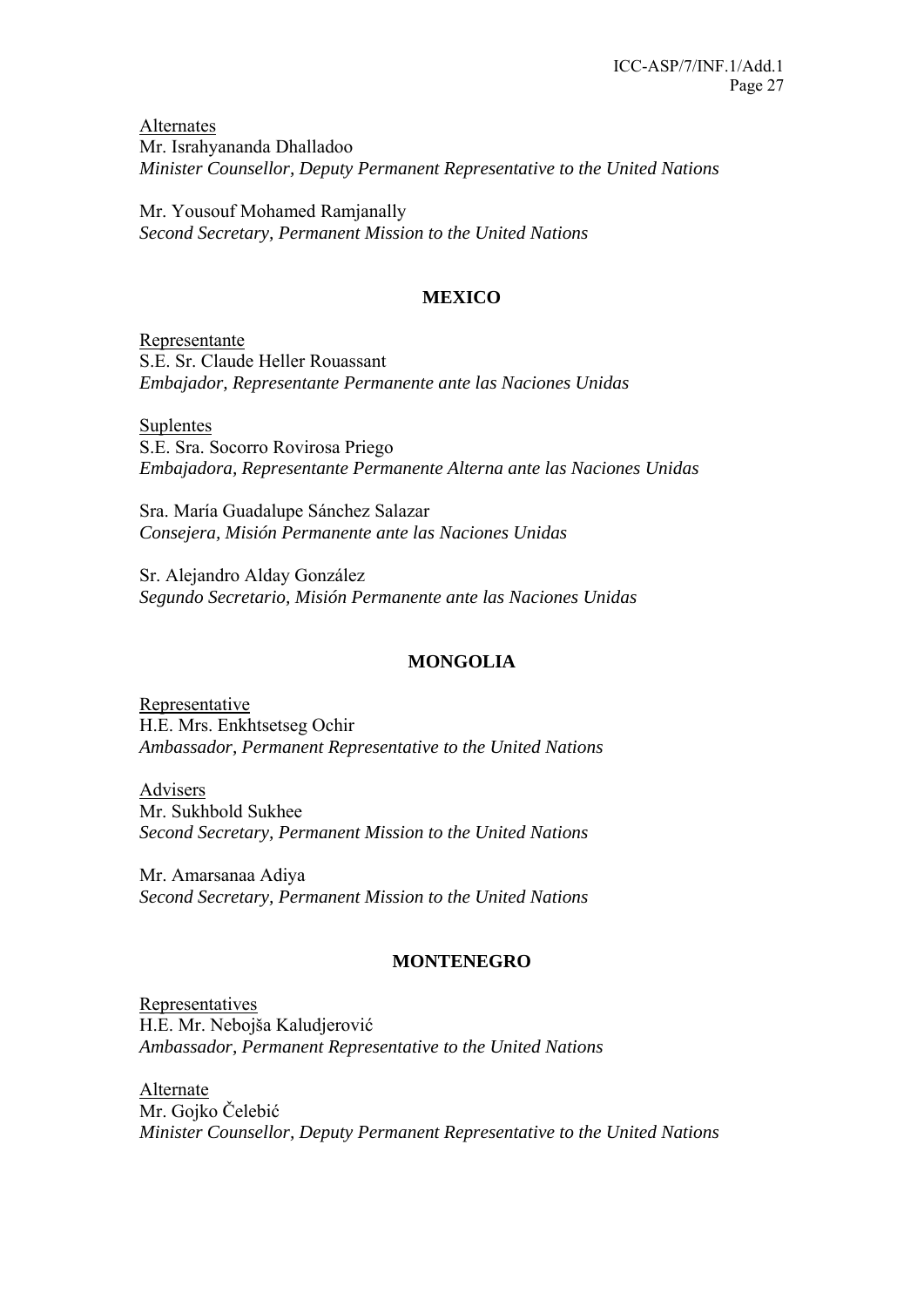Adviser Ms. Martina Dragović *Adviser, Permanent Mission to the United Nations* 

### **NAMIBIA**

Representative H.E. Mr. Kaire Mbuende *Ambassador, Permanent Representative to the United Nations* 

Alternate H.E. Mrs. Frieda Ithete *Ambassador, Deputy Permanent Representative to the United Nations* 

Adviser Mr. David Thomas *First Secretary, Permanent Mission to the United Nations* 

### **NAURU**

Representative H.E. Ms. Marlene Moses *Ambassador, Permanent Representative to the United Nations* 

Advisers Ms. Isabelita Galano *Adviser* 

Ms. Chen-Jing Wu *Adviser* 

#### **NETHERLANDS**

Representative H.E. Mr. Frank A.M. Majoor *Ambassador, Permanent Representative to the United Nations* 

Alternates H.E. Mr. Paul W.J. Wilke *Ambassador, Permanent Representative to the International Criminal Court, Ministry of Foreign Affairs* 

Mr. Piet de Klerk *Minister, Deputy Permanent Representative to the United Nations*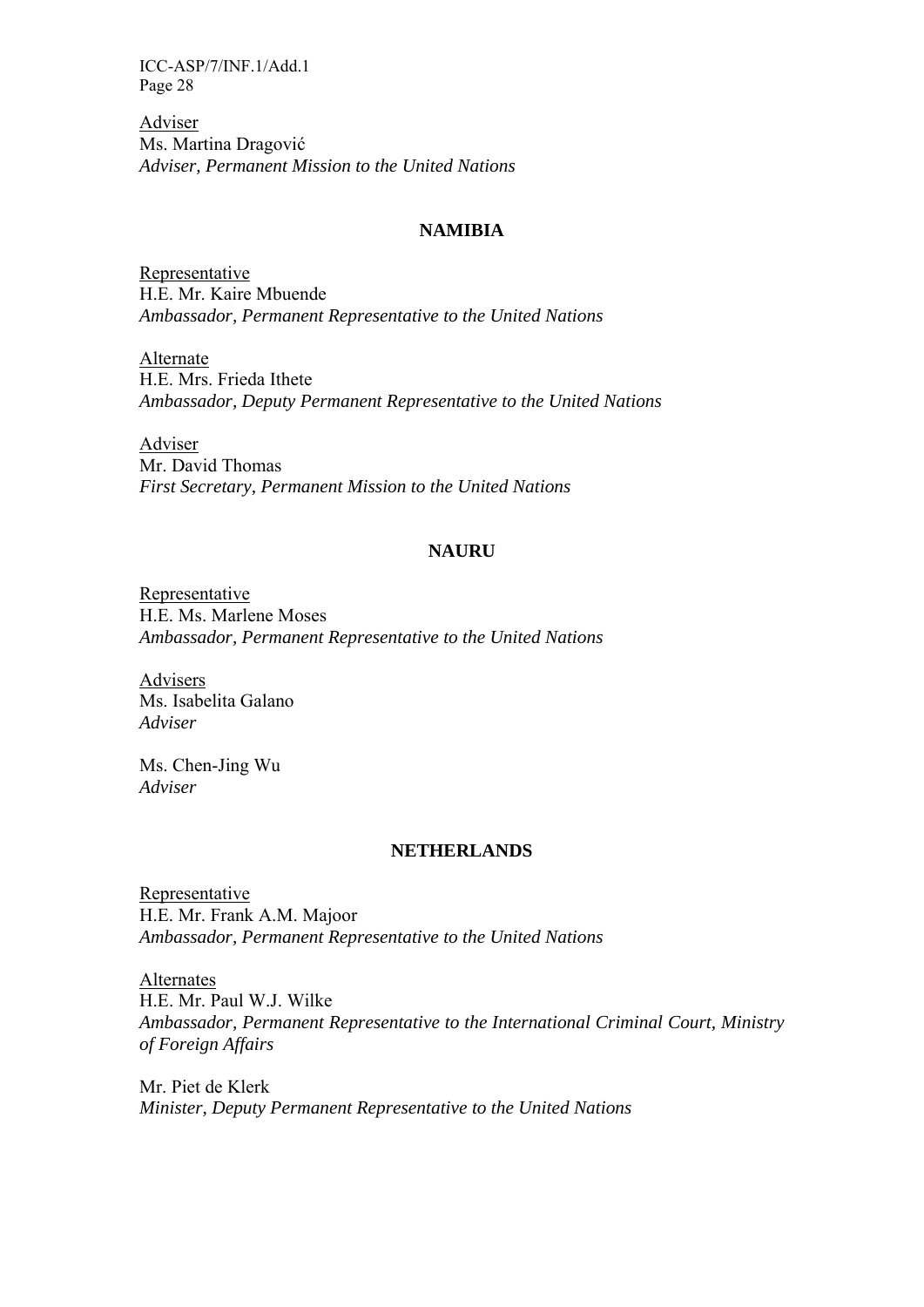Advisers Mr. Erik J.L. van Uum *Senior Counsellor, Department for United Nations, Ministry of Foreign Affairs* 

Mr. Jean-Pierre Kempeneers *Counsellor, Permanent Mission to the United Nations* 

Ms. Ceta Noland *First Secretary, Permanent Mission to the United Nations* 

Mr. Fabio Rossi *Policy Adviser, Department for United Nations, Ministry of Foreign Affairs* 

Ms. Elske K. Van der Horst *Secretary and Election Officer, Permanent Mission to the United Nations* 

Mr. Thomas Henquet *Legal Counsel, Ministry of Foreign Affairs* 

Mr. David Emmelkamp *Intern, Assistant Attaché, Permanent Mission to the United Nations* 

Ms. Wilhelmina M.E. Thomassen *Justice, Supreme Court of the Netherlands* 

## **NEW ZEALAND**

Representative H.E. Ms. Rosemary Banks *Ambassador, Permanent Representative to the United Nations* 

Advisers H.E. Ms. Kirsty Graham *Ambassador, Deputy Permanent Representative to the United Nations* 

Mr. Scott Sheeran *Second Secretary, Permanent Mission to the United Nations* 

Mr. Paul Ballantyne *Permanent Mission to the United Nations* 

Ms. Rachel Maidment *Senior Legal Adviser, Ministry of Foreign Affairs and Trade*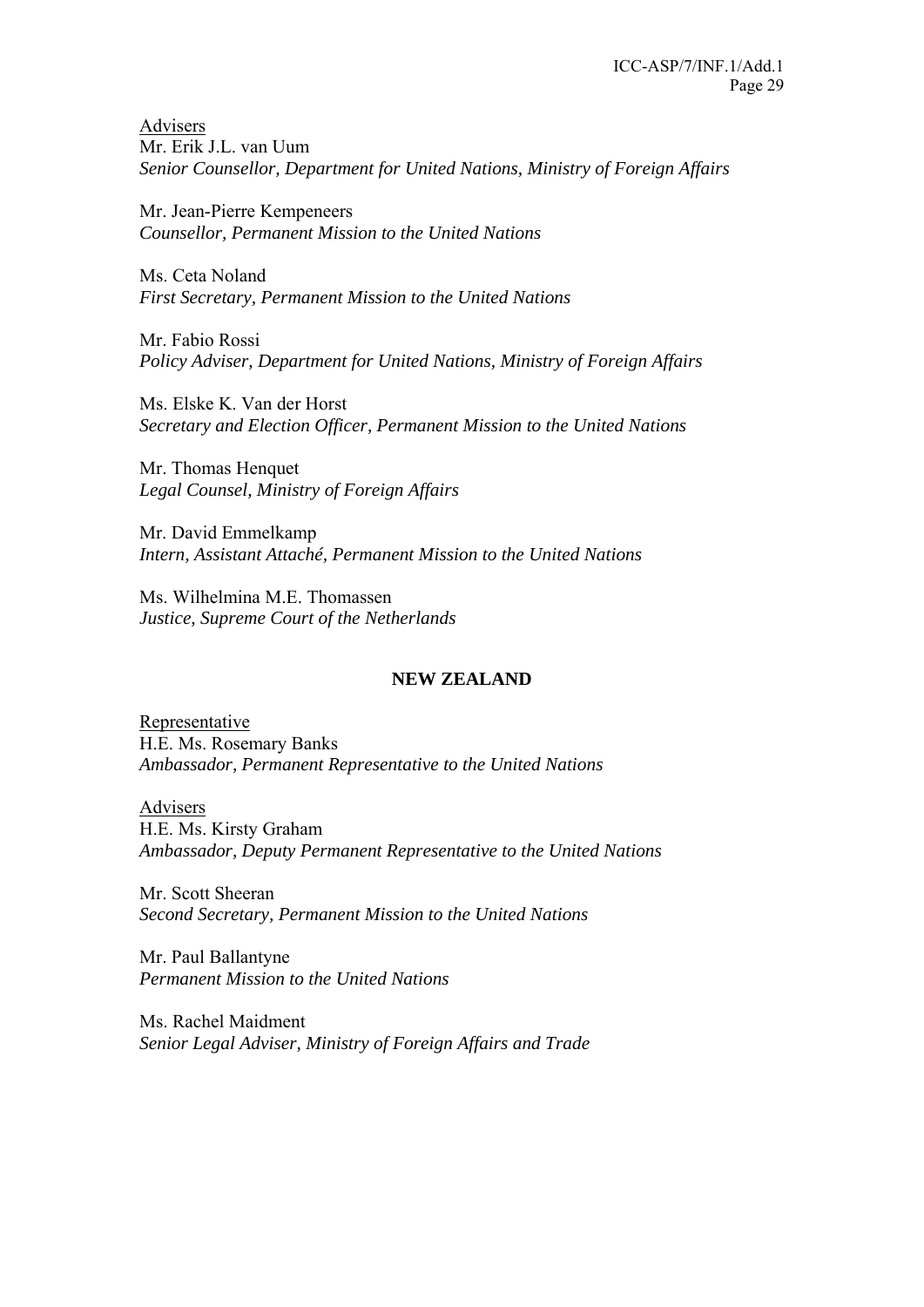#### **NIGER**

Représentant M. Abdou Adamou *Conseiller, Mission permanente auprès des Nations Unies* 

### **NIGERIA**

Representative Mr. A.A. Yola *Permanent Secretary/Solicitor-General of the Federation* 

Alternates H.E. Mrs. U. Joy Ogwu *Ambassador, Permanent Representative to the United Nations* 

H.E. Mr. N.N. Akanbi *Ambassador, Embassy, The Hague* 

Advisers Mr. Bulus Lawenji *Deputy Director, International and Comparative Law Division, Federal Ministry of Justice* 

Mr. M.S. Adoli *Assistant-Director, First United Nations Division, Ministry of Foreign Affairs* 

Ms. Angela Nworgu *Minister, Permanent Mission to the United Nations* 

Ms. Aisha Dewa *First Secretary, Permanent Mission to the United Nations* 

#### **NORWAY**

Representative Mr. Rolf Einar Fife *Director-General, Legal Affairs Department, Ministry of Foreign Affairs* 

Alternates H.E. Ms. Eva Bugge *Ambassador, Embassy, The Hague* 

H.E. Mrs. Mona Juul *Ambassador, Deputy Permanent Representative to the United Nations*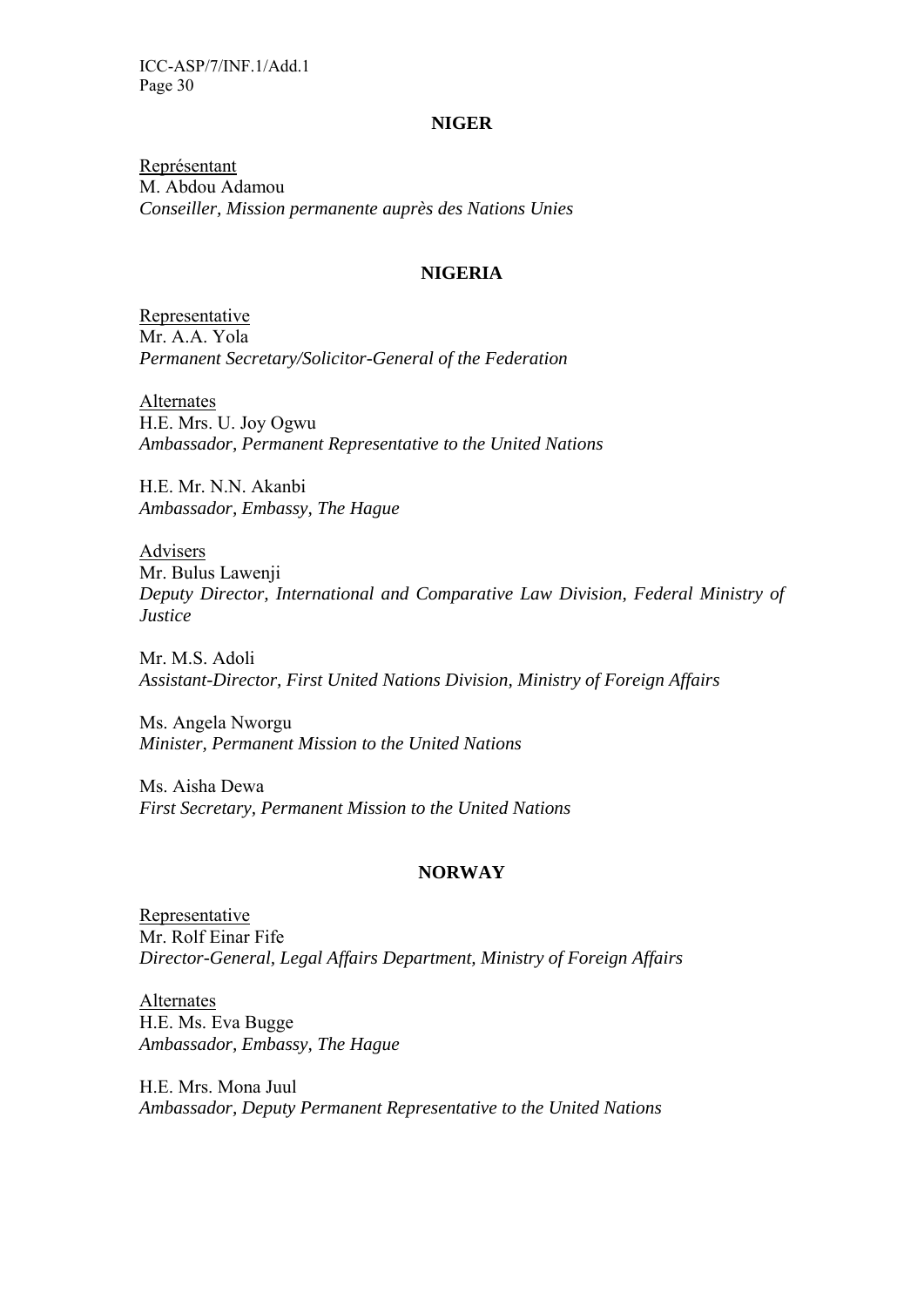Mr. Martin Sørby *Deputy Director-General, Legal Affairs Department, Ministry of Foreign Affairs* 

Advisers Ms. Berit Enge *Minister Counsellor, Permanent Mission to the United Nations* 

Mr. Åsmund Eriksen *Counsellor, Permanent Mission to the United Nations* 

Ms. Susanne Juell Gudbrandsen *Adviser, Legal Affairs Department, Ministry of Foreign Affairs* 

Mr. Roar Haugsdal *Second Secretary, Embassy, The Hague* 

## **PANAMA**

Representante S.E. Sr. Ricardo Alberto Arias *Embajador, Representante Permanente ante las Naciones Unidas* 

Consejeros S.E. Sr. Giancarlo Soler T. *Embajador, Representante Permanente Adjunto ante las Naciones Unidas* 

S.E. Sra. Mary Morgan-Moss *Embajadora, Representante Permanente Adjunta ante las Naciones Unidas* 

Sra. Victoria Colamarco *Consejera, Misión Permanente ante las Naciones Unidas* 

## **PARAGUAY**

Representante Sra. Luz Marina Moreno *Primera Secretaria, Misión Permanente ante les Naciones Unidas* 

## **PERU**

Representante S.E. Sr. Jorge Voto-Bernales Gatica *Embajador, Representante Permanente ante las Naciones Unidas*

Suplente S.E. Sr. Luis Enrique Chávez Basagoitia *Embajador, Representante Permanente Alterno ante las Naciones Unidas*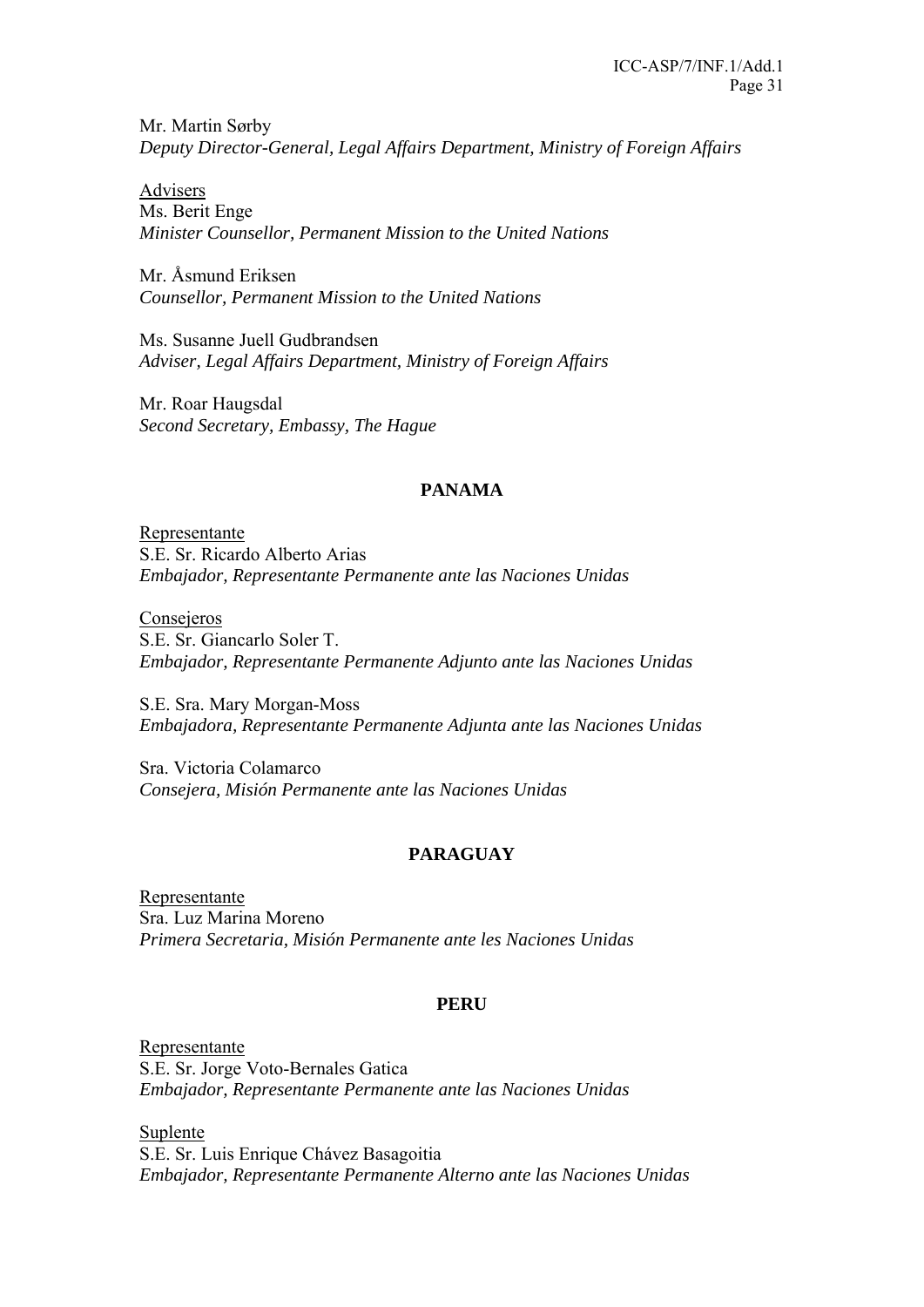Consejero Sr. Gonzalo Bonifaz Tweddle *Segundo Secretario, Misión Permanente ante las Naciones Unidas* 

### **POLAND**

Representative H.E. Mr. Andrzej Towpik *Ambassador, Permanent Representative to the United Nations* 

Alternate Mr. Remigiusz Henczel *Director, Legal and Treaty Department, Ministry of Foreign Affairs* 

Advisers

Ms. Agnieszka Dabrowiecka *Leader of Foreign Relations Division, Department of International Cooperation and European Law, Ministry of Justice* 

Ms. Beata Ziorkiewicz *Public Prosecutor, Department of International Cooperation and European Law, Ministry of Justice* 

Mr. Marek Madej *Counsellor, Legal And Treaty Department, Ministry of Foreign Affairs* 

Mr. Piotr Dolata *Second Secretary, Permanent Mission to the United Nations* 

Mr. Wladyslaw Czaplinski *Professor of International Law, Director of the Institute of Law Sciences, Polish Academy of Sciences* 

#### **PORTUGAL**

Representatives H.E. Mr. José Felipe Mendes Moraes Cabral *Ambassador, Permanent Representative to the United Nations* 

Mr. João Miguel Ferreira de Serpa Soares *Director, Department of Legal Affairs, Ministry of Foreign Affairs* 

Alternates Mr. Jorge Lobo de Mesquita *Minister, Deputy Permanent Representative to the United Nations*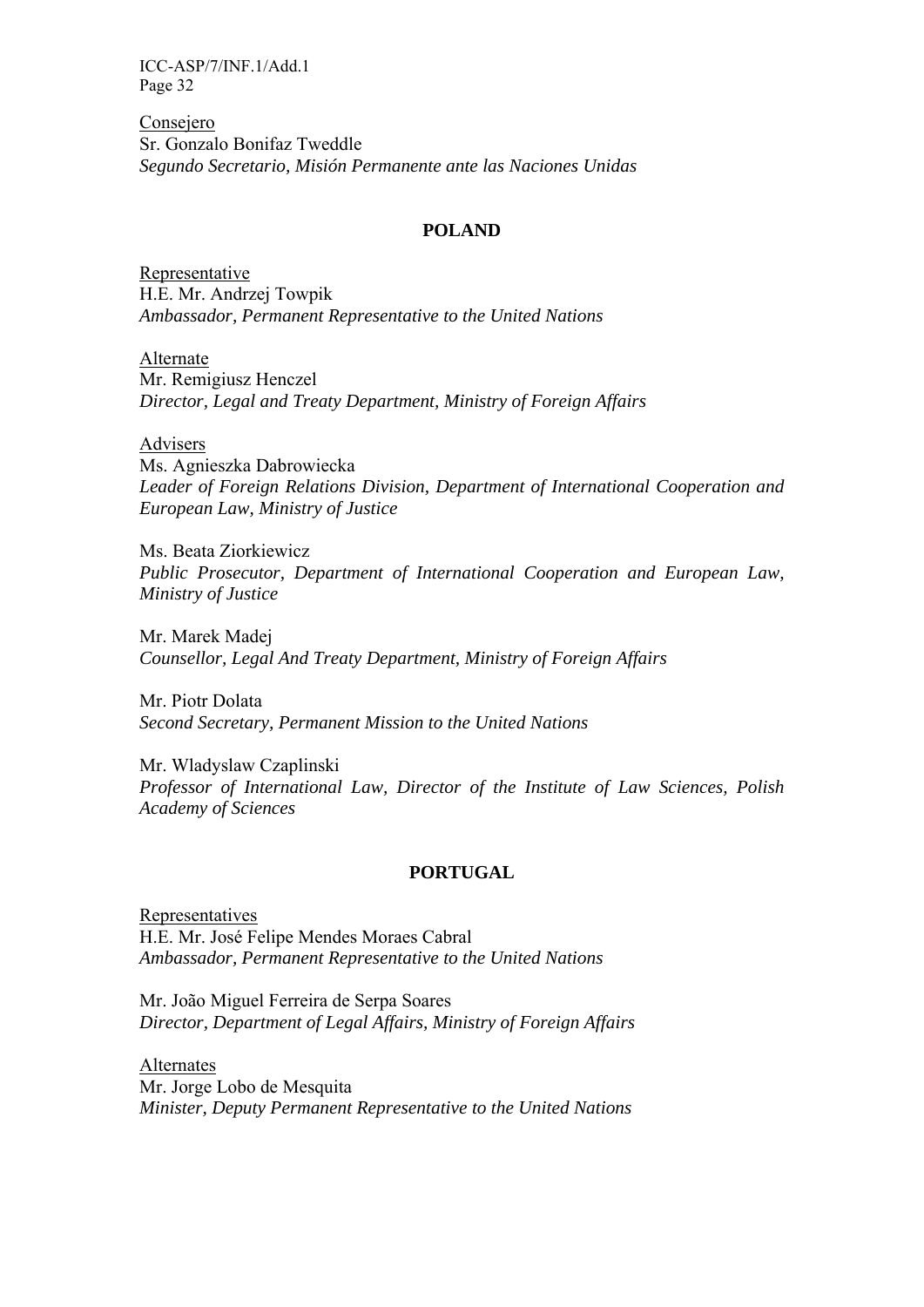Mr. João Madureira *Counsellor/Legal Adviser, Permanent Mission to the United Nations* 

Advisers Ms. Clotilde Mesquita *Adviser, Permanent Mission to the United Nations* 

Ms. Maria Teresa Artilheiro Ferreira *Legal Counsellor, Department of Legal Affairs, Ministry of Foreign Affairs* 

### **REPUBLIC OF KOREA**

Representative H.E. Mr. Kak-Soo Shin *Vice-Minister of Foreign Affairs and Trade* 

Alternate H.E. Mr. Boo-nam Shin *Ambassador, Deputy Permanent Representative to the United Nations* 

Advisers Mr. Jongin Bae *Director, Bilateral Treaties Division, Ministry of Foreign Affairs and Trade* 

Mr. Yongsoo Jung *Counsellor, Permanent Mission to the United Nations* 

Mr. Byeong-soo Bae *First Secretary, Permanent Mission to the United Nations* 

### **ROMANIA**

Representative H.E. Ms. Simona-Mirela Miculescu *Ambassador, Permanent Representative to the United Nations* 

Alternates Ms. Ioana Stoica *Second Secretary, Permanent Mission to the United Nations* 

Ms. Oana Florescu *Third Secretary, Permanent Mission to the United Nations*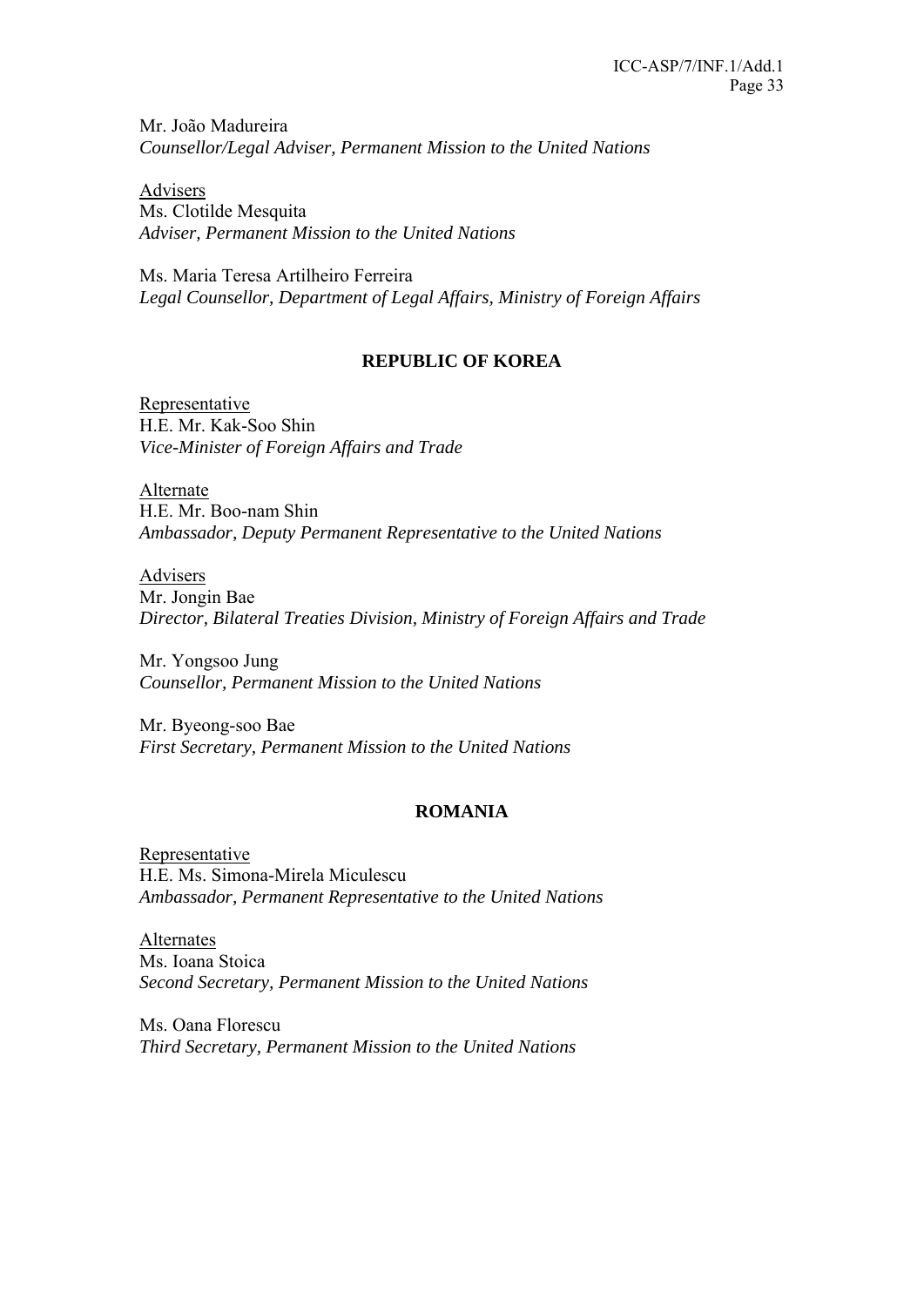### **SAINT KITTS AND NEVIS**

Representative H.E. Mr. Delano Bart, Q.C. *Ambassador, Permanent Representative to the United Nations* 

Alternates Ms. K. Alex Woodley *Counsellor, Permanent Mission to the United Nations* 

Mr. Carlisle Richardson *Counsellor, Permanent Mission to the United Nations* 

### **SAINT VINCENT AND THE GRENADINES**

Representative H.E. Mr. Camillo M. Gonsalves *Ambassador, Permanent Representative to the United Nations* 

Alternates Mr. Lennox A. Daniel *Minister Counsellor, Deputy Permanent Representative to the United Nations* 

Ms. Nedra P. Miguel *Counsellor, Permanent Mission to the United Nations* 

## **SAMOA**

Representative H.E. Mr. Ali'ioaiga Feturi Elisaia *Ambassador, Permanent Representative to the United Nations* 

Advisers Ms. Rona Meleisea *Counsellor, Permanent Mission to the United Nations* 

Ms. Noelani Manoa *First Secretary, Permanent Mission to the United Nations* 

Mr. Roger S. Clark *Professor of Law* 

### **SAN MARINO**

Representative H.E. Mr. Daniele D. Bodini *Ambassador, Permanent Representative to the United Nations*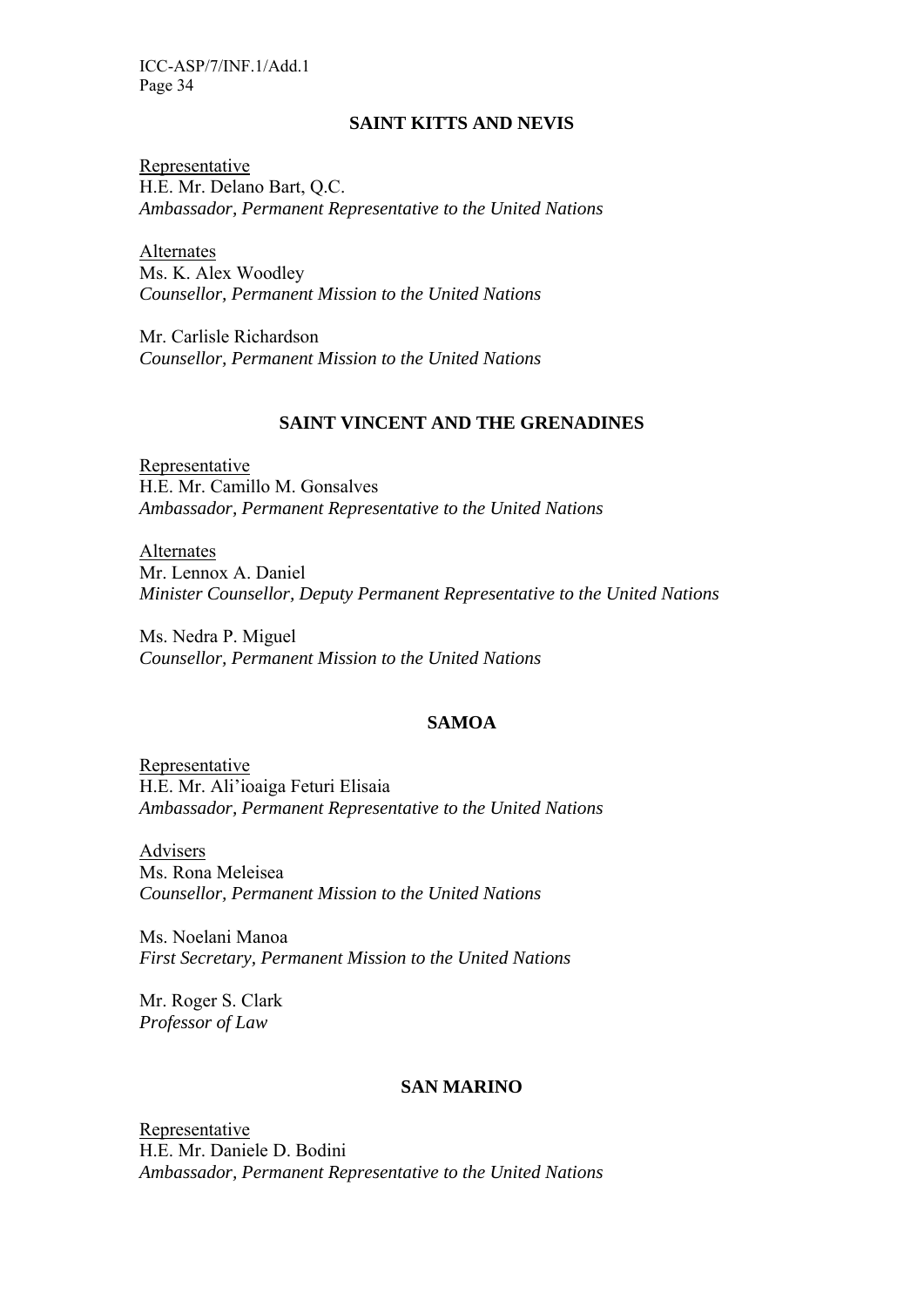Alternate Mr. Damiano Beleffi *Minister, Deputy Permanent Representative to the United Nations* 

Adviser Ms. Natascia Bartolini *Adviser, Permanent Mission to the United Nations* 

### **SENEGAL**

Représentant S.E. M. Paul Badji *Ambassadeur, Représentant Permanent auprès des Nations Unies* 

**Conseillers** M. Mame Baba Cisse *Ministre Conseiller, Mission permanente auprès des Nations Unies* 

M. El Hadji Magatte Seye *Deuxième conseiller, Mission permanente auprès des Nations Unies* 

M. Saliou Niang Dieng *Deuxième conseiller, Mission permanente auprès des Nations Unies* 

### **SERBIA**

**Representatives** H.E. Mr. Radoslav Stojanović *Ambassador, Embassy, The Hague* 

H.E. Mr. Pavle Jevremović *Ambassador, Permanent Representative to the United Nations* 

H.E. Ms. Sanja Milinković *Ambassador, Ministry of Foreign Affairs* 

Alternates Mr. Jovica Ćekić *Minister Counsellor, Ministry of Foreign Affairs* 

Mr. Boris Holovka *Counsellor, Permanent Mission to the United Nations* 

Mr. Vladimir Cvetković *First Secretary, Embassy, The Hague*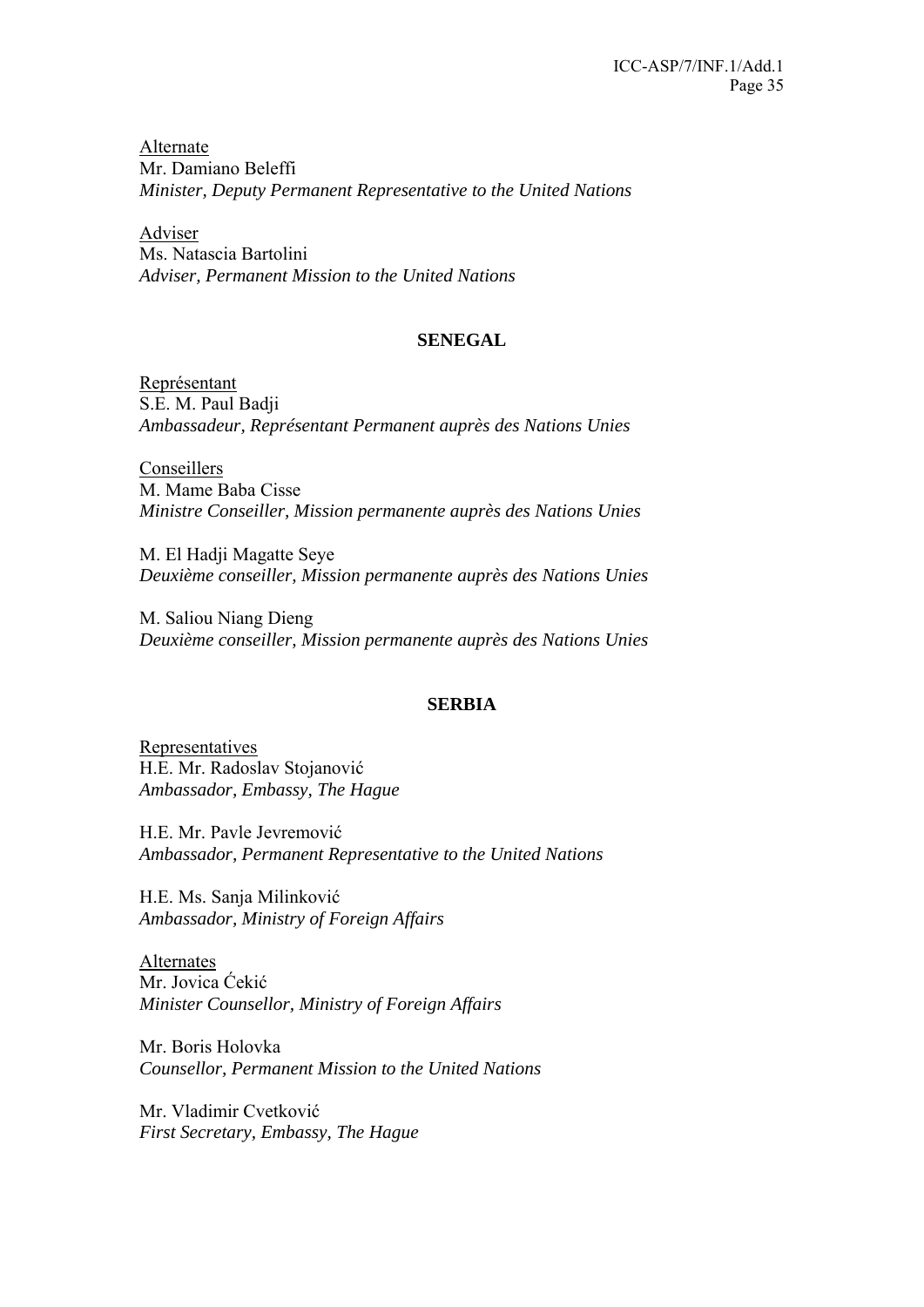#### **SIERRA LEONE**

Representative H.E. Mr. Shekou M. Touray *Ambassador, Permanent Representative to the United Nations* 

**Alternates** H.E. Mr. Osman K. Kamara *Ambassador, Deputy Permanent Representative to the United Nations* 

H.E. Mr. Rupert S. Davies *Ambassador, Deputy Permanent Representative to the United Nations* 

Adviser Mrs. Victoria Sulimani *Counsellor, Permanent Mission to the United Nations* 

### **SLOVAKIA**

Representative Mr. Igor Bartho *Chargé d'Affaires a.i., Permanent Mission to the United Nations* 

Alternate Mr. Milan Kollár *Director-General for Legal Affairs, Ministry of Foreign Affairs* 

Adviser Ms. Eva Šurková *Third Secretary, Permanent Mission to the United Nations* 

### **SLOVENIA**

Representative H.E. Ms. Sanja Štiglic *Ambassador, Permanent Representative to the United Nations* 

Advisers Ms. Simona Drenik *Minister Plenipotentiary, International Law Department, Ministry of Foreign Affairs* 

Mr. Marko Rakovec *Second Secretary, Permanent Mission to the United Nations*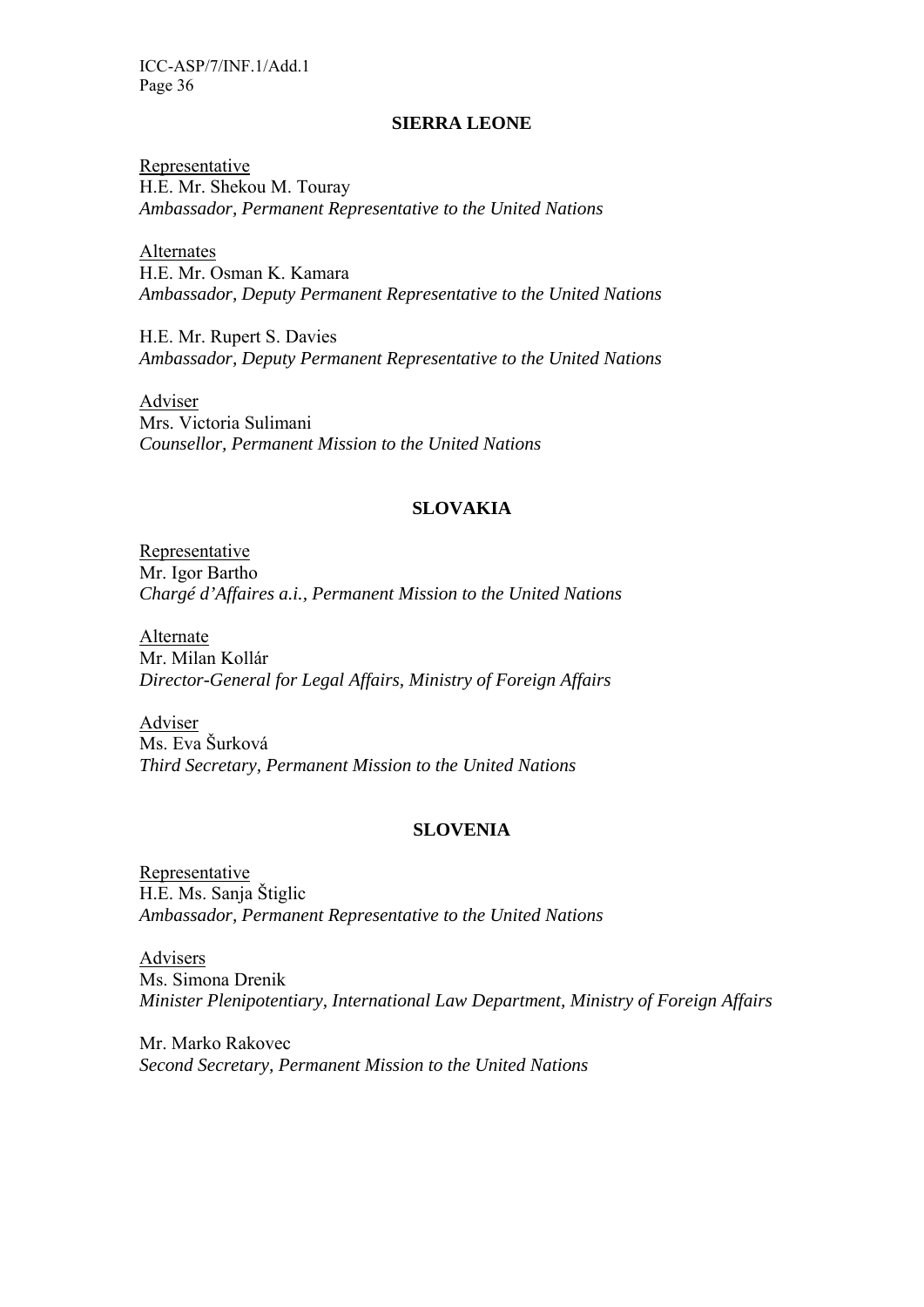#### **SOUTH AFRICA**

Representative H.E. Mr. Dumisani Shadrack Kumalo *Ambassador, Permanent Representative to the United Nations* 

Alternates H.E. Mr. Baso Sangqu *Ambassador, Deputy Permanent Representative to the United Nations* 

Mr. Sabelo Sivuyile Maqungo *Minister Counsellor, Permanent Mission to the United Nations* 

Advisers Mr. Dire David Tladi *Minister Counsellor, Permanent Mission to the United Nations* 

Mr. Jakobus Petrus Pretorius *Deputy Director, Public Prosecutions, National Prosecuting Authority* 

Mr. Herman Benjamin Van Heerden *Principal State Law Adviser, Department of Justice and Constitutional Affairs* 

Ms. Reetsang Innocentia Moroke *Senior State Law Adviser, Department of Justice and Constitutional Affairs* 

Ms. Laoura Christiana Lazoulas *First Secretary, Permanent Mission to the United Nations* 

Mr. Pieter Andreas Stemmet *Senior State Law Adviser, Department of Foreign Affairs* 

Mr. Leon Gernandt *Law Adviser, Department of Defence* 

### **SPAIN**

Representante S.E. Sr. Juan Antonio Yáñez-Barnuevo *Embajador, Representante Permanente ante las Naciones Unidas* 

Suplente Sr. Alberto Virella *Consejero, Misión Permanente ante las Naciones Unidas*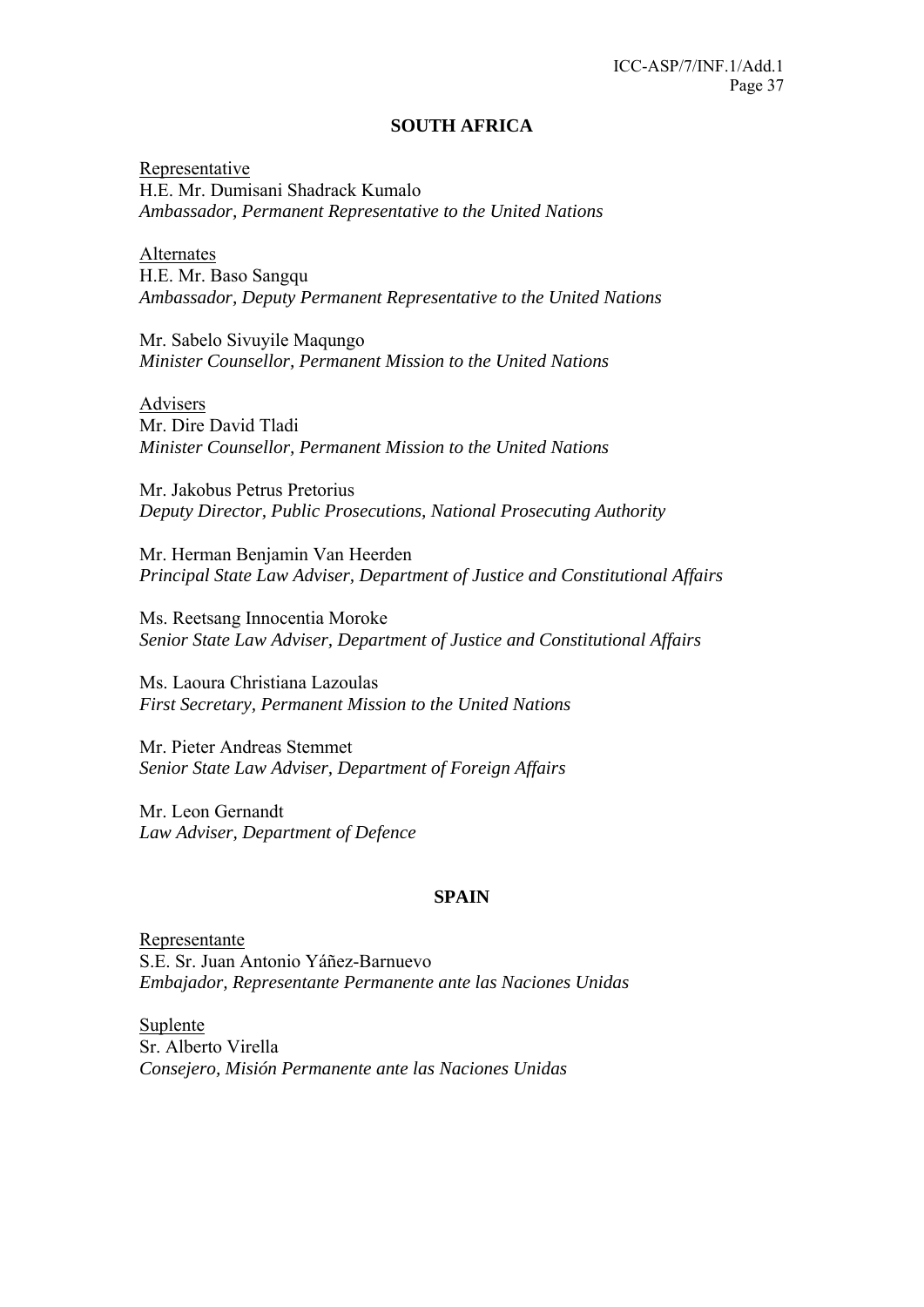### **SURINAME**

Representative H.E. Mr. Henry L. MacDonald *Ambassador, Permanent Representative to the United Nations* 

Alternates Mrs. Asha Indrawatie Burkhardt-Remesar *Counsellor, Deputy Permanent Representative to the United Nations* 

Ms. Miriam MacIntosh *First Secretary, Permanent Mission to the United Nations* 

#### **SWEDEN**

Representative H.E. Mr. Anders Lidén *Ambassador, Permanent Representative to the United Nations* 

Alternates Mr. Erik Wennerström *Senior Legal Adviser, Ministry for Foreign Affairs* 

Mr. Fredrik Nivaeus *Desk Officer, Ministry for Foreign Affairs* 

Mr. Per Lennerbrant *Deputy Director, Ministry of Justice* 

Mr. Hilding Lundkvist *First Secretary, Permanent Mission to the United Nations* 

#### **SWITZERLAND**

Représentant S.E. M. Jürg Lindenmann *Ambassadeur, Jurisconsulte adjoint, Département fédéral des affaires étrangères* 

Suppléants S.E. M. Dominik M. Alder *Ambassadeur, Ambassade, La Haye* 

M. Martin Strub *Ministre, Ambassade, La Haye* 

M. Johannes Kunz *Conseiller, Mission permanente auprès des Nations Unies*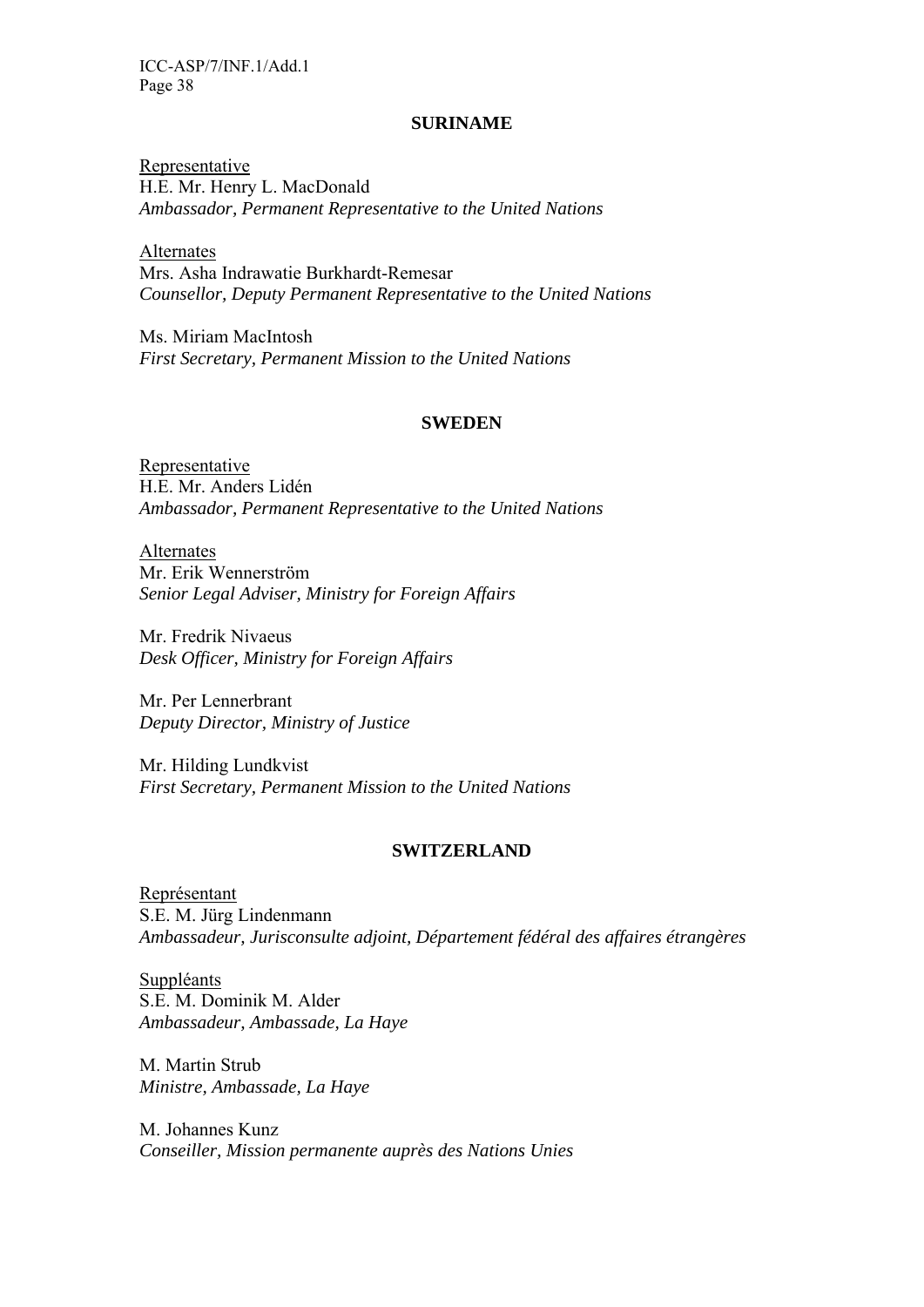M. Emmanuel Bichet *Premier secrétaire, Mission permanente auprès des Nations Unies* 

M. Daniel Blatter *Premier secrétaire, Mission permanente auprès des Nations Unies* 

Conseillers M. Andrea Candrian *Suppléant du Chef de l'unité droit pénal international, Office fédéral de la justice* 

M. Max Zahnd *Collaborateur scientifique, Droit international des conflits armés, Département fédéral de la défense, de la protection de la population et des sports* 

Mme Katrin Weilhammer *Collaboratrice scientifique, Direction du droit international public, Département fédéral des affaires étrangères* 

## **TAJIKISTAN**

Representative H.E. Mr. Sirodjidin Aslov *Ambassador, Permanent Representative to the United Nations* 

Adviser Mr. Lukmon Isomatov *First Secretary, Permanent Mission to the United Nations* 

## **THE FORMER YUGOSLAV REPUBLIC OF MACEDONIA**

Representative H.E. Mr. Slobodan Tashovski *Ambassador, Permanent Representative to the United Nations* 

Advisers Ms. Tanja Dinevska *First Secretary, Permanent Mission to the United Nations* 

Mr. Vladimir Nikulijski *Second Secretary, Permanent Mission to the United Nations* 

### **TIMOR-LESTE**

Representative H.E. Mr. Nelson Santos *Ambassador, Permanent Representative to the United Nations*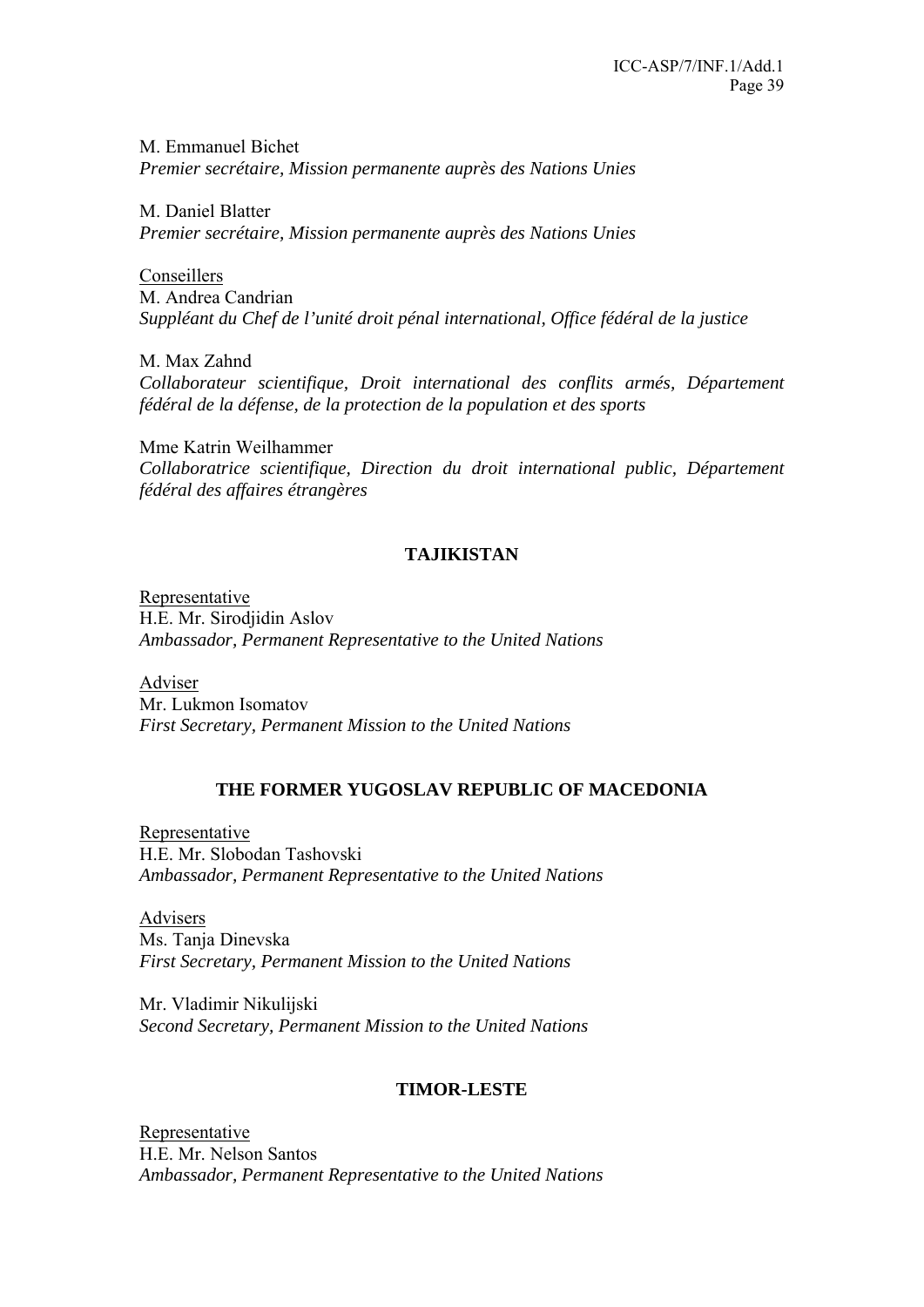Alternates Mr. Licinio Branco *First Secretary, Permanent Mission to the United Nations* 

Ms. Josefina Tilman *Second Secretary, Permanent Mission to the United Nations* 

### **TRINIDAD AND TOBAGO**

Representative H.E. Ms. Marina A. Valère *Ambassador, Permanent Representative to the United Nations* 

Alternates Ms. Gail P. Guy *Minister Counsellor, Deputy Permanent Representative to the United Nations* 

Ms. Cherry Ann Millard *Counsellor, Permanent Mission to the United Nations* 

### **UGANDA**

Representatives H.E. Mr. Francis K. Butagira *Ambassador, Permanent Representative to the United Nations* 

H.E. Ms. Mirjam Blaak *Ambassador, Embassy, Brussels* 

Alternates Mr. Duncan Laki Muhumuza *First Secretary, Permanent Mission to the United Nations* 

Mrs. Rossette Nyirinkindi Katungye *Foreign Service Officer, Ministry of Foreign Affairs* 

### **UNITED KINGDOM OF GREAT BRITAIN AND NORTHERN IRELAND**

Representative H.E. Sir John Sawers *Ambassador, Permanent Representative to the United Nations* 

Alternates Mr. Chris Whomersley *Deputy Legal Adviser, Foreign and Commonwealth Office*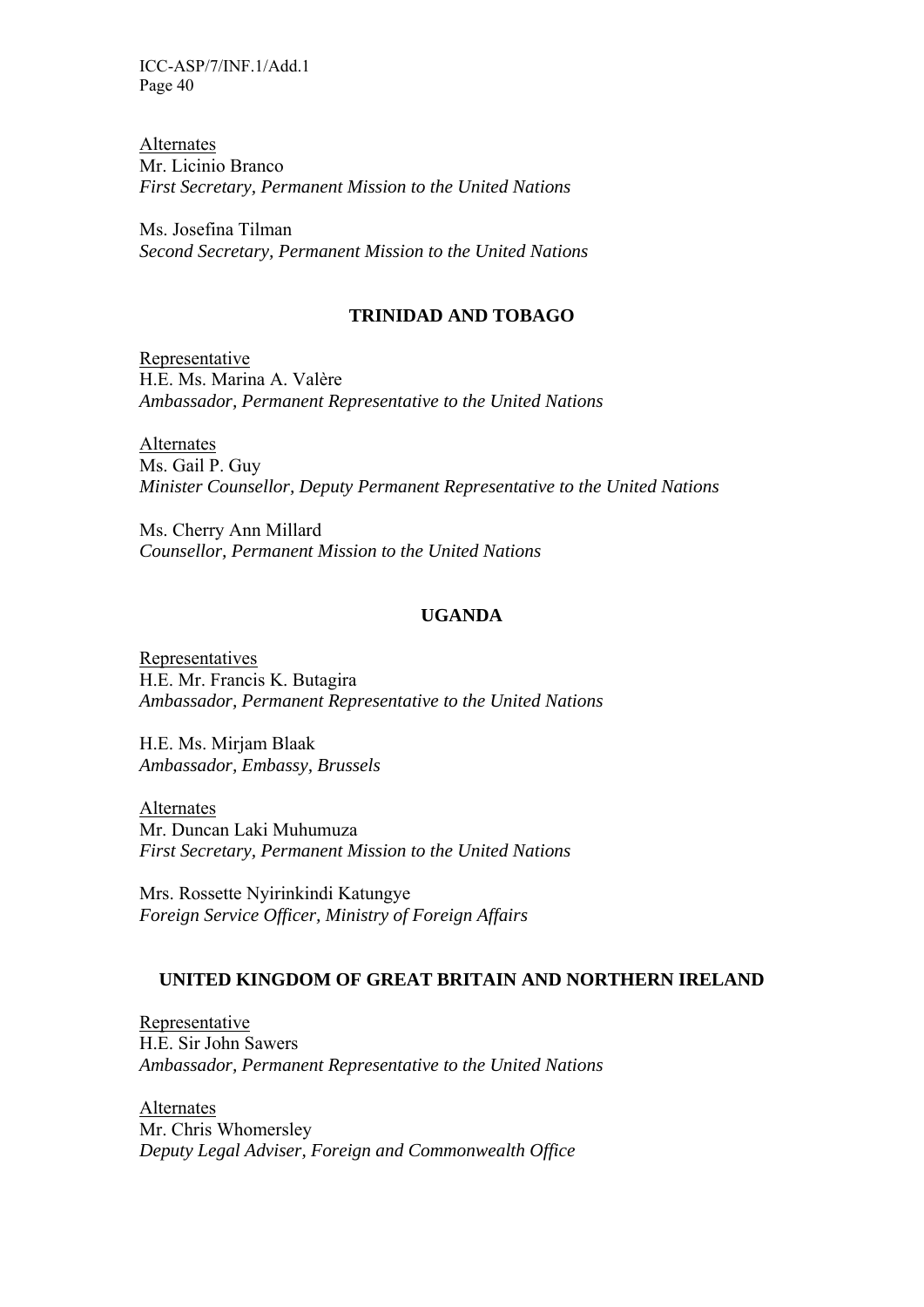Mr. Akbar Khan *Legal Adviser, Embassy, The Hague* 

Ms. Catherine Adams *Counsellor, Permanent Mission to the United Nations* 

Mr. Chanaka Wickremasinghe *Legal Adviser, Permanent Mission to the United Nations* 

## **UNITED REPUBLIC OF TANZANIA**

Representative Ms. Joyce Kafanabo *Charge d'Affaires a.i., Permanent Mission to the United Nations* 

Alternate Ms. Tully M. Mwaipopo *Second Secretary, Permanent Mission to the United Nations* 

## **URUGUAY**

Representante S.E. Sr. José Luis Cancela *Embajador, Representante Permanente ante las Naciones Unidas* 

Consejeros Sr. Gustavo Alvarez *Ministro, Representante Permanente Alterno ante las Naciones Unidas* 

Sr. Federico Perazza *Ministro Consejero, Misión Permanente ante las Naciones Unidas* 

## **VENEZUELA (BOLIVARIAN REPUBLIC OF)**

Representante S.E. Sr. Jorge Valero Briceño *Embajador, Representante Permanente ante las Naciones Unidas* 

Consejera Sra. Glenna Cabello de Daboin *Consejera, Misión permanente ante las Naciones Unidas*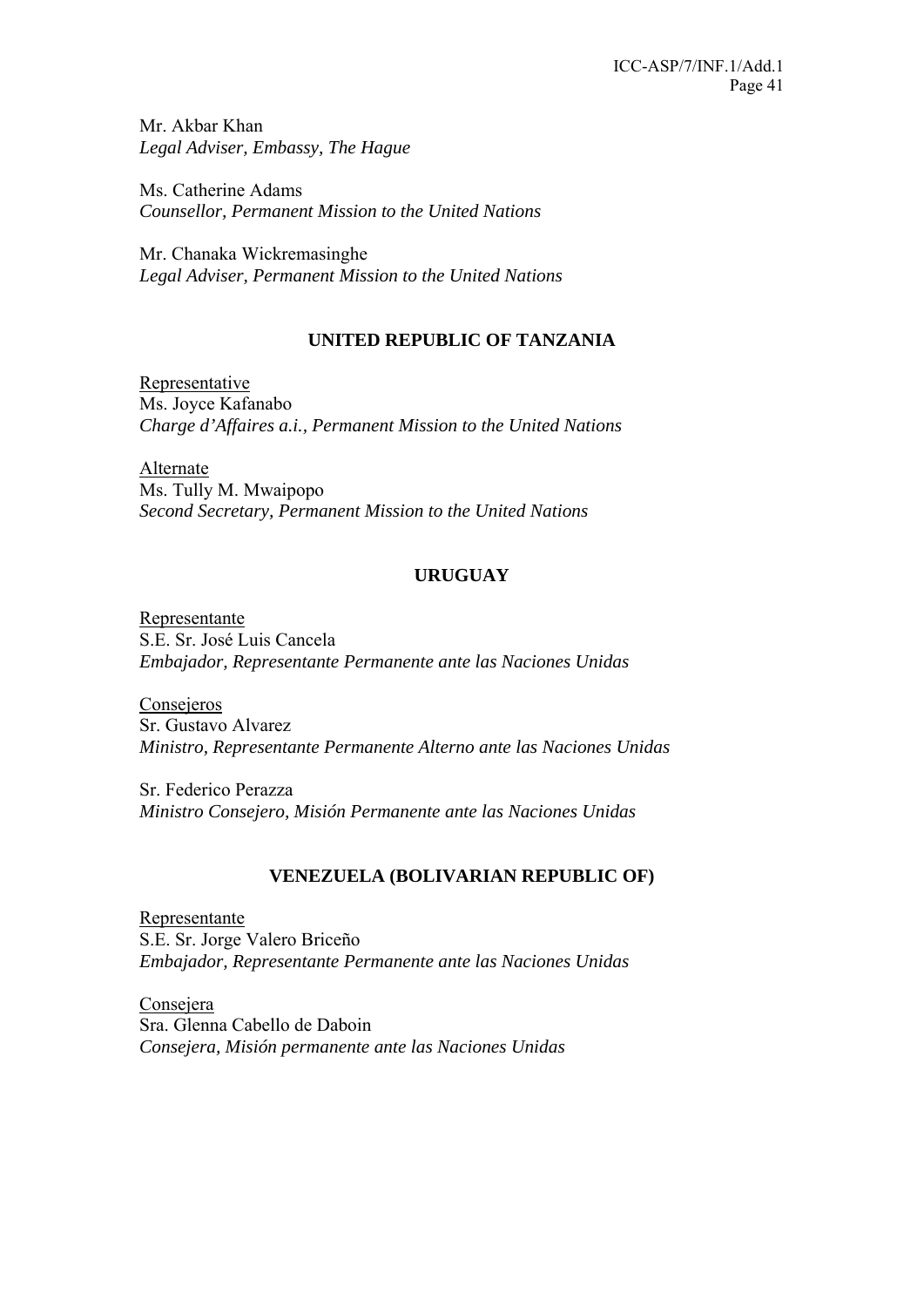### **ZAMBIA**

**Representatives** H.E. Mr. Lazarous Kapambwe *Ambassador, Permanent Representative to the United Nations* 

H.E. Mrs. Sheila Siwela *Ambassador, Permanent Representative to the International Criminal Court, Brussels* 

Advisers Mrs. Patricia Kondolo *Counsellor, Permanent Mission to the United Nations* 

Mr. Bernard Kang'ombe *First Secretary, Permanent Mission to the United Nations*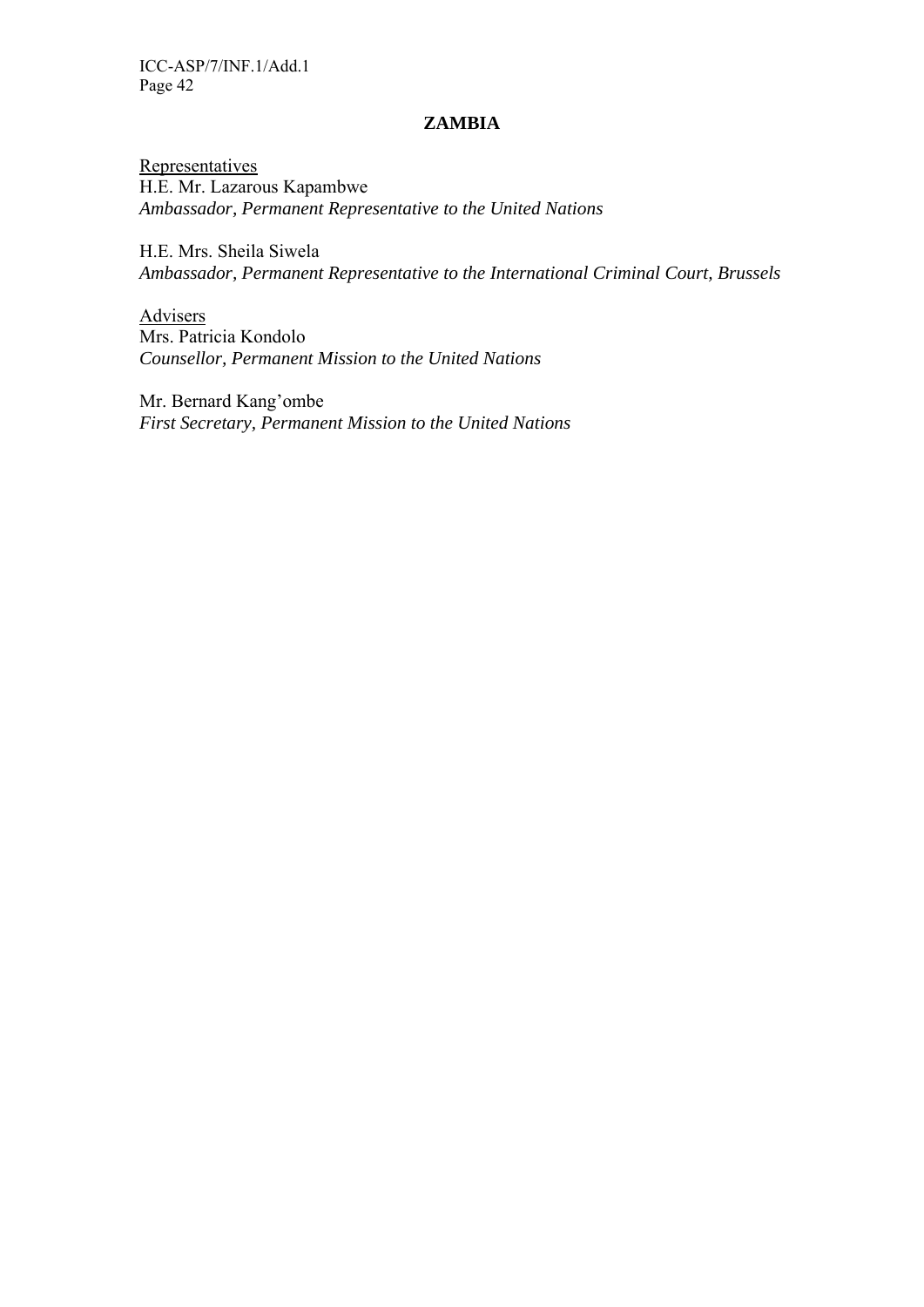### **II. Observer States/ États observateurs/ Estados observadores**

## **ALGERIA**

Représentant S.E. M. Mourad Benmehidi *Ambassadeur, Représentant Permanent auprès des Nations Unies* 

Suppléant M. El-Hadj Lamine *Premier secrétaire, Mission permanente auprès des Nations Unies* 

## **ANGOLA**

## **ARMENIA**

## **AZERBAIJAN**

### **BAHAMAS**

## **BAHRAIN**

### **BANGLADESH**

Representative H.E. Ms. Ismat Jahan *Ambassador, Permanent Representative to the United Nations* 

Advisers Mr. Shabbir Ahmad Chowdhury *Minister, Deputy Permanent Representative to the United Nations* 

Mr. Mohammad Khorshed Alam Khastagir *First Secretary, Permanent Mission to the United Nations* 

### **BELARUS**

### **BRUNEI DARUSSALAM**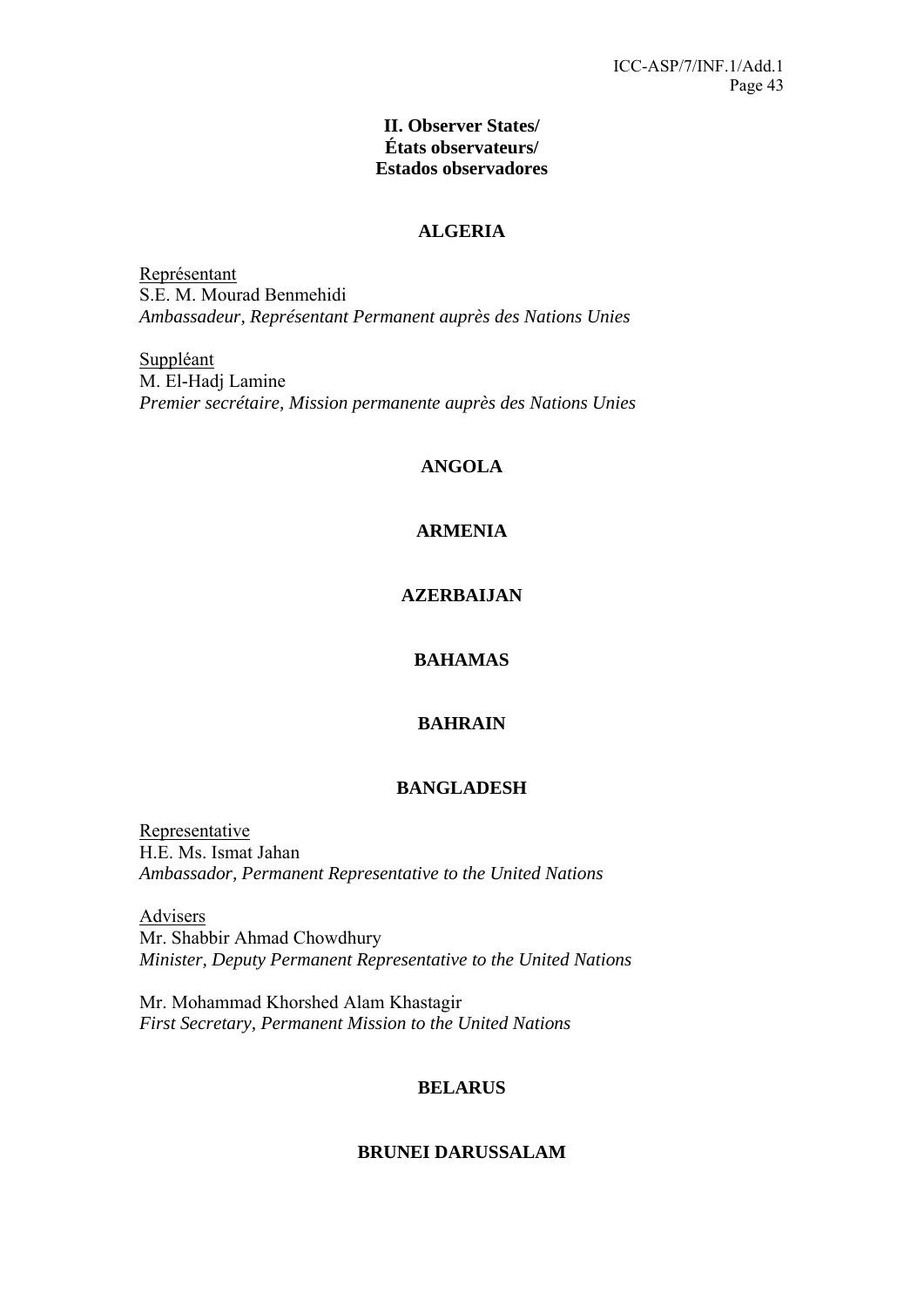## **CAMEROON**

## **CAPE VERDE**

### **CHILE**

Representante S.E. Sr. Eduardo Galvez *Embajador, Representante Permanente Alterno ante las Naciones Unidas* 

**Consejeros** Sr. Hernán Quezada *Consejero, Misión Permanente ante las Naciones Unidas* 

Sr. Jorge Tagle *Consejero, Misión Permanente ante las Naciones Unidas* 

## **CHINA**

Representative Ms. Peijie Chen *Counsellor, Permanent Mission to the United Nations* 

Adviser Mr. Yong Zhou *Second Secretary, Permanent Mission to the United Nations* 

## **CÔTE D'IVOIRE**

Représentant S.E. M. Alcide Djedje *Ambassadeur, Représentant Permanent auprès des Nations Unies* 

Suppléant M. Guillaume N. Bailly *Premier conseiller, Mission permanente auprès des Nations Unies* 

Conseillers Mlle Audrey Gba *Conseillère, Mission permanente auprès des Nations Unies* 

M. Jean-Ghislain Ngbichi *Conseiller, Mission permanente auprès des Nations Unies* 

M. Jean-Baptiste *Conseiller, Mission permanente auprès des Nations Unies*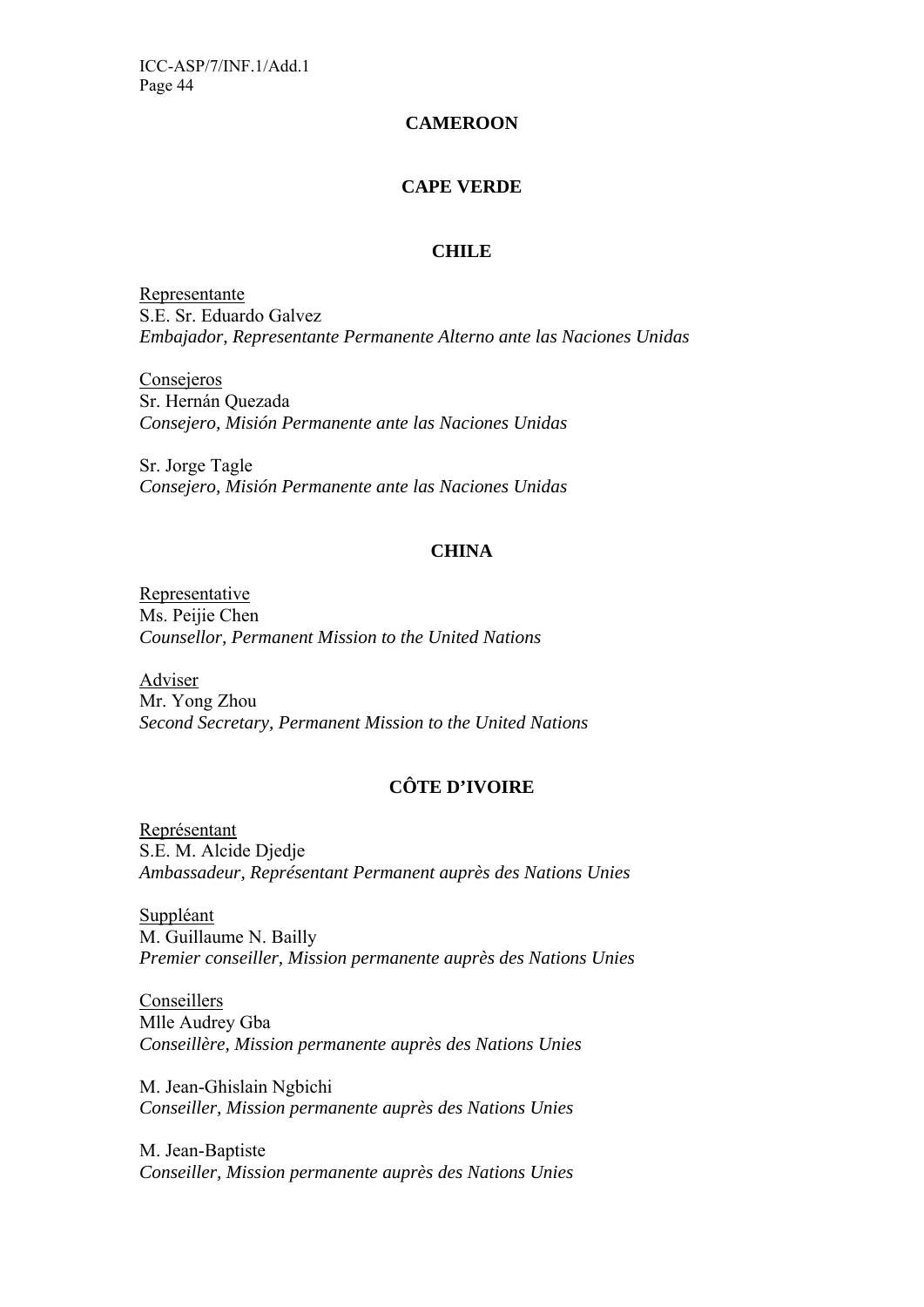#### **CUBA**

Representante S.E. Sra. Ileana Núñez Mordoche *Embajadora, Representante Permanente Alterna ante las Naciones Unidas* 

Suplente Sra. Anet Pino Rivero *Primera Secretaria, Misión Permanente ante las Naciones Unidas* 

## **CZECH REPUBLIC**

**Representative** H.E. Mr. Martin Palouš *Ambassador, Permanent Representative to the United Nations* 

Alternates Mr. Jan Kubišta *Third Secretary, Permanent Mission to the United Nations* 

Mr. Aleš Hanek *Attaché, Permanent Mission to the United Nations* 

Ms. Tanja Makovec *Legal Adviser, Permanent Mission to the United Nations* 

## **EGYPT**

Representative H.E. Mr. Maged Abdelaziz *Ambassador, Permanent Representative to the United Nations* 

Alternates Mr. Mohamed Edrees *Minister, Deputy Permanent Representative to the United Nations* 

Ms. Soha Gendi *Counsellor, Permanent Mission to the United Nations* 

Adviser Ms. Namira Negm *First Secretary, Permanent Mission to the United Nations* 

## **EL SALVADOR**

### **ERITREA**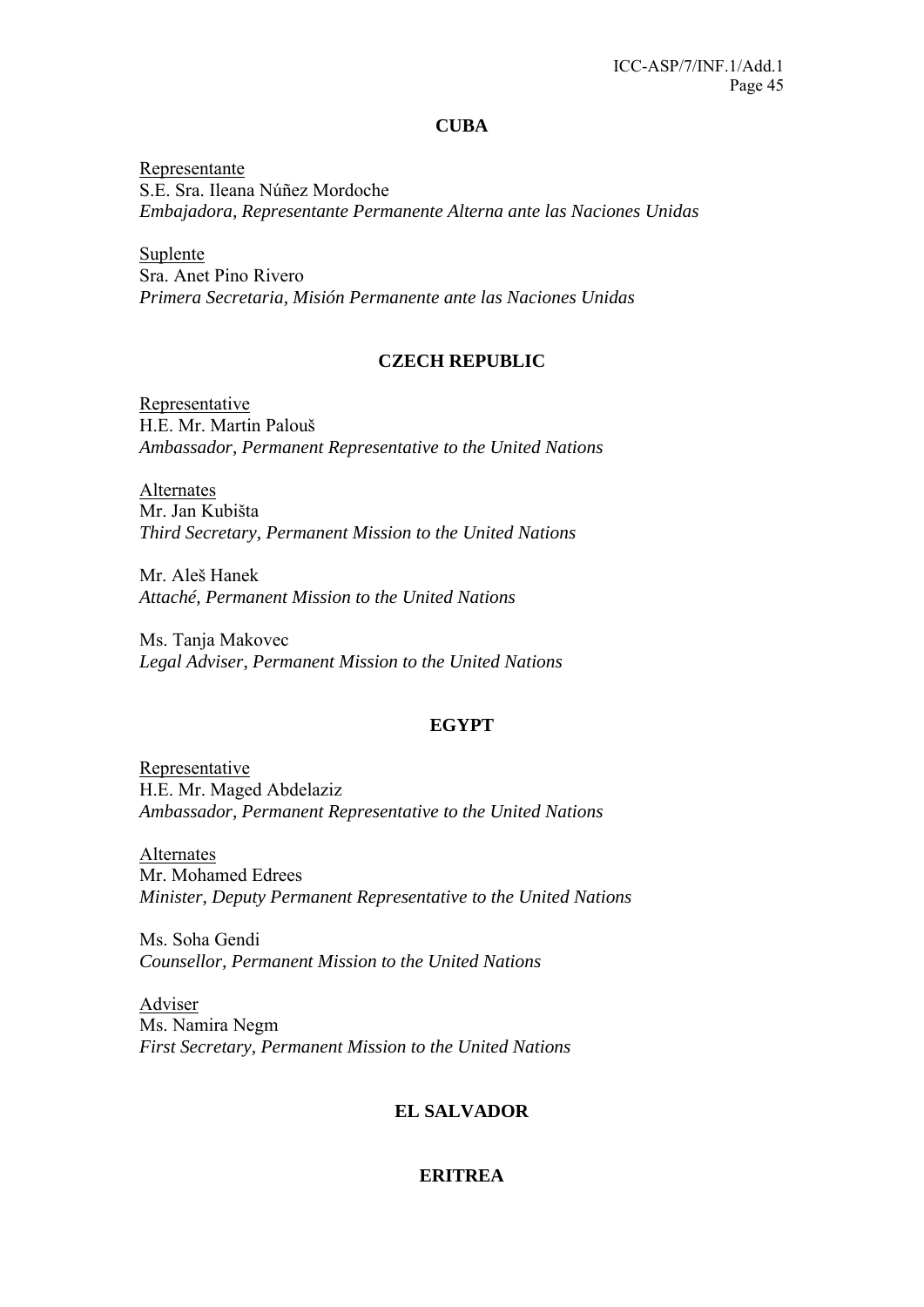### **ETHIOPIA**

### **GUATEMALA**

Representante S.E. Sr. Gert Rosenthal *Embajador, Representante Permanente ante las Naciones Unidas* 

Suplentes Sra. Mónica Renata Bolaňos Pérez *Consejera, Misión Permanente ante las Naciones Unidas* 

Sra. Ana Cristina Rodríguez Pineda *Primera Secretaria, Misión Permanente ante las Naciones Unidas* 

### **GUINEA-BISSAU**

## **HAITI**

### **HOLY SEE**

Representative H.E. Mr. Celestino Migliore *Apostolic Nuncio, Permanent Observer to the United Nations* 

Alternate Mr. Philip J. Bené *Attaché, Permanent Mission to the United Nations* 

Adviser Mr. John M. Czarnetzky *Professor* 

### **INDIA**

## **INDONESIA**

## **IRAN (ISLAMIC REPUBLIC OF)**

## **IRAQ**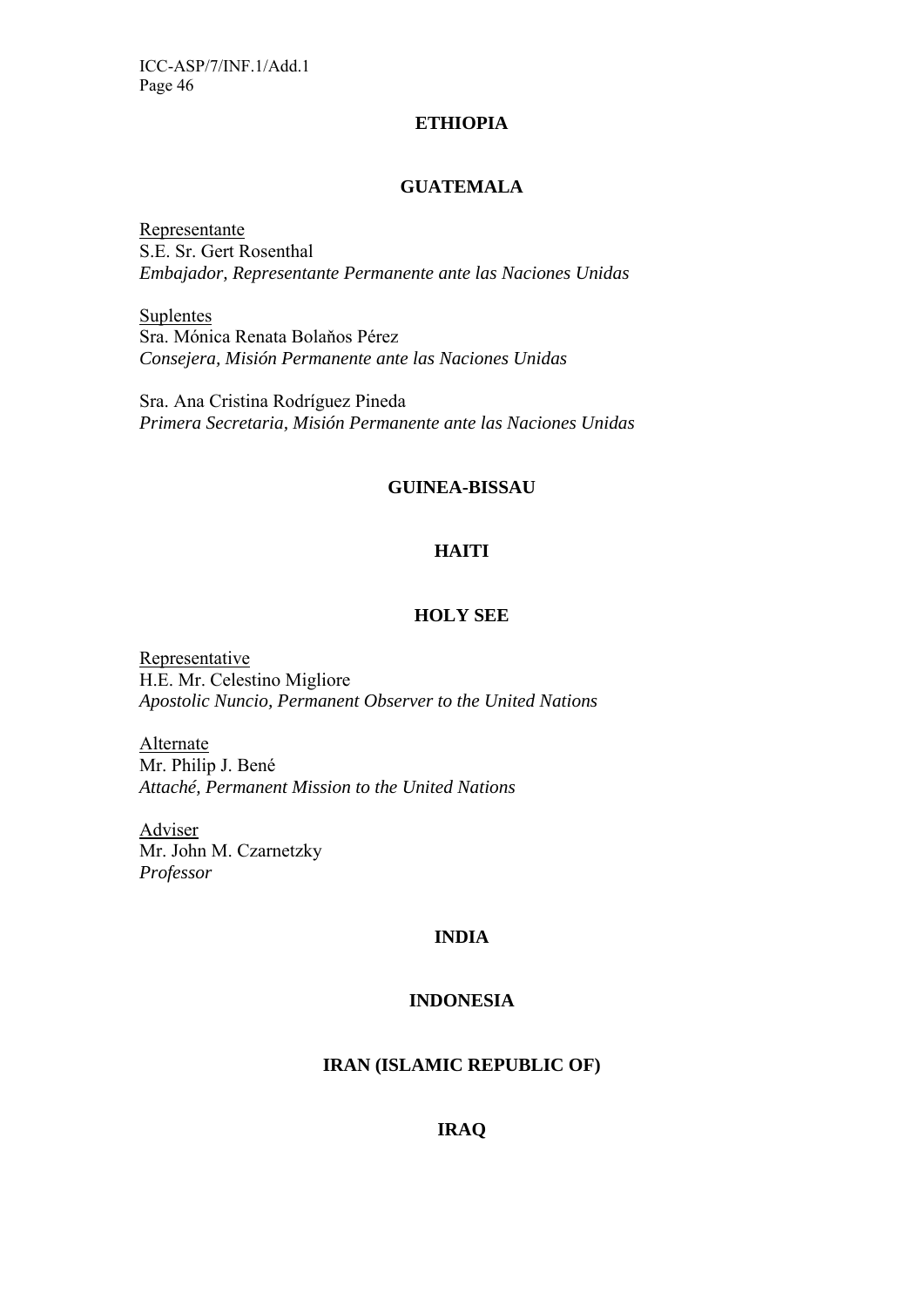### **ISRAEL**

## **JAMAICA**

Representative H.E. Mr. Raymond Wolfe *Ambassador, Permanent Representative to the United Nations* 

Alternate Ms. Sheree Chambers *First Secretary, Permanent Mission to the United Nations* 

### **KAZAKHSTAN**

## **KUWAIT**

## **KYRGYZSTAN**

### **LIBYAN ARAB JAMAHIRIYA**

## **MALAYSIA**

## **MOLDOVA**

### **MONACO**

Représentant S.E. M. Gilles Noghès *Ambassadeur, Représentant Permanent auprès des Nations Unies* 

**Suppléante** Mme Isabelle Picco *Ministre Conseiller, Représentante Permanente Adjointe auprès des Nations Unies* 

Conseiller M. Johannes De Millo Terrazzani *Deuxième secrétaire, Mission permanente auprès des Nations Unies*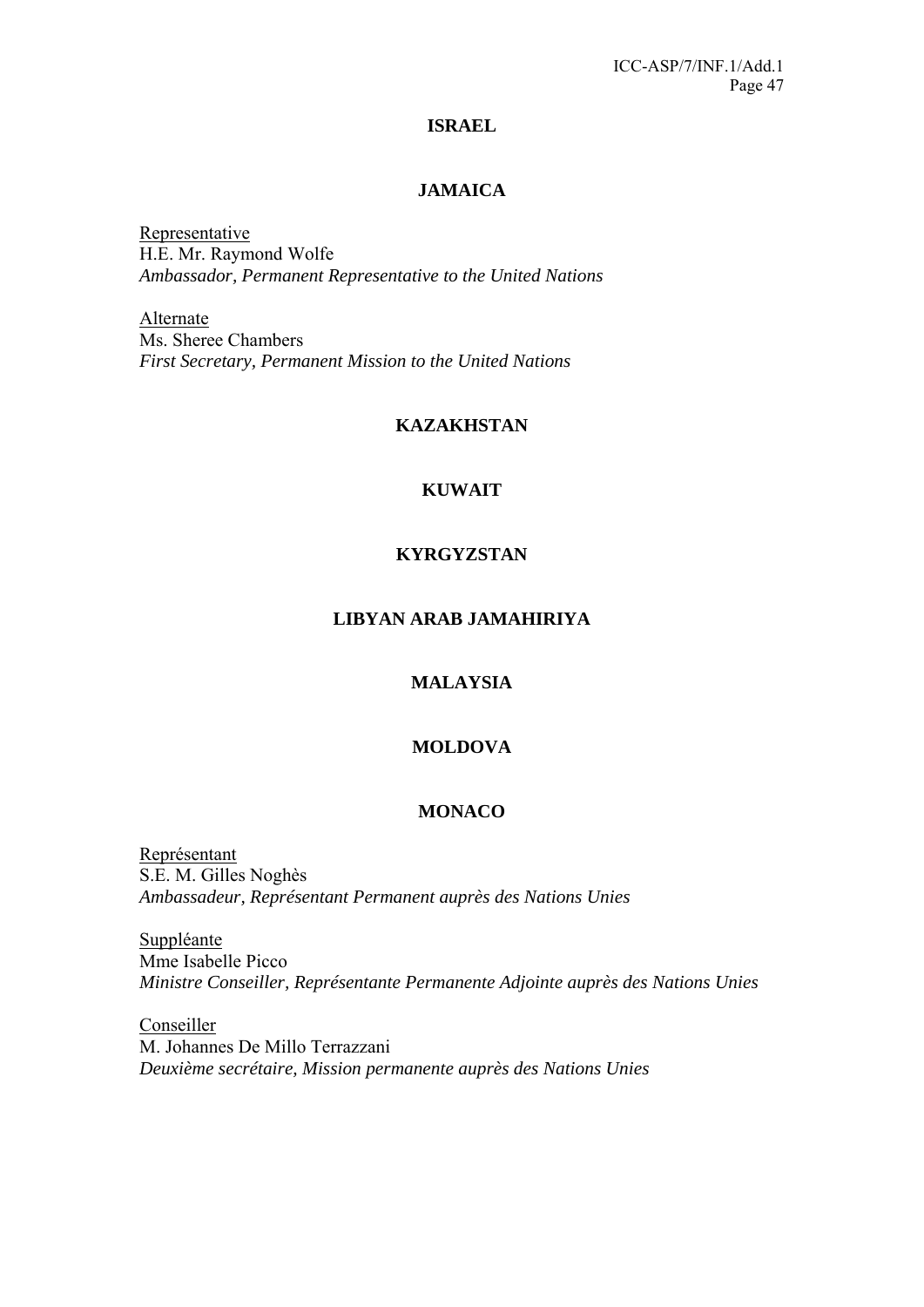### **MOROCCO**

Représentant S.E. M. Mohammed Loulichki *Ambassadeur, Représentant Permanent auprès des Nations Unies* 

Conseiller M. Ismail Chekkori *Conseiller, Mission permanente auprès des Nations Unies* 

### **MOZAMBIQUE**

Representative H.E. Ms. Maria Benvinda Delfina Levi *Minister of Justice* 

Alternate Mr. Cristiano dos Santos *Director, Legal and Consular Affairs, Ministry of Foreign Affairs* 

Adviser Mr. Paulo Eduardo Assubuji *Director, Legal Affairs, Ministry of Justice* 

Mr. Ananias Benjamin Sigauque *Counsellor, Permanent Mission to the United Nations* 

### **NEPAL**

## **NICARAGUA**

### **OMAN**

Representatives Mr. Khamis Salem Al-Khalili *Assistant Attorney-General* 

Shaikh Faisal Omar Said Al-Marhoon *Assistant Director-General, Legal Affairs and International Cooperation Department, Ministry of Justice* 

Alternate Mr. Mahmood Ahmed Suliman Al-Burashdi *Assistant Legal Adviser, Ministry of Legal Affairs*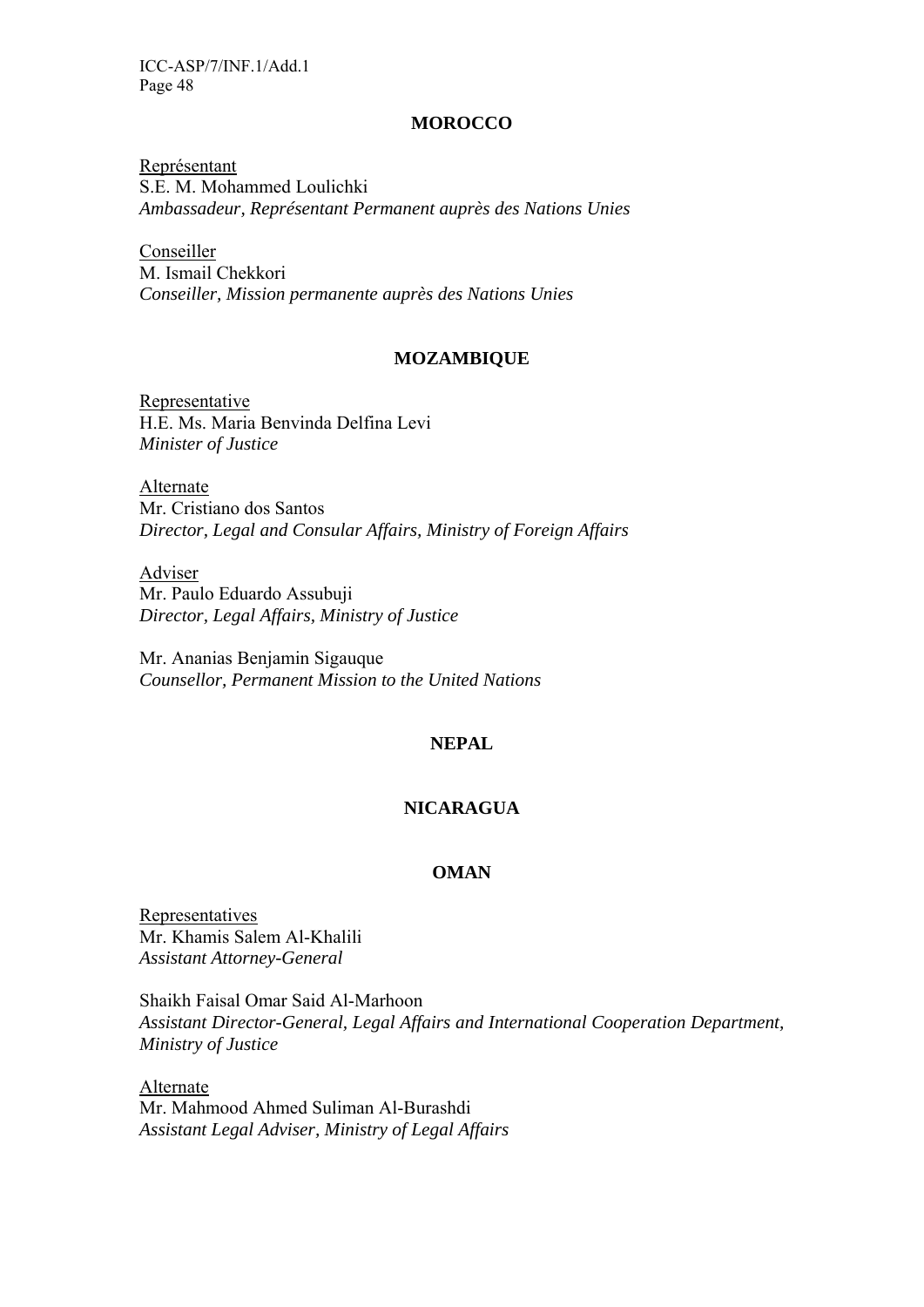Adviser Mr. Mohamed Marhoon Said Al-Maamari *Colonel, Royal Police* 

## **PAKISTAN**

## **PHILIPPINES**

## **QATAR**

## **RUSSIAN FEDERATION**

## **SAINT LUCIA**

## **SAO TOME AND PRINCIPE**

## **SAUDI ARABIA**

Representative Mr. Abdulaziz Almuhozer *Judicial Counsellor, Ministry of Justice* 

Adviser Mr. Abdulaziz Mohammed Almeza

## **SEYCHELLES**

## **SINGAPORE**

## **SOLOMON ISLANDS**

## **SRI LANKA**

## **SUDAN**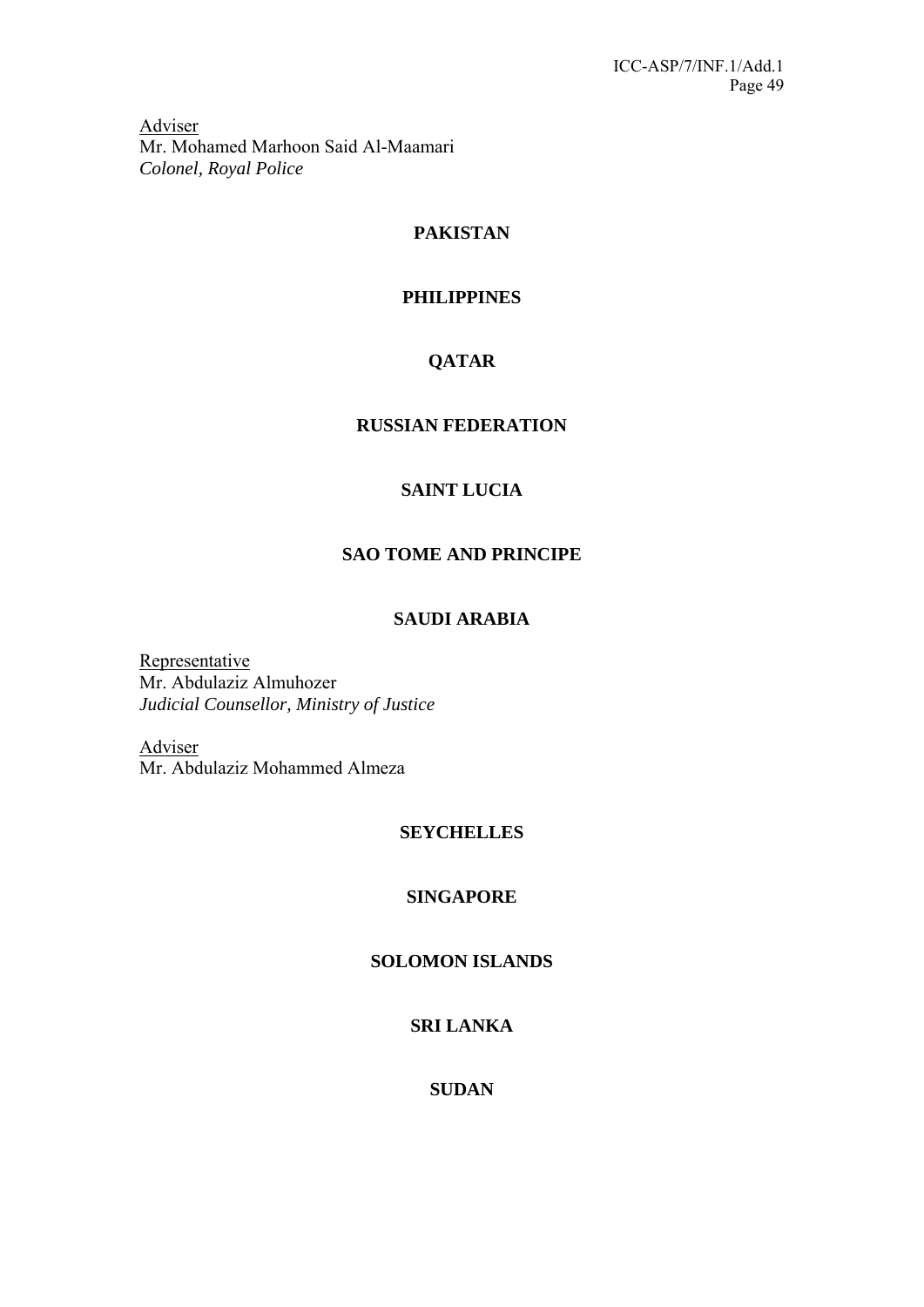## **SYRIAN ARAB REPUBLIC**

## **THAILAND**

## **TOGO**

## **TUNISIA**

## **TURKEY**

## **UKRAINE**

Representative Mr. Oksana Pasheniuk *Second Secretary, Permanent Mission to the United Nations* 

## **UNITED ARAB EMIRATES**

## **UNITED STATES OF AMERICA**

## **UZBEKISTAN**

## **VIETNAM**

## **YEMEN**

### **ZIMBABWE**

Representative H.E. Mr. Boniface G. Chidyausiku *Ambassador, Permanent Representative to the United Nations* 

**Alternates** Mr. Chrispen Toga Mavodza *Minister Counsellor, Permanent Mission to the United Nations* 

Ms. Tapiwa Kasima *Chief Law Officer*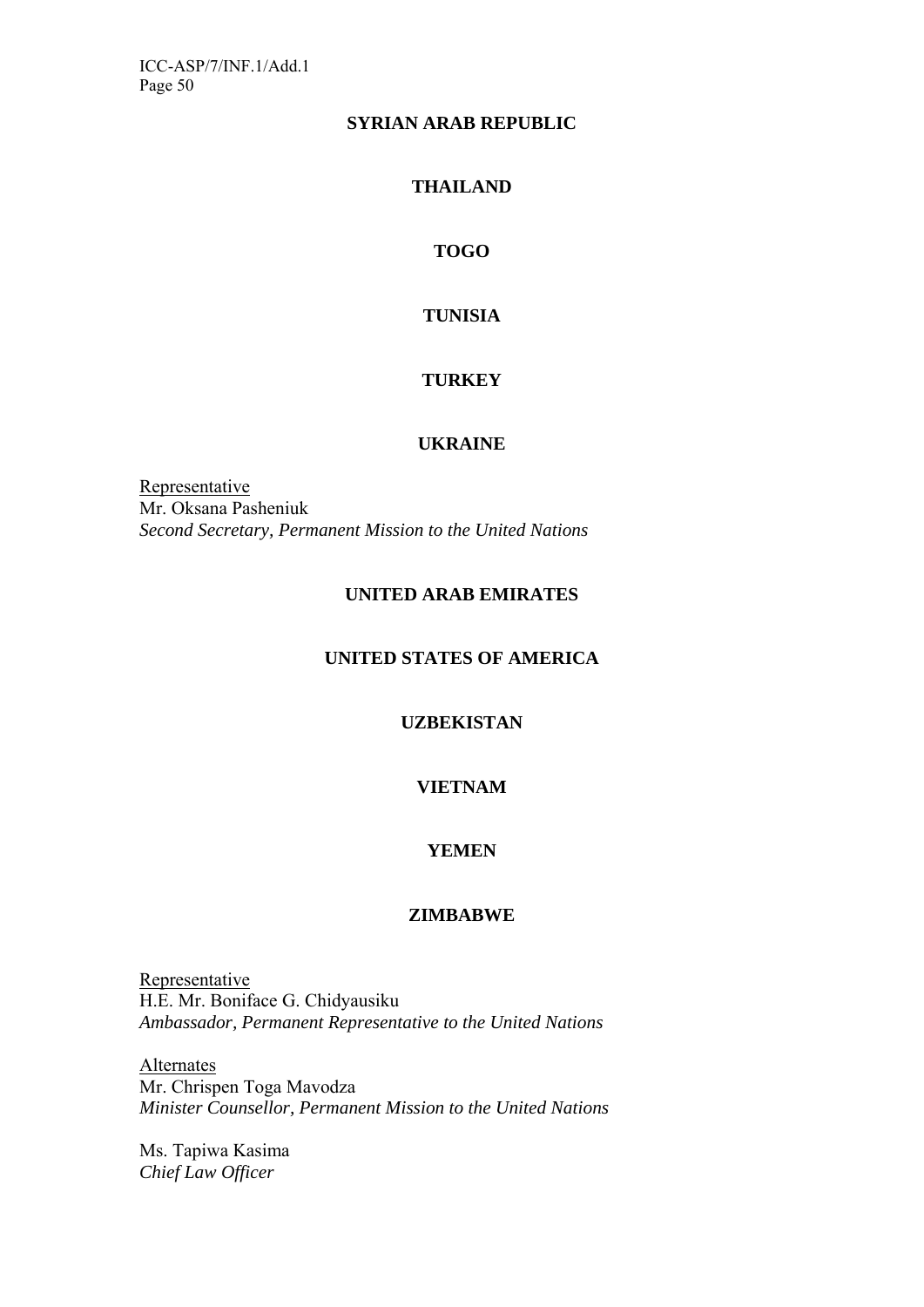**III. States invited to be present during the work of the Assembly/ Les États invités à se faire représenter aux travaux de l'Assemblée/ Los Estados invitados a que asistieran a los trabajos de la Asamblea** 

## **BHUTAN**

### **DEMOCRATIC PEOPLE'S REPUBLIC OF KOREA**

## **EQUATORIAL GUINEA**

## **GRENADA**

## **KIRIBATI**

## **LAO PEOPLE'S DEMOCRATIC REPUBLIC**

Representative Ms. Vatsana Vongphyla *Second Secretary, Permanent Mission to the United Nations* 

### **LEBANON**

## **MALDIVES**

## **MAURITANIA**

## **FEDERATED STATES OF MICRONESIA**

## **MYANMAR**

### **NIUE**

### **PALAU**

## **PAPUA NEW GUINEA**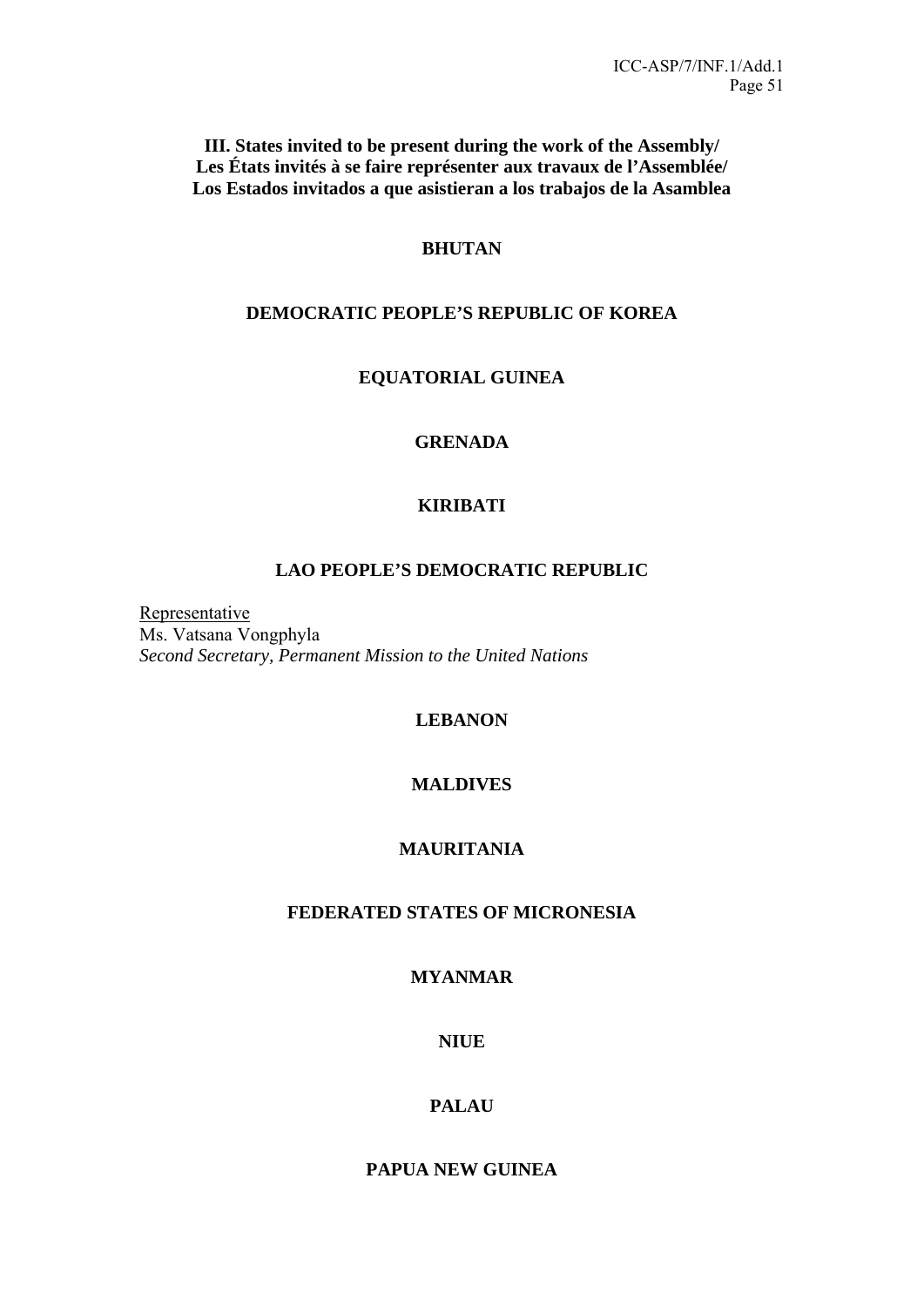**RWANDA** 

**SOMALIA** 

## **SWAZILAND**

**TONGA** 

## **TURKMENISTAN**

**TUVALU** 

**VANUATU**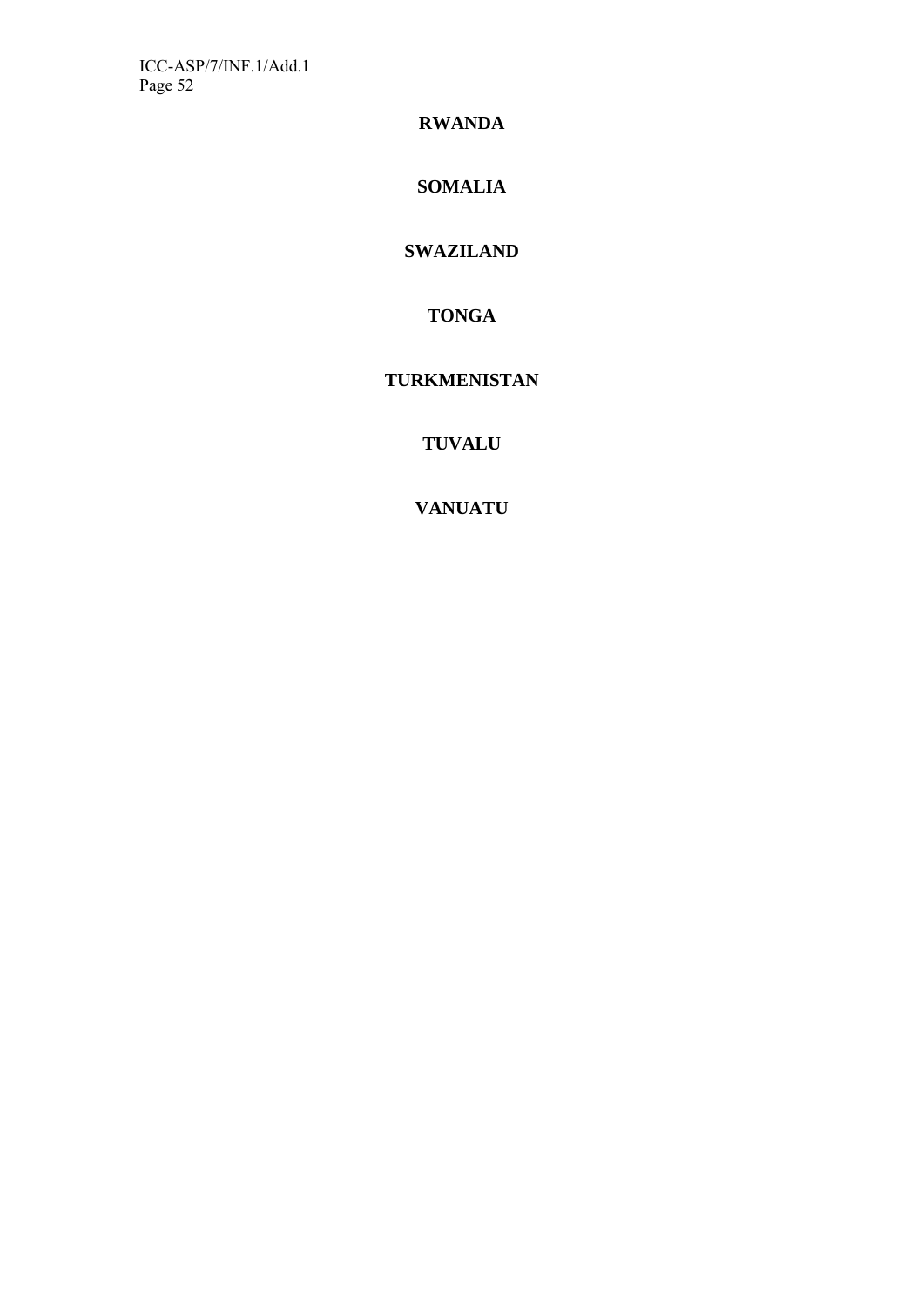## **IV. Entities, intergovernmental organizations and other entities/ Entités, organisations intergouvernementales et autres entités/ Entidades, organizaciones intergubernamentales y otras entidades**

## **International Committee of the Red Cross**

Representative Mr. Robert Young *Deputy Head of Delegation to the United Nations* 

## **United Nations High Commissioner for Refugees**

**Representative** Mr. Pierre Bertrand *Director, United Nations High Commissioner for Refugees, New York*